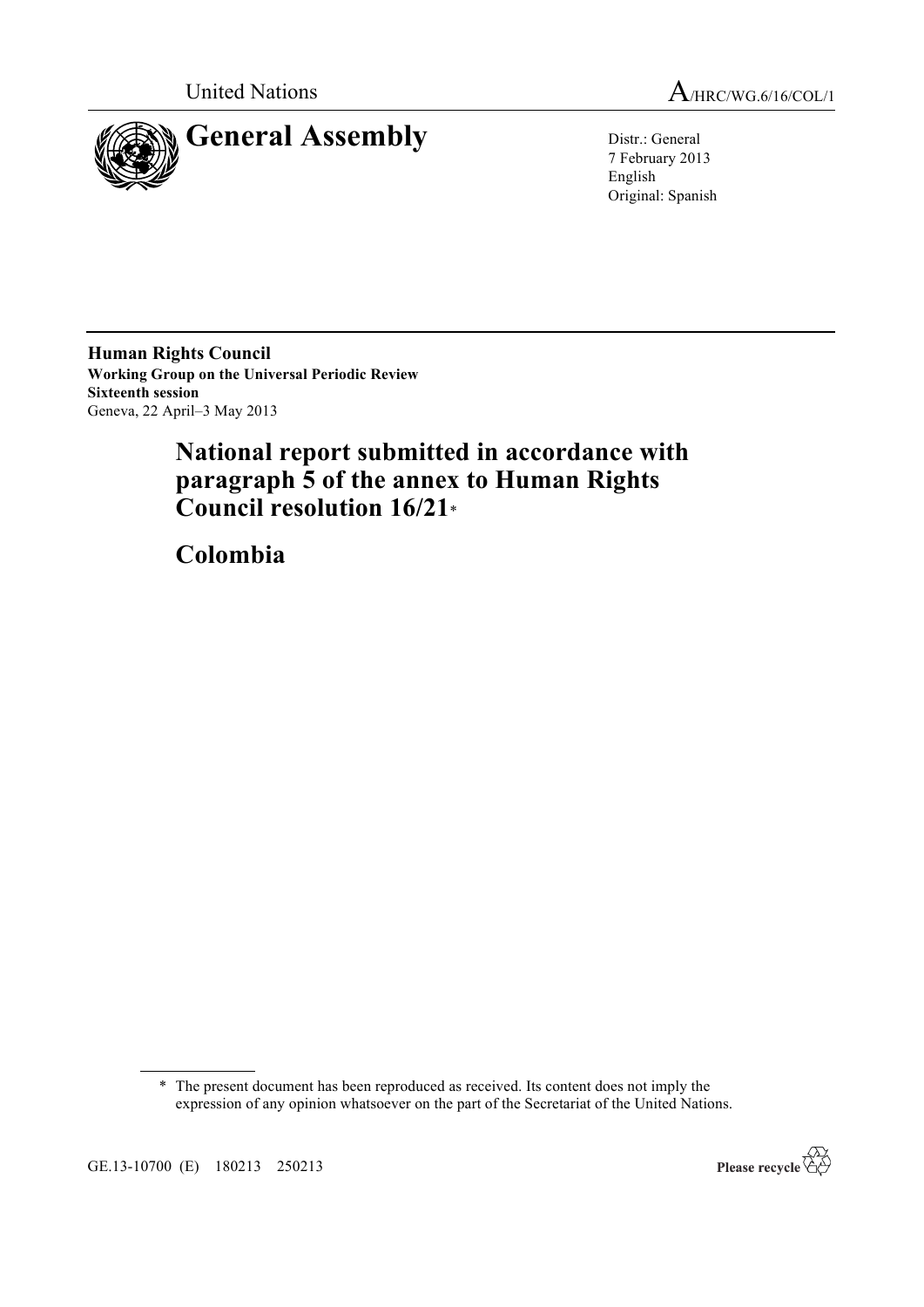## **I. Methodology and broad consultative process**

1. The preparation of this report represents a continuing effort by the Government that began with the submission of the first-cycle report. At that time, Colombia made a voluntary commitment to engage in continuous follow-up, which it has done for the past four years.<sup>1</sup>

2. Seven reports have been compiled and are available for public consultation.<sup>2</sup> In addition, in 2009 and 2010 two communications detailing the follow-up mechanism<sup>3</sup> and the results and actions taken by the Government were sent to the States that participated in the Human Rights Council session. A newsletter detailing progress during 2009 in implementing the universal periodic review (UPR) was also produced.

3. In 2011 the UPR was circulated at the departmental level to enhance the authorities' awareness of their role in implementing the recommendations and commitments.<sup>4</sup> This was followed by a consultation in the 32 departments<sup>5</sup> to identify, from the local perspective, achievements, best practices, challenges and limitations in the field of human rights, as well as their views on the follow-up to the 2008 review and progress in implementing the recommendations and/or commitments.<sup>6</sup>

4. In 2012 two workshops were held with national authorities to which all branches of public administration and monitoring bodies were invited, the goal being to secure institutional participation and coordination for the preparation and submission of the report.

5. Colombia has various forums for participation and dialogue with civil society on human rights issues. Examples are the forums provided by the Intersectoral Standing Commission on Human Rights and International Humanitarian  $Law<sup>7</sup>$  and the National Round Table on Safeguards for human rights defenders.<sup>8</sup>

6. In addition, in the past two years, Colombia has developed the National Conference on Human Rights and International Humanitarian Law,<sup>9</sup> a unique process stemming from a joint declaration in which the Government, the Ombudsman's Office, the Congress, the Counsel-General's Office, civil society and the international community agreed to support a participatory process<sup>10</sup> of developing and implementing a comprehensive human rights and international humanitarian law policy at the national, departmental and local levels.<sup>11</sup> To that end, forums have been scheduled in each department<sup>12</sup> and in the capital district. By December 2012 a total of 25 forums<sup>13</sup> had been held with more than  $12,500$  participants,<sup>14</sup> and the National Conference, held that same month, attracted more than 2,000 people. This process will continue in 2013, with coordination between the national and local levels as one of its main goals.

7. In connection with the present report, the Working Group on the UPR,<sup>15</sup> along with the Office of the United Nations High Commissioner for Human Rights in Colombia, organized forums for dialogue, which did not constitute consultations, with the country's main human rights entities.<sup>16</sup> Once the report has been submitted, the Government stands ready to organize further meetings so that those entities' views and comments can be reflected in the presentation of the report.

## **II. Background and legislative and institutional framework**

## **A. Context**

8. Colombia is a unitary, democratic, participatory and pluralistic State with separation of powers that is governed by the Constitution of 1991. It has a decentralized administration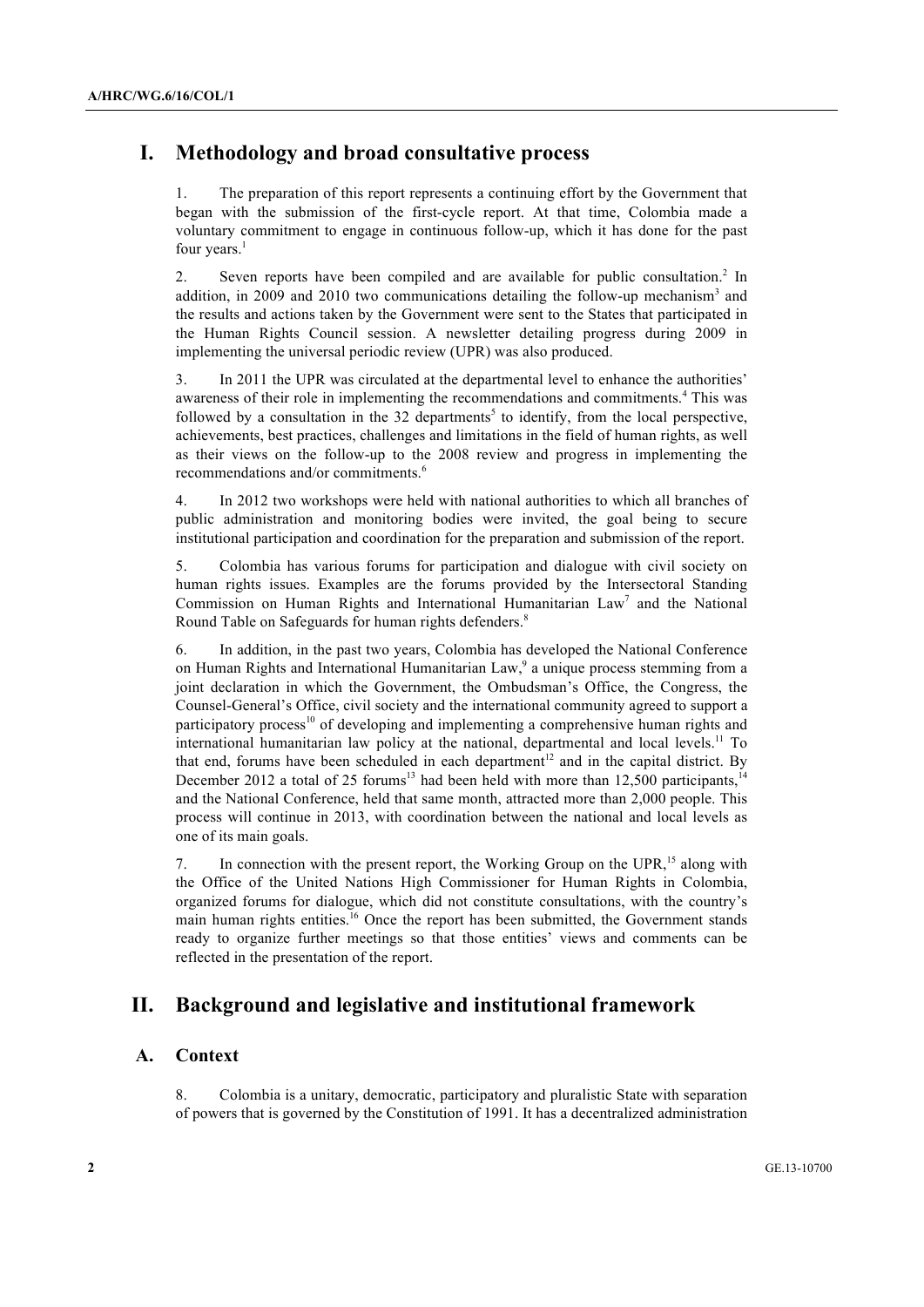with autonomous territorial entities that all operate under the same constitutional and legal regime. Decentralization ensures that administrative activity is distributed among territorial entities and allows greater capacity for action in the country's various regions.

9. The President of the Republic, governors and mayors are elected by popular vote. The current President, Juan Manuel Santos, was elected for a term running from 2010 to 2014.

10. According to estimates by the National Department of Statistics,<sup>17</sup> the population currently numbers  $46.375.061$ <sup>18</sup>

### **B. Legislative and institutional framework**

11. In recent years, Colombia has seen changes at the policymaking and institutional levels designed to ensure the full enjoyment of human rights and to improve the efficiency and coherence of the State's organization and functioning.<sup>19</sup> The institutional and legislative reform of the State can be viewed as having two broad goals, namely to safeguard firstly the human rights of the entire population and secondly those of victims in particular, in order to achieve full reparation and reconciliation and thereby pave the way for progress towards ending the armed conflict.

12. Under the principles of good government — efficiency, effectiveness, transparency and accountability — and using as a reference the National Development Plan for 2010– 2014, "Prosperity for All", which is the basis for all government policies, the various sectors of the public administration were reviewed and a reform was undertaken<sup>20</sup> with the following goals: (i) strengthening of social inclusion and reconciliation, (ii) strengthening of Government social policy, (iii) institutional strengthening in sectors critical for the country's competitiveness and (iv) greater efficiency and effectiveness.

13. To strengthen the Government's coordinated response to issues involving human rights and international humanitarian law, the National System of Human Rights and International Humanitarian Law was established,<sup>21</sup> the Intersectoral Standing Commission on Human Rights and International Humanitarian Law was modified and a national human rights information system was launched.<sup>22</sup> The information system includes several subsystems.<sup>23</sup> The Intersectoral Standing Commission, which is led by the Vice-President and includes cabinet ministers, is the highest-level body for the definition, promotion, direction, coordination, monitoring and evaluation of the comprehensive policy for human rights and international humanitarian law. It is also the body that coordinates follow-up to and implementation of international commitments in these areas, as well as the incorporation of a rights-based approach into sectoral policies.

14. The Sector for Social Inclusion and Reconciliation was established under the aegis of the Department for Social Prosperity  $(DPS)^{24}$  and includes the Colombian Family Welfare Institute (ICBF), the Centre for Historical Memory (CMH), $^{25}$  the Unit for Assistance and Comprehensive Reparations for Victims  $(UARIV)<sup>26</sup>$  the Special Administrative Unit for Territorial Consolidation<sup>27</sup> and the National Agency for Eradicating Extreme Poverty (ANSPE).<sup>28</sup> Its mandate is to formulate, implement, direct, coordinate and execute policies, general plans, programmes and projects for poverty eradication, social inclusion, reconciliation, land recovery, assistance to vulnerable groups and people with disabilities and their social and economic reintegration, and assistance and reparations to victims of the conflict.

15. The Victims and Land Restitution Act (Act No. 1448 of 2011), together with its implementing decrees,<sup>29</sup> constitutes the Government's most ambitious attempt to provide assistance and reparation to victims of violence. The Act includes, among other things, measures to prevent recurrence of gender-, population- and ethnicity-based violence<sup>30</sup> and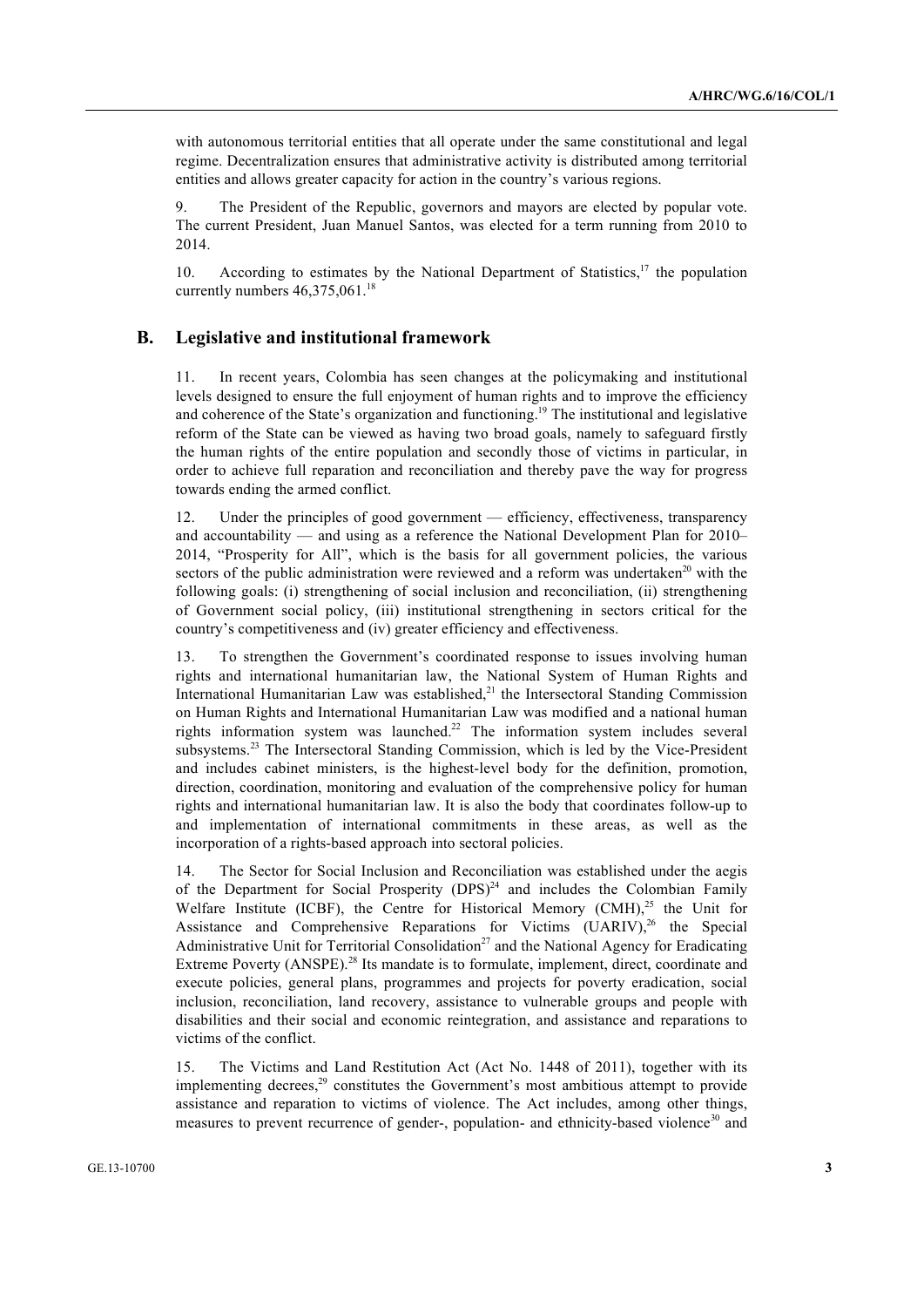lays a foundation for the implementation of public policy for providing assistance and full reparation in line with the principles of progressiveness, phasing and sustainability. It also specifies the institutions responsible for policy implementation and establishes the National System of Assistance and Comprehensive Reparation to Victims.

16. The reform also included strengthening of the areas and entities responsible for protecting the rights of minorities<sup>31</sup> and strengthening of judicial functions,<sup>32</sup> social protection, $33$  security, $34$  housing and environment, $35$  culture and protection of people at extraordinary risk through the creation of the National Protection Unit (UNP) and the Committee to Evaluate Risks and Recommend Measures,  $36$  as well as cultural aspects,  $37$ along with other important initiatives.<sup>38</sup>

17. To facilitate the transition from armed conflict towards a stable peace, Congress approved a "legal framework for peace" that authorizes the creation of extrajudicial transitional justice mechanisms, the establishment of criteria for selection and prioritization of cases, and the suspension of a penalty's enforcement. In addition, in September 2012, the Government began a dialogue with the Revolutionary Armed Forces of Colombia (FARC) guerrillas for which it adopted a road map that precisely defines the terms of discussion to reach a final agreement ending the armed conflict, which is an enormous challenge for the nation.

## **C. Dialogue with international organizations**

18. International organizations have a total of 29 offices in the country. They include, among others, the United Nations,<sup>39</sup> the Organization of American States, the International Committee of the Red Cross, the World Bank and 10 cooperation and/or development agencies.

19. Since 2008 there have been 22 visits to Colombia by senior leaders or representatives of United Nations system entities and inter-American human rights institutions.<sup>40</sup> Particularly noteworthy were the visit of the Secretary-General of the United Nations in June 2011, which was the occasion for approval of the Victims and Land Restitution Act; the visit of Margot Wallstrom, the Secretary-General's Special Representative on Sexual Violence in Conflict; visits by Michelle Bachelet and Babatunde Osotimehin, the respective executive directors of the United Nations agencies UN-Women and the United Nations Population Fund; and visits by T. Alexander Aleinikoff, the United Nations Deputy High Commissioner for Refugees, and Anders Kompass, Director of the OHCHR Field Operations and Technical Cooperation Division.

20. In addition, the President of the International Criminal Court, Judge Sang-Hyun Song, and the President of Colombia signed an agreement between Colombia and the Court on the application of penalties imposed by the Court. Colombia is the first country in the Americas and the seventh in the world to sign such an instrument.

21. Colombia stands out for its progress in the inter-American system of human rights. In December 2012, as a result of a visit by the Inter-American Commission on Human Rights, coverage of Colombia was withdrawn from chapter IV of that body's annual report.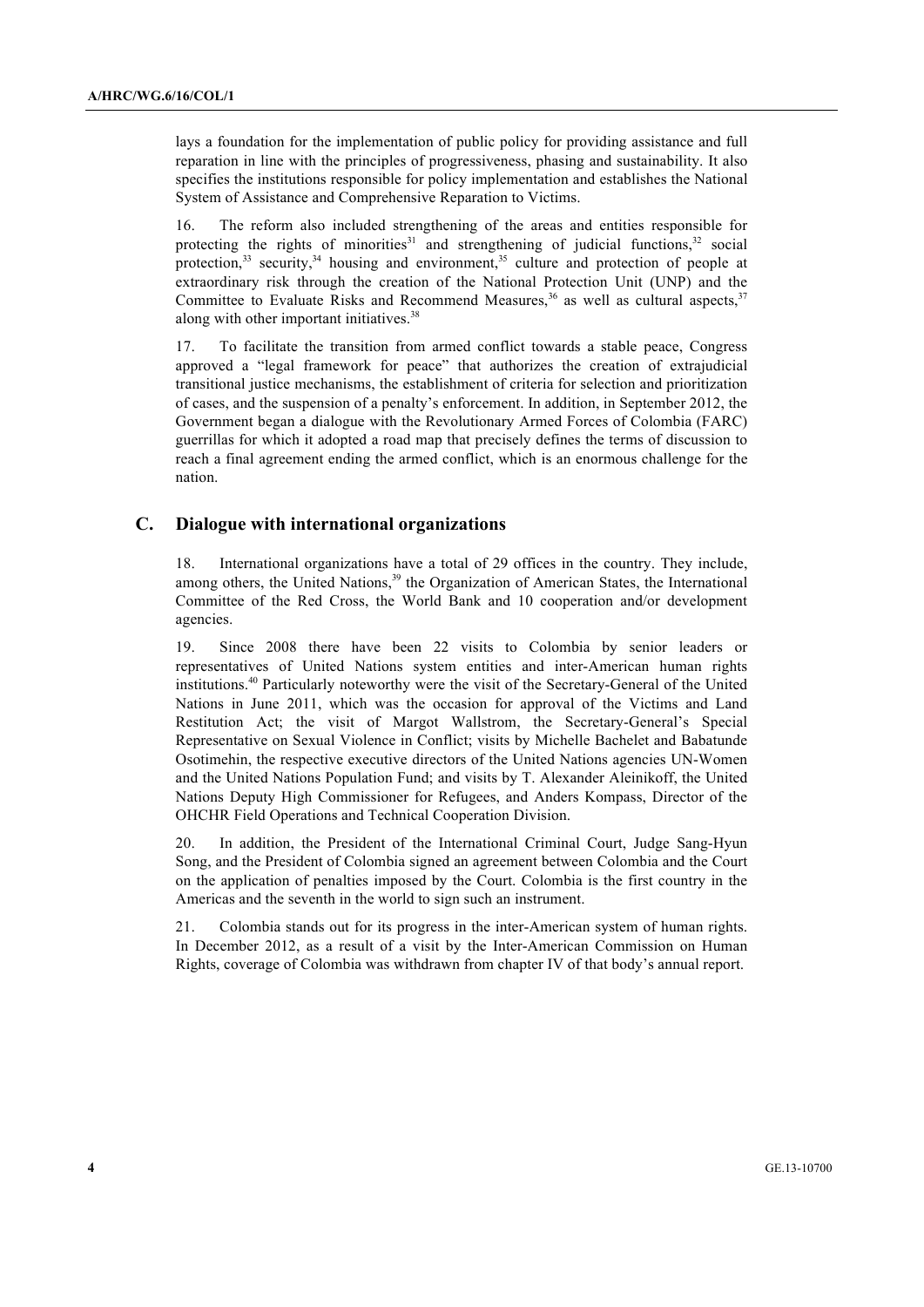## **III. Progress, priorities and challenges in the promotion and protection of human rights**

## **A. Implementation of the National Development Plan for 2010–2014, "Prosperity for All"**

22. The National Development Plan "Prosperity for All" establishes human rights goals and points the way towards social inclusion and reconciliation. Chapter 5, "Consolidating peace", refers in its section C to the comprehensive policy for human rights and international humanitarian law and to transitional justice, with the purpose of ensuring the rule of law. The latter includes the consolidation of security, full observance of human rights, and an effectively functioning justice system, which involves taking steps to consolidate peace and reduce impunity, together with the creation of strategies for integrating human rights into culture and citizenship; respect for the right to life, liberty and integrity of the person; combating discrimination; and respect for distinctive identities.

## **B. Formulation of a comprehensive public policy on human rights and international humanitarian law**

23. The improvements in the human rights situation in Colombia demonstrate the Government's commitment to complying with the highest standard of safeguarding human rights. Although difficult tasks and challenges still lie ahead, the Government's will to overcome them is evident. As the present report demonstrates, the plans and actions under way take into account various obligations, recommendations and/or international commitments, including those taken on by Colombia in the framework of the UPR.

24. The formulation of the Presidential Programme on Human Rights and International Humanitarian Law,<sup>41</sup> which constitutes a national challenge, has taken into account the earlier process undertaken as part of the National Human Rights Action Plan and other initiatives that sought to define a framework for effective action in the field of human rights and international humanitarian law. With the creation of the National System of Human Rights and International Humanitarian Law and the process of the National Conference on Human Rights and International Humanitarian Law, public policy is drawing on local-level inputs. This policy is a broad umbrella that incorporates the country's international obligations and commitments and is nourished by constructive dialogue with social organizations and the international community and by the transitional justice process.

25. In the framework of the National System of Human Rights and International Humanitarian Law, $42$  all entities dealing with human rights and international humanitarian law have begun cooperating at the institutional level, which translates into dialogue between 55 national-level entities, 5 presidential programmes, 90 directorates and subsidiary units and 8 high-level offices.

## **C. Economic, social, cultural and environmental rights**

### **Poverty**

26. The Government has worked to strengthen the middle class and to achieve a more equitable society by improving capacities and opportunities for access to various social services by those living in poverty and extreme poverty.

27. Colombia has voluntarily committed itself to reducing the proportion of people living in poverty<sup>43</sup> to 28.5 per cent and the proportion of those living in extreme poverty to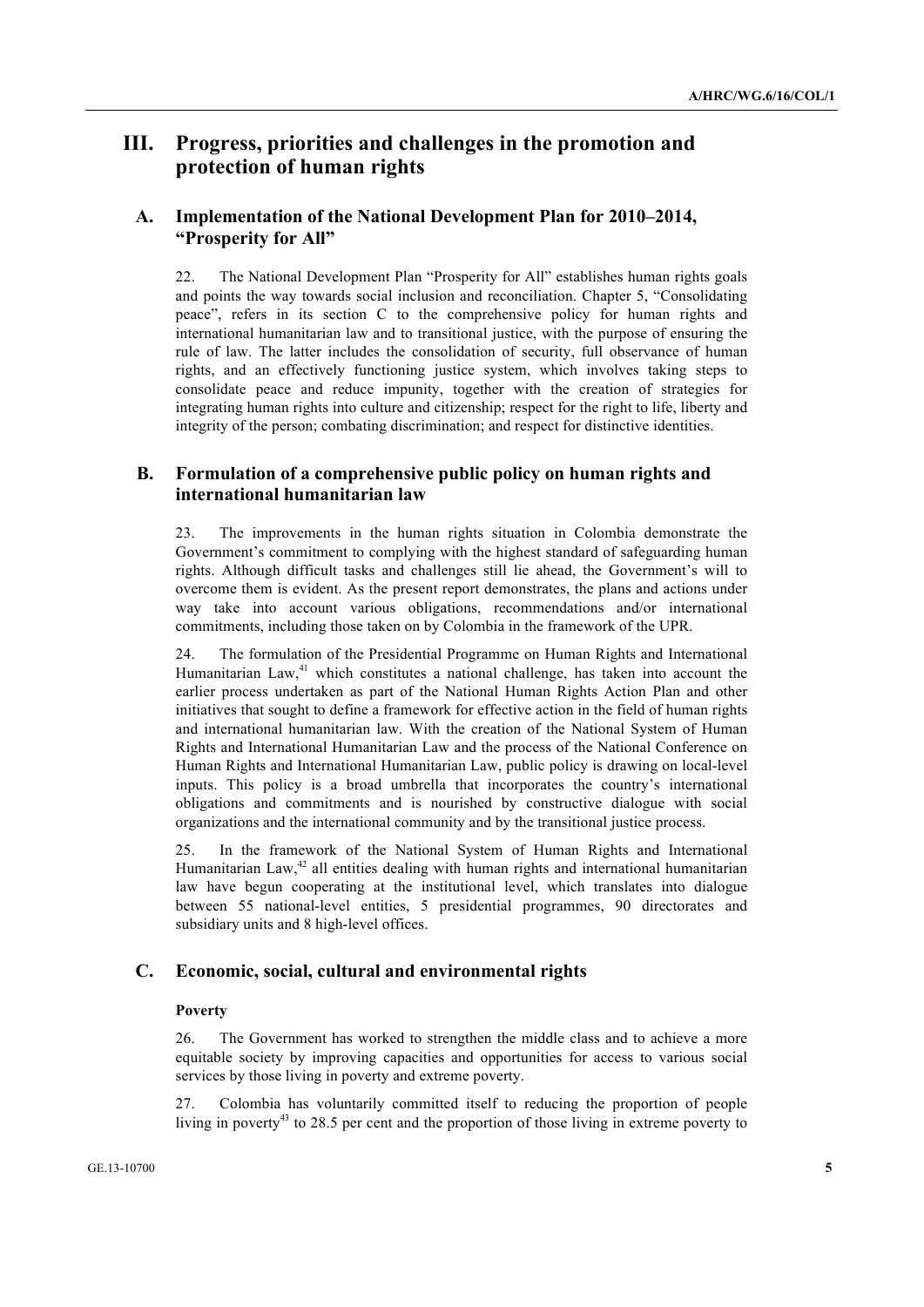8.8 per cent by 2015. Thus, between 2010 and 2011, the national poverty rate decreased from 37.2 per cent to 34.1 per cent and the rate of extreme poverty fell from 12.3 per cent to 10.6 per cent. These decreases result from targeted policies and comprehensive strategies with a differential approach, economic growth, and income redistribution favouring the poorest.

28. To tackle the huge challenge of reducing poverty, the new National Agency for Eradicating Extreme Poverty launched the United Network,<sup>44</sup> a programme offering social services to those living in poverty or extreme poverty. The More Families in Action<sup>45</sup> programme involves periodic conditional transfers of money to supplement incomes and improve the health and education of children under the age of 18 in families living in conditions of poverty and vulnerability. In 2011 a total of 2,210,412 families were helped, of which 382,126 (17.3 per cent) were displaced and 69,485 (3.1 per cent) were indigenous.

#### **Food security**

29. The National Food and Nutritional Security Policy has been instituted and the Intersectoral Food and Nutritional Security Commission<sup>46</sup> established as the highest-level body for directing and coordinating the implementation of related policies and programmes. In addition, there is the Food Safety Network (ReSA), whose purpose is to promote the generation of food for own consumption. In June 2012, more than 2,490 families were assisted through ReSA food security projects. In particular, 56,997 women benefited from income supplement programmes; they are the main recipients of conditional transfers.

#### **Employment and productivity**

30. The Productive Partnerships project seeks to promote business development partnerships between the private sector and poor rural communities to increase competitiveness.

31. It is estimated that in 2011, under the "First Job"  $Act<sub>1</sub><sup>47</sup>$  155,753 businesses were created and 395,266 young people obtained their first job. The Let's Work Together programme provided 15,208 people with an individual workplan that included referrals for recognition of credentials, vocational and literacy training, and skills certification, with the aim of boosting individual capacities.<sup>48</sup>

32. Programmes established to target the needs of populations under special constitutional protection include Rural Youth,<sup>49</sup> Rural Women, Women Savers in Action,<sup>5</sup> and the Rural Opportunities Programme for small rural producers, young people, women, indigenous people and Afro-Colombians.<sup>51</sup>

33. Steps were taken to institutionalize the creation of jobs incorporating a gender approach and benefiting employers of women who have been victims of violence. $52$ Teleworking,<sup>53</sup> which benefits various specific populations,<sup>54</sup> is also being promoted.

#### **Decent housing**

34. The High-Priority Housing Act,<sup>55</sup> which provides for the delivery of 100,000 units of free housing in various parts of the country to populations assigned priority,<sup>56</sup> was enacted. The Ministry of Agriculture, to facilitate access to rural needs-based housing and the formalization of rural property rights, has implemented strategic programmes with a differential approach aimed at vulnerable groups.<sup>57</sup> The Government<sup>58</sup> has also implemented programmes to facilitate access to rural needs-based housing and the formalization of rural property rights.

35. Land and rural development legislation is being enacted.<sup>59</sup> The goal is to encourage comprehensive, differentiated rural development.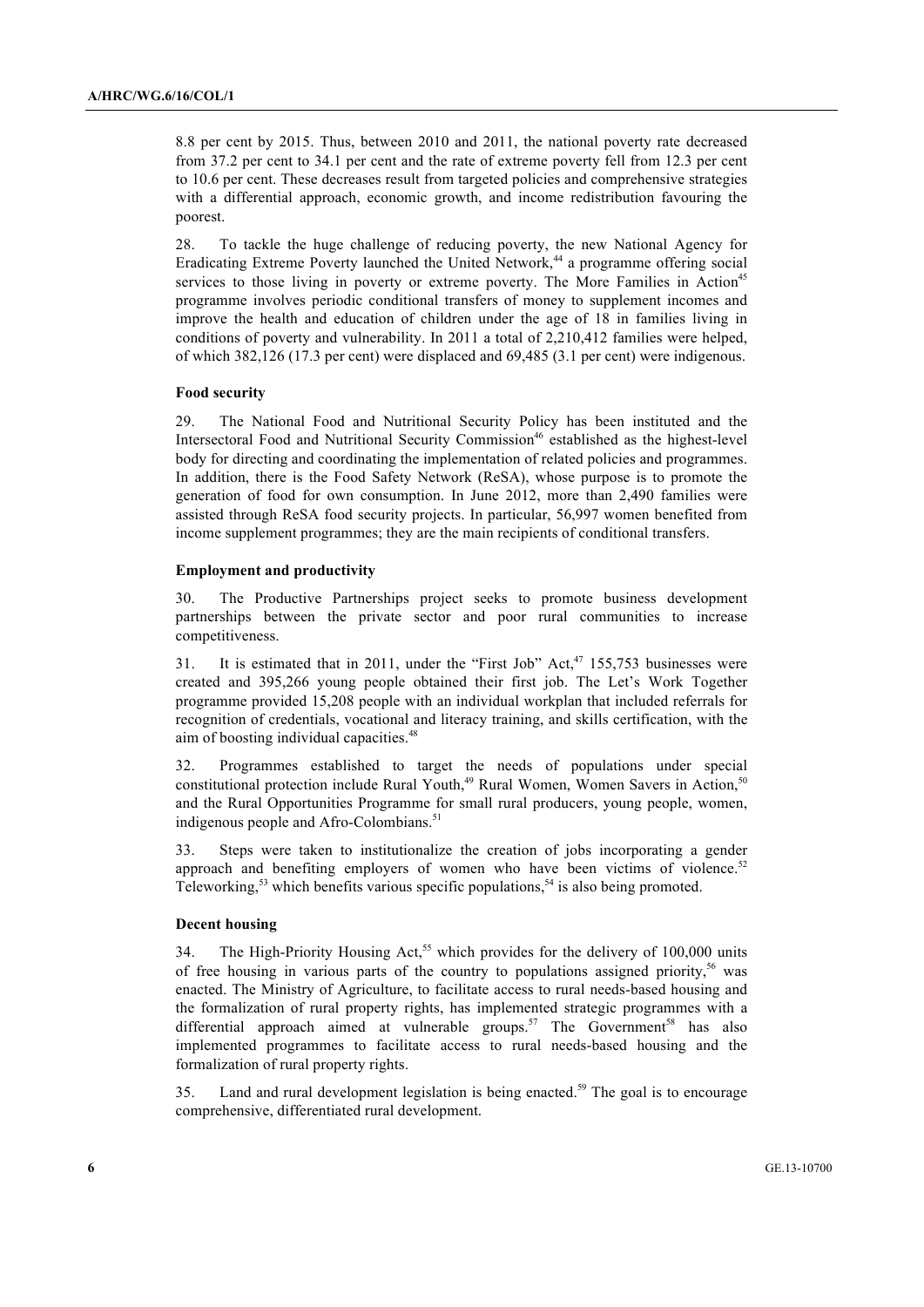#### Education<sup>60</sup>

36. The Government has instituted<sup>61</sup> free education<sup>62</sup> for all students in State institutions between the "transition" and eleventh-grade levels. The Government is implementing a system for tracking information on free education, which will make it possible to monitor the resources allocated to free education.

37. Likewise, efforts are under way to increase coverage at various educational levels. In 2011, Colombia achieved universal coverage at the basic primary and secondary levels and narrowed the gap between urban and rural coverage.<sup>63</sup> In addition, priority was given to the allocation of resources to those territorial entities with the greatest educational backwardness, the largest proportions of rural inhabitants and the highest levels of vulnerable and diverse populations.<sup>64</sup>

38. The creation of the Intersectoral Commission for Comprehensive Early Childhood Care in 2011 established quality standards<sup>65</sup> for the care of children in public child development centres, which served 589,826 children, an increase of 24,300 over 2010. In addition, 72 kindergartens, multipurpose centres and early child development centres were built.

39. The National Programme for Literacy and Basic and Intermediate Education for Young People and Adults is designed to support the education of illiterate young people and adults, and thus tackle the great challenge of reducing illiteracy among people between the ages of 15 and 24 to 1 per cent. Between 2005 and August 2012, a total of 212,716 young people between the ages of 15 and 24 were taught to read and write.

#### **Information and communication technologies**

40. To improve the quality of life of all Colombians, the Government promotes access to and the effective use and widespread adoption of information and communication technologies. The strategic framework of the Digital Living plan<sup>66</sup> includes 85 initiatives to develop the country's digital "ecosystem", including infrastructure, services, applications and social networks, and technology acquisition.

#### **Health care**

41. In 2009 Colombia met its commitment to unify the mandatory health plan<sup>67</sup> for boys and girls, which has benefited 15,838,549 children under the age of 17.<sup>68</sup> In 2011 a benefits plan was established for people over the age of 60. In July 2012 the health-care systems were unified, so that all those affiliated with the subsidized health plan enjoy the same benefits as those affiliated with the contributory plan. More than 42.5 million people affiliated with the two schemes now have the same benefits.

42. The general health insurance scheme has maintained coverage of around 96 per cent. This figure means that 2.3 million new members were enrolled in the scheme between 2010 and  $2012.^{69}$  It is estimated that in 1993 only 4.3 per cent of the poorest were covered. In 2003 the figure reached 48 per cent and in 2011 it approached 90 per cent. Extra efforts will be needed to reach 100 per cent, in particular in territories where the population is scattered. To tackle the remaining challenges, Colombia has implemented a four-year health plan and has implemented a law to strengthen the system.<sup>70</sup>

43. The Government is committed to reducing maternal morbidity and infant mortality and to promoting children's healthy development and has established an intersectoral commission to promote and safeguard sexual and reproductive rights. Also, since January 2012, the SIVIGILA national public health monitoring system<sup>71</sup> of the National Health Institute has included mandatory monitoring of extreme maternal morbidity, and an extreme neonatal morbidity surveillance model has been developed.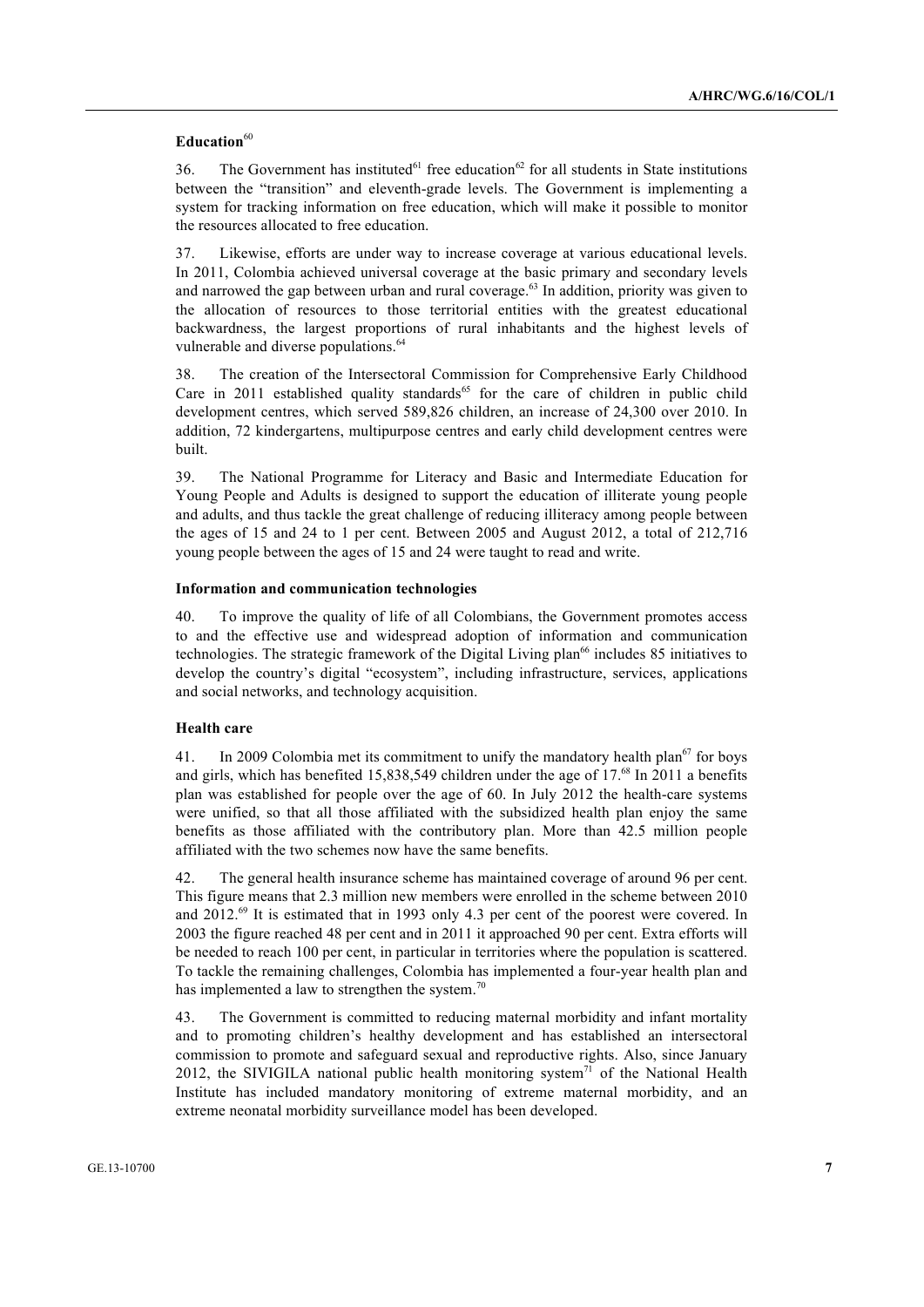44. A public health plan for  $2012-2021^{72}$  has been established, and a programmatic HIV management model has been implemented. The implementation of the "First Thousand Days" approach<sup> $73$ </sup> is under way.

#### **Social protection**

45. To address the needs of the elderly, who constitute 10 per cent of the total population, the Government established the National Policy on Ageing and Old Age 2007–  $2019$  and designed and implemented a social protection programme for the elderly;<sup>74</sup> a national training programme for the comprehensive care of the elderly; the Juan Luis Londoño de la Cuesta national feeding programme for the elderly, and a comprehensive approach to fostering participation by the elderly in society.

46. To protect them from the economic risk associated with the inability to earn an income, the Government has designed two main mechanisms, one preventive and the other involving assistance. The first is based on the pension system<sup>75</sup> and the second<sup>76</sup> provides a legal basis for identifying cases in which periodic allowances lower than the minimum wage may be given to poor people who do not meet the conditions for entitlement to a pension.77

47. In addition, the Elder Colombia programme has been launched to tackle the challenge of protecting elderly people who are homeless and have no pension or are living in poverty or extreme poverty.78 Under this programme, 627,428 elderly adults receive a bimonthly grant to finance their basic needs and improve their quality of life.

#### **Culture**

48. The Government has devoted additional resources to culture.<sup>79</sup> It has established a national reading and writing programme, "Reading Is My Story"; cofinanced initiatives and projects by NGOs and other organizations; implemented a national "Stimuli" programme; and provided support to a national "Coordination" programme. Through the Life and Work award it has recognized the work of Colombian artists, researchers and cultural managers. Finally, efforts have been made to institutionalize public art performances.<sup>80</sup>

#### **Environment**

49. Protecting the environment also safeguards the enjoyment of other rights. $81$  The relevant institutional framework was strengthened with the creation of the National Environmental Licensing Authority (ANLA), which is tasked with handling the issuance of environmental permits and licences and other environment-related procedures in a transparent and efficient manner to achieve a sustainable balance between environmental protection and the country's development. A new unit in the Attorney General's Office focuses on crimes against the environment and natural resources.

50. Colombia has been actively involved in the Clean Development Mechanism<sup>82</sup> and has a portfolio of 182 projects to reduce greenhouse gas emissions (including 77 new projects added since August 2010). The conceptual framework for the National Plan to Adapt to Climate Change has been set, and imports of all types of hazardous waste have been banned. Colombia has national policies for environmental education<sup>83</sup> and for integrated management of biodiversity and ecosystem services. In addition, it is implementing the Integration and Climate Change programme through a national pilot project on adjustment to climate change focusing on component B (high mountain environments) and has developed a policy for integrated solid waste management.

51. The design of these and other relevant policies to guarantee the full exercise and enjoyment of economic, social, cultural and environmental rights demonstrates a willingness and commitment to continue to comply with international commitments.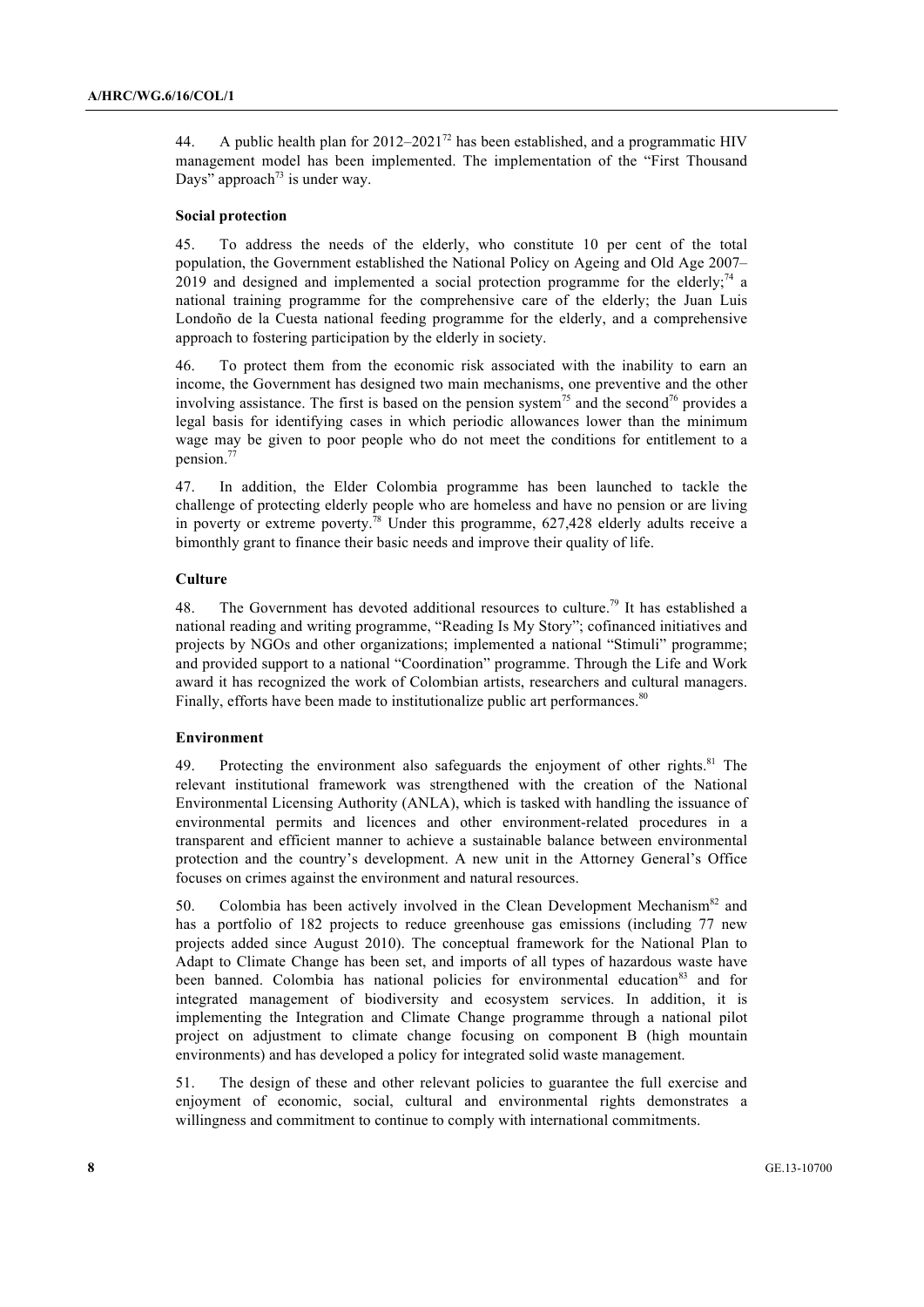## **D.** Combating violence and maintaining public order<sup>84</sup>

#### **Preventing violence**

52. In a context of armed conflict, with the ensuing complexities and difficulties, Colombia has been working to strengthen the rule of law and democracy, to achieve peace and ensure the safety of all its citizens so that they can fully exercise their human rights.

53. In 2012 the Ministry of the Interior provided the 32 departments with advice and technical assistance for preventive management of the risk of violations of the right to life, liberty, integrity of the person and personal security, which includes strengthening of preventive mechanisms<sup>85</sup> and the formulation and/or updating of comprehensive plans for prevention and protection.<sup>86</sup> Thirty-two plans were formulated and/or updated, one by each department. Plans have been developed as part of the prevention strategy for the land restitution process, $^{87}$  and 51 of 58 municipalities involved in the territorial consolidation strategy have comprehensive prevention and protection plans.<sup>88</sup>

#### **Fostering opportunities for dialogue with civil society**

54. Recognizing the legitimate role of social organizations as builders of democracy, the Government has worked to strengthen the dialogue with them, and has established the National Round Table on Safeguards. Various thematic sessions have also been held. The Government has recognized the work of advocates, social and communal leaders in various regions of the country,<sup>89</sup> and proposals put forward through this forum have already resulted in tangible steps. Despite these developments, work must continue to further strengthen and expand the dialogue with civil society, particularly in the regions.

#### **Protecting persons at risk**

55. The protection programme, the only one of its kind in the world, witnessed major advances stemming from the discussions held at the National Round Table on Safeguards. It was assigned to an independent entity, the National Protection Unit, and regulates the principles and processes of protection, incorporating a differential approach in the means used and in devising risk studies.<sup>90</sup> The Unit currently protects more than 10,000 people.

#### **Training the armed forces**

56. The Ministry of Defence has developed instruments to design, develop, assess and adjust its operations in full compliance with international standards in the field of human rights and international humanitarian law.<sup>91</sup> Initiatives to train the armed forces in human rights and international humanitarian law include, among others, the Education System Strategic Plan (PESE), the Single Teaching Model for Human Rights and International Humanitarian Law, group training in regional scenarios and analysis of lessons learned.<sup>92</sup>

#### **Combating criminal gangs**

57. The protection of the civilian population<sup>93</sup> has been and will continue to be a priority for the Government, which has adopted various policies and institutional strategies in this respect. 2012 was the most successful year in terms of protection of the right to life, with the largest decline in violent deaths in the past 40 years.

58. Combating criminal gangs<sup>94</sup> is one of the biggest challenges for the public security forces. A comprehensive policy has been defined with the aim of dismantling criminal gangs to protect the population. The policy has a strategic, comprehensive and multidimensional approach, in which the indicators of success will be the final dismantling of the gangs, the re-establishment of state authority over the territory and the protection of the population.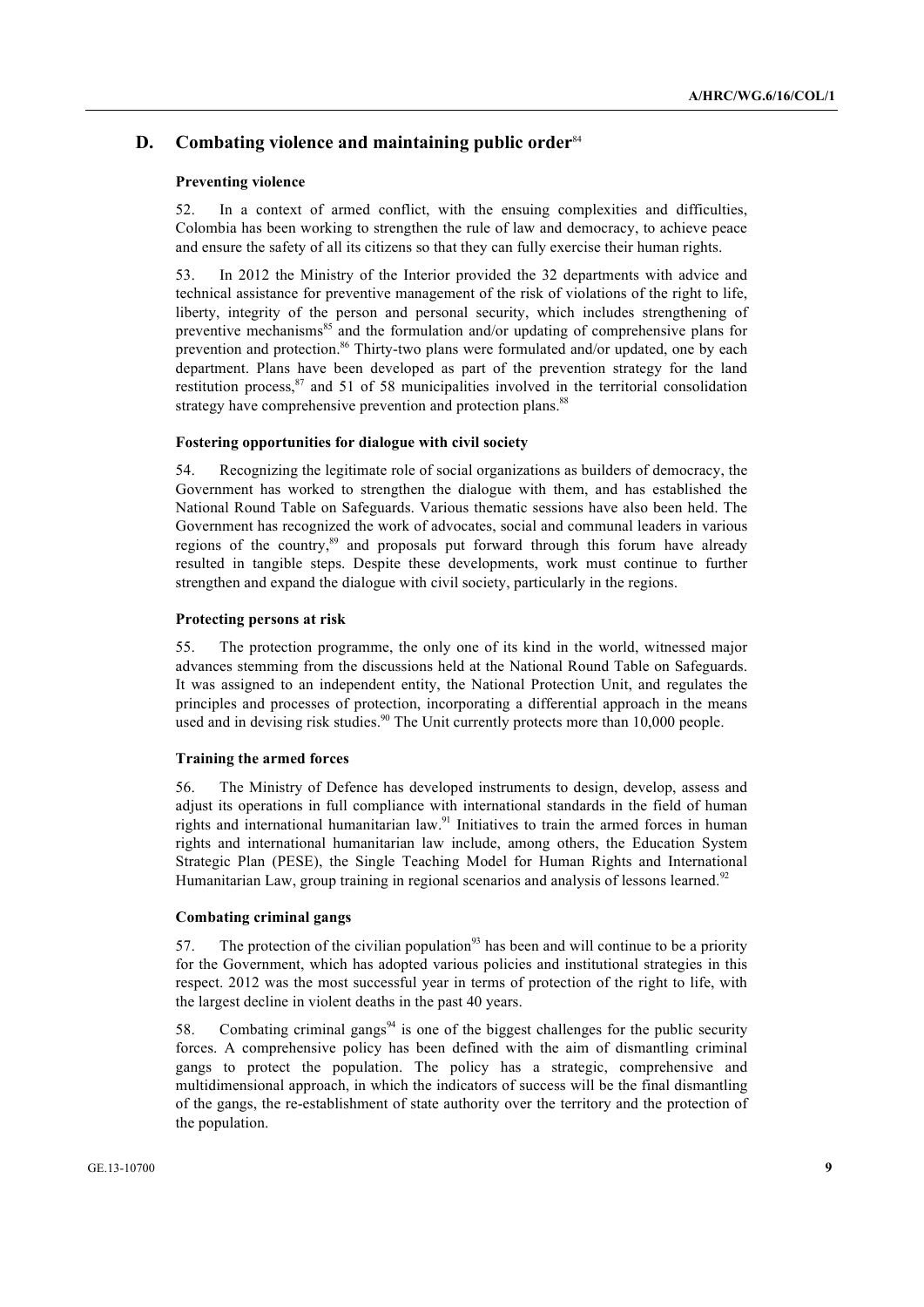59. The comprehensive strategy against these gangs includes the following eight elements: developing profiles of the gangs; consolidation and analysis of information needed to understand their dynamics; prosecution; combating corruption; strategy coordination with the national policy of territorial consolidation; design of a comprehensive and unified strategy to tackle gang financing; prevention of recidivism; and a proactive communication strategy.

60. The Government has, through the public security forces, succeeded in dismantling 29 per cent of the gangs and has captured 5,175 gang members. There has also been a 35 per cent decrease in the membership of the armed gang known as Los Rastrojos, as 1,910 of their members, including 9 regional ringleaders, have been caught.<sup>95</sup>

61. The new anti-gang unit in the Attorney General's office redefined its structure to organize investigations targeting the groups of gangs identified, rather than crimes or geographic areas. The foregoing involves applying an anti-crime policy focusing on coordinated actions at the institutional and international levels.<sup>96</sup> As a result of investigations of cases involving criminal gangs, as of November 2008, the National Human Rights Unit of the Attorney General's Office had been assigned 50 cases and 20 persons had been convicted. Between 2011 and 2012 the anti-gang unit was assigned 181 cases, with 1 case at the trial stage and 7 convictions handed down against 9 people.

#### **Combating illegal armed groups**

62. The armed forces, in fulfilment of their constitutional role, have stepped up their operations against armed groups operating outside the  $law<sup>97</sup>$  in order to assert control over the national territory, provide security, neutralize the capabilities of these groups and disrupt their power bases. The period under discussion has seen significant results in terms of demobilization, rendition and subjugation of illegal armed groups, thanks to the effective design, implementation, evaluation and periodic adjustment of strategies such as the comprehensive security and defence policy for prosperity and the Sword of Honour 2012–  $2014$  plan.<sup>98</sup>

63. The army carries out operations to defend national sovereignty, territorial integrity and the constitutional order. It is also responsible for enforcing Government policies such as the democratic security policy (2002–2006), the policy for the consolidation of democratic security (2006–2010) and the current comprehensive security and defence policy for prosperity.

#### **Trafficking in persons**

64. The Comprehensive National Strategy to Combat Trafficking in Persons<sup>99</sup> has been adopted and work is now under way to draw up the new National Strategy 2013–2018. In 2011, the institutions responsible for implementing the strategy were successfully set up throughout the country; this has helped to publicize the preventive campaign under the slogan "*Con la Trata de Personas No hay Trato* (No deal with human trafficking)". In addition, a round-the-clock free national human trafficking hotline was made available to members of the public.

65. Via its Directorate for Territorial Governance, the Ministry of the Interior has carried out a number of projects designed to take up the still unfinished task of strengthening the institutional capacity of territorial bodies to deal with trafficking in persons; in this connection it is encouraging governors and mayors to take the necessary decisions and to allocate more resources in their budgets to safeguarding the rights of victims of trafficking. During 2011 and 2012, action was taken in response to 57 alleged cases of trafficking in persons.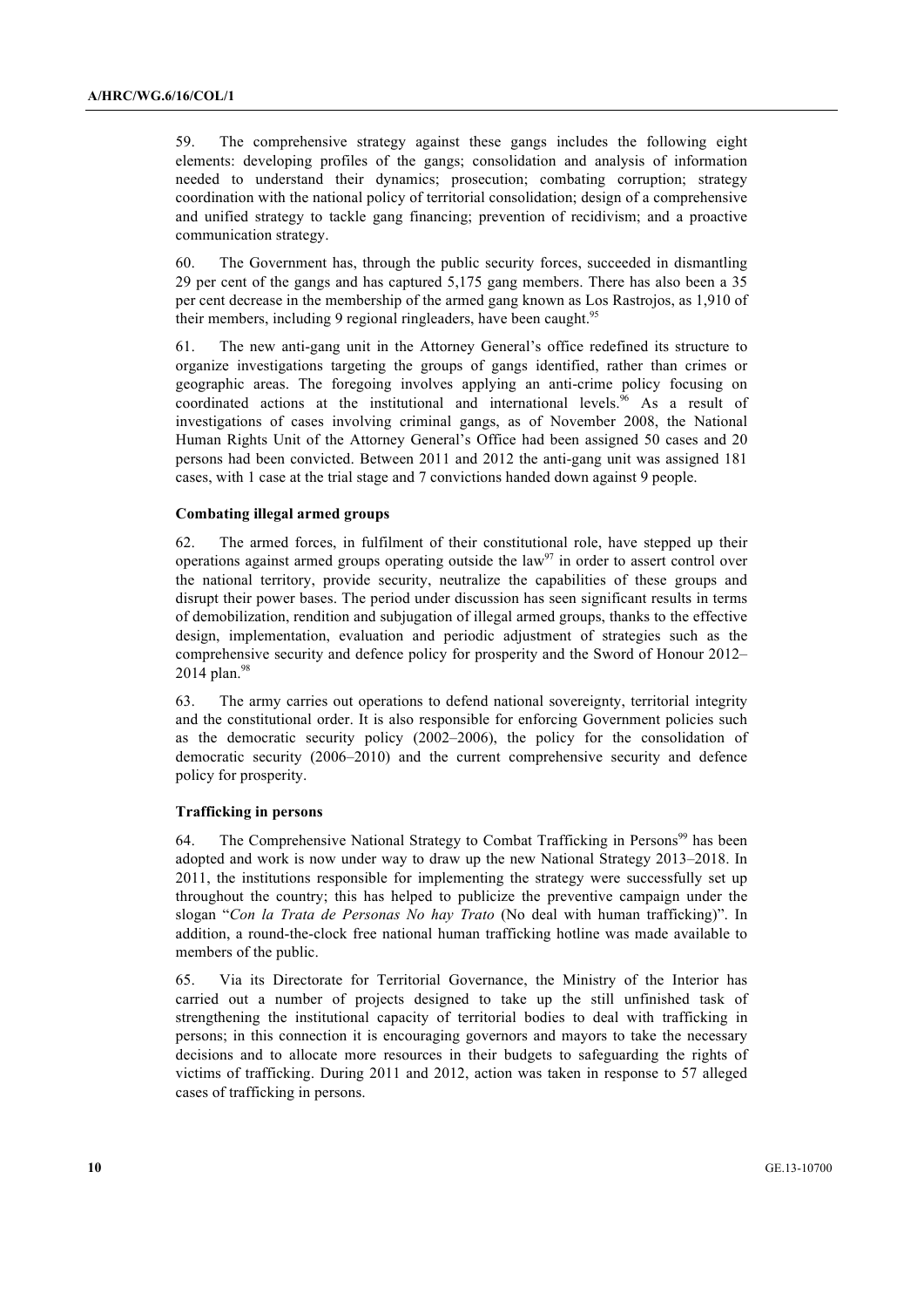#### **Torture and other cruel, inhuman or degrading treatment or punishment**

66. On the basis of the recommendations made by the Committee against Torture, Colombia has been laying down the lines of a national mechanism to prevent torture, which is coordinated by the Ministry of Justice in conjunction with the other bodies that compose the Inter-agency Committee for the Prevention of Torture.<sup>100</sup>

#### Killing of protected persons<sup>101</sup>

67. The National Round Table on Safeguards was set up by common agreement between the State and civil society; with the support of the international community it has made it possible for organizations that uphold human rights, together with social and community leaders fully to perform their task.<sup>102</sup>

68. Killings of protected persons have been vigorously condemned by the State and a number of measures have been taken to prevent, investigate and bring them to court; these measures include the transfer to the ordinary courts of investigations initially undertaken by the military courts.

69. As a result, the armed forces have implemented 15 measures adopted by the Ministry of Defence in 2008,<sup>103</sup> 7 of which are being monitored by the Office of the United Nations High Commissioner for Human Rights (OHCHR) in Colombia.<sup>104</sup> Thanks to these measures there has been a significant reduction in complaints or claims involving alleged killings of protected persons. During 2012, no such complaints were received.<sup>105</sup>

70. A number of members of the armed forces have been tried and sentenced as perpetrators or accomplices, depending on their degree of responsibility, in specific cases involving murder, aggravated enforced disappearance, peculation by appropriation and forging of official documents.<sup>106</sup> As of 31 August 2012, the Attorney General's Office had registered 1,727 cases of homicide in which State agents were allegedly involved, with 1,948 persons charged, 108 cases at the trial stage and 458 convictions.

#### **Enforced disappearance**

71. On 11 July 2012, Colombia ratified the International Convention for the Protection of All Persons from Enforced Disappearance<sup>107</sup> and has kept up its efforts to prevent and bring to court such acts by means of a dialogue with NGOs and multilateral agencies, in coordination with the Commission on the Search for Disappeared Persons.<sup>108</sup>

72. In addition, the necessary conditions were met for the establishment of the National DNA Profiles Bank<sup>109</sup> to help with the search for disappeared persons and with other acts relating to the memory of victims and their relatives. $110$ 

73. A comparison of the results of investigations into cases of enforced disappearance shows that in November 2008, 202 cases had been assigned to the National Human Rights and International Humanitarian Law Unit of the Attorney General's Office; 1 case was at the trial stage and convictions had been handed down in 9 cases against 24 persons, while as of 31 August 2012, 334 had been assigned to the Unit, with 22 at the trial stage and 195 convictions involving 182 persons.<sup>111</sup>

### **Sexual violence**<sup>112</sup>

74. The Office of the Attorney General has taken steps to identify cases involving sexual violence,<sup>113</sup> and is undertaking the relevant follow-up measures, via legal-technical committees, to evaluate the progress made by the investigations, share good practices and experience and identify the obstacles and shortcomings that have affected progress.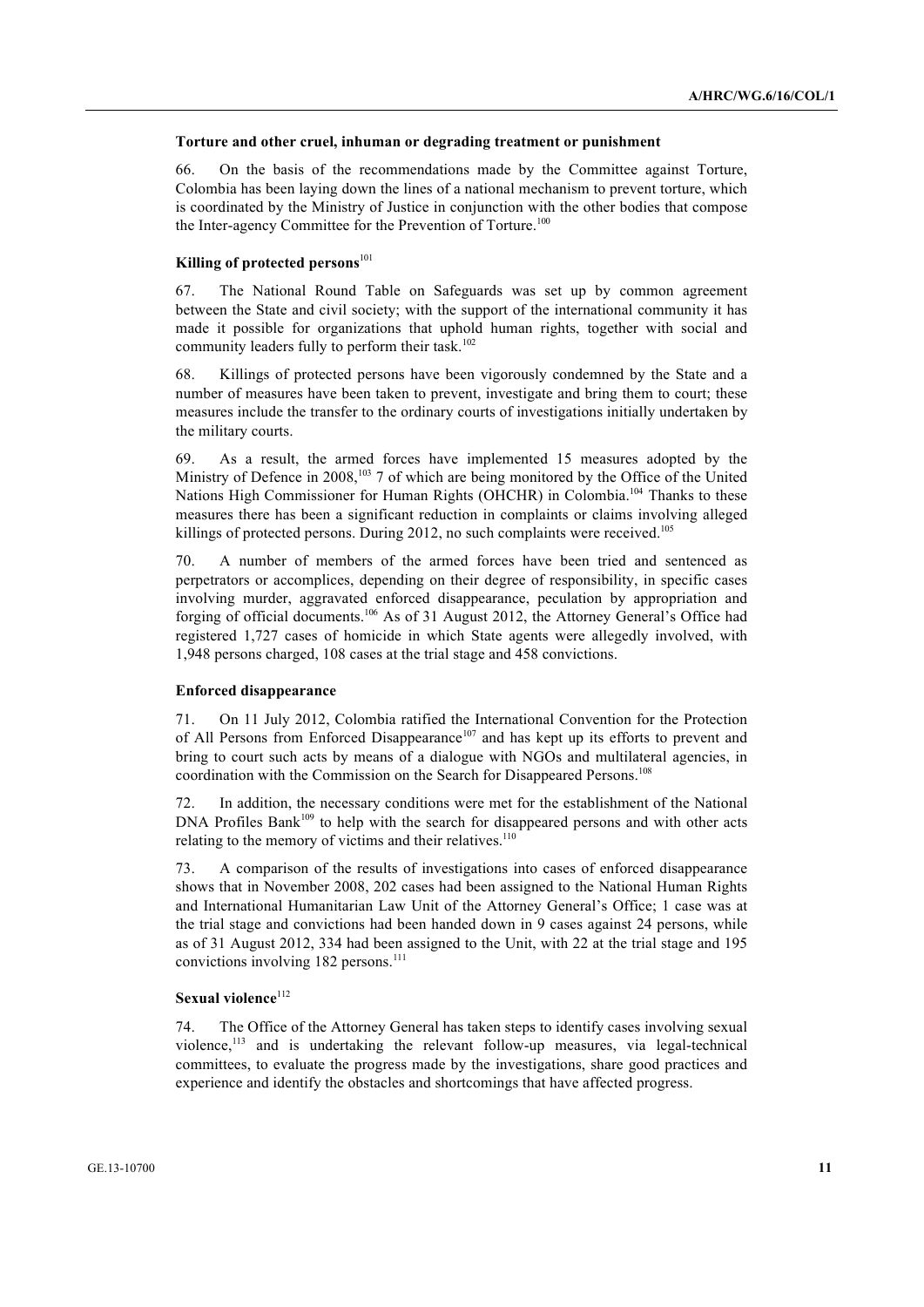75. Public policy to prevent forced recruitment<sup> $114$ </sup> includes a component for the prevention of sexual violence in connection with the armed conflict and has strengthened the Intersectoral Commission for the Prevention of Forced Recruitment. Furthermore, the security forces have incorporated the topic of sexual violence into various training programmes and have produced a training guide for teachers teaching extracurricular courses on sexual violence in connection with the armed conflict.

76. A comparison of the results of investigations into cases of sexual violence<sup>115</sup> shows that in November 2008, 65 cases had been assigned to the National Human Rights and International Humanitarian Law Unit of the Attorney General's Office, with 1 case at the trial stage, while as of 31 August 2012, 181 cases had been assigned to the Unit, with 1 at the trial stage and 7 convictions involving 9 persons.<sup>116</sup>

#### **Forced recruitment**

77. The Intersectoral Commission for the Prevention of Forced Recruitment is progressing with preparations for the observatory for the prevention of the recruitment and use of children and of sexual violence against children, whose tasks will include follow-up of the actions undertaken by the institutions concerned.<sup>117</sup> Means of promoting awareness of forced recruitment have been developed.<sup>118</sup>

78. One such strategy has been the "Proposal for the municipal authorities to prioritize addressing risk factors to which children and adolescents are exposed in Colombia", the purpose of which is to adapt the institutional response and to make strategies available to the authorities of municipalities in Colombia in which specific risk factors are present.<sup>119</sup>

79. A comparison of the results of investigations into cases of forced recruitment shows that in November 2008, 141 cases had been assigned to the National Human Rights and International Humanitarian Law Unit of the Attorney General's Office, with 2 cases at the trial stage and 3 convictions, while as of 31 August 2012, 238 cases had been assigned to the Unit, with 6 at the trial stage and 50 convictions involving 48 persons.<sup>120</sup> In this connection, the conviction handed down against the so-called "El Alemán", commander of the self-defence militia disbanded in 2005 and 2006, for forced recruitment as part of the Justice and Peace process is particularly significant.<sup>121</sup>

### **Anti-personnel mines, unexploded munitions and education about the threat posed by mines**

80. According to the Presidential Programme of Comprehensive Action against Anti-Personnel Mines (PAICMA), in 2011, 549 persons were victims of anti-personnel mines laid and unexploded munitions left by illegal armed groups and 262 in 2012. The total number of victims between 1990 and September 2012 is 10,001.

81. A child- and adolescent-based approach has been adopted towards education on the threat posed by mines so as to take into account the need to adapt measures to the victims. In addition, comprehensive assistance is provided to the victims of anti-personnel mines, unexploded munitions and improvised explosive devices by the National Disability System and the assistance available locally has been reinforced. The Humanitarian Demining Programme has come into operation and 93.26 per cent of those who fell victim to mines in 2012 received assistance.<sup>122</sup>

## **E. Combating impunity and ensuring access to justice**<sup>123</sup>

82. The policy of combating impunity in cases involving human rights violations and breaches of international humanitarian law has been given a fresh impetus thanks to the involvement of the Office of the Attorney General, the Office of the Procurator-General,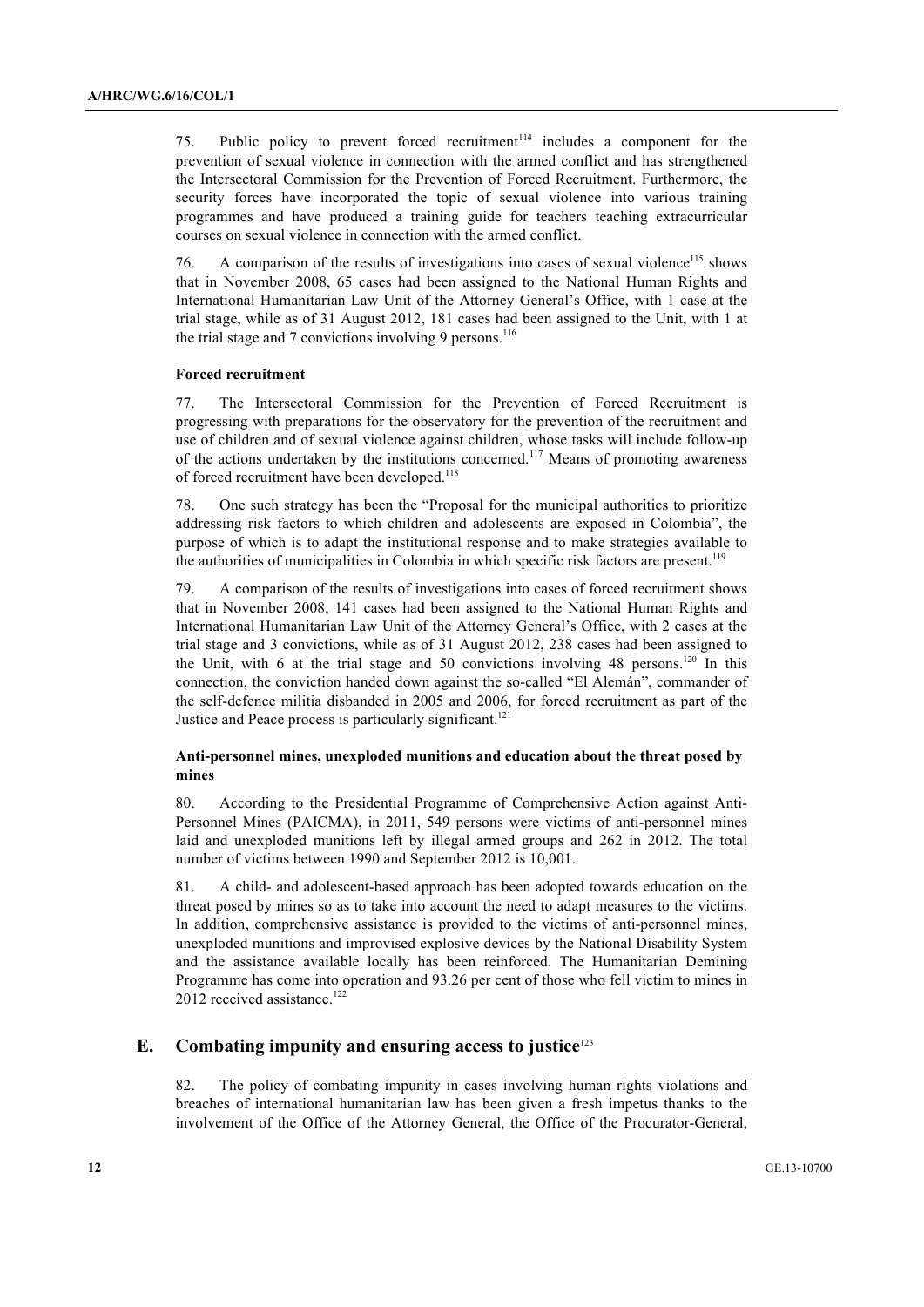the Ombudsman's Office, the High Council of the Judiciary and the National Institute of Prisons and Penitentiaries. The aim of the policy is to strengthen the State's capacity to investigate, bring to court and punish such acts. It has also helped to build up human and operational resources and to improve the investigatory skills of judicial professionals.

83. Progress has been made with a strategy to provide specialized training in human rights and international humanitarian law for judicial professionals.<sup>124</sup> Between 2011 and 2012, nine training courses were held for approximately 350 professionals.

84. In order better to investigate violations of human rights and provide victims with assistance, a special registration unit has been set up in the Office of the Attorney General, as part of the National Unit for Justice and Peace, to provide comprehensive assistance and guidance for victims of illegal organized armed groups, together with the National Human Rights Procurator's Unit for disappearances and forced displacements and the National Human Rights Procurator's Unit for demobilized persons.

85. In 2012, in order more appropriately and effectively to handle investigations into cases, the Office of the Attorney General adopted Directive  $0001$ ,<sup>125</sup> whose purpose is to establish a new system of criminal investigation and to introduce and gradually put into practice guidelines for selection and setting priorities, and resolution 1810, setting up the National Unit for Analysis and Contexts.<sup>126</sup>

86. As part of the Sectoral Plan for the Development of the Judicial Branch for 2011–  $2014$ ,<sup>127</sup> an effort will be made to improve the quality and fairness of legal proceedings by constantly improving managerial and administrative skills, recruiting professionals by means of competitive examinations, periodic performance evaluations, raising the level of professionalization of and providing further training for officials, providing access to information on case law and legislation and strengthening incentives.<sup>128</sup> In addition, a judicial culture has been developed in which the gender perspective is an essential tool in putting into practice the right to equality.<sup>129</sup>

87. Progress has been made in bringing to justice cases in which human rights militants were the victims. In November 2008, 35 cases were assigned to the National Human Rights and International Humanitarian Law Unit of the Attorney General's Office, with 7 cases at the trial stage and 14 persons convicted, whereas on 31 August 2012, 50 cases were assigned to the Unit, with 2 at the trial stage and 36 convictions handed down against 49 persons.<sup>130</sup>

88. Where investigations into alleged links between illegal armed groups and State officials or politicians are concerned, the Supreme Court of Justice has carried out investigations against and convicted those members of Congress with links to illegal groups. Noteworthy steps have been the adoption of security measures and the opening of a number of investigations in 2012, together with the conviction of 7 former members of Congress and local administrative officials.<sup>131</sup> The National Justice and Peace Unit compiled 2,540 files on links with illegal armed groups, of which 1,124 concern politicians, 1,023 members of the law-enforcement forces and 393 civil servants.<sup>132</sup>

#### **Comprehensive reparation for the victims of the conflict**

89. The approval of the Victims and Land Restitution  $Act^{133}$  marks a step forward in the recognition of the Colombian armed conflict and for its victims. The purpose of the Act is to guarantee the Rights to truth, justice, comprehensive reparation and the assurance of nonrepetition.

90. The main actions carried out under this new legislation may be summarized as the development of a methodology for drawing up contingency plans for all known types of act that leave victims. These include focusing areas of intervention on those municipalities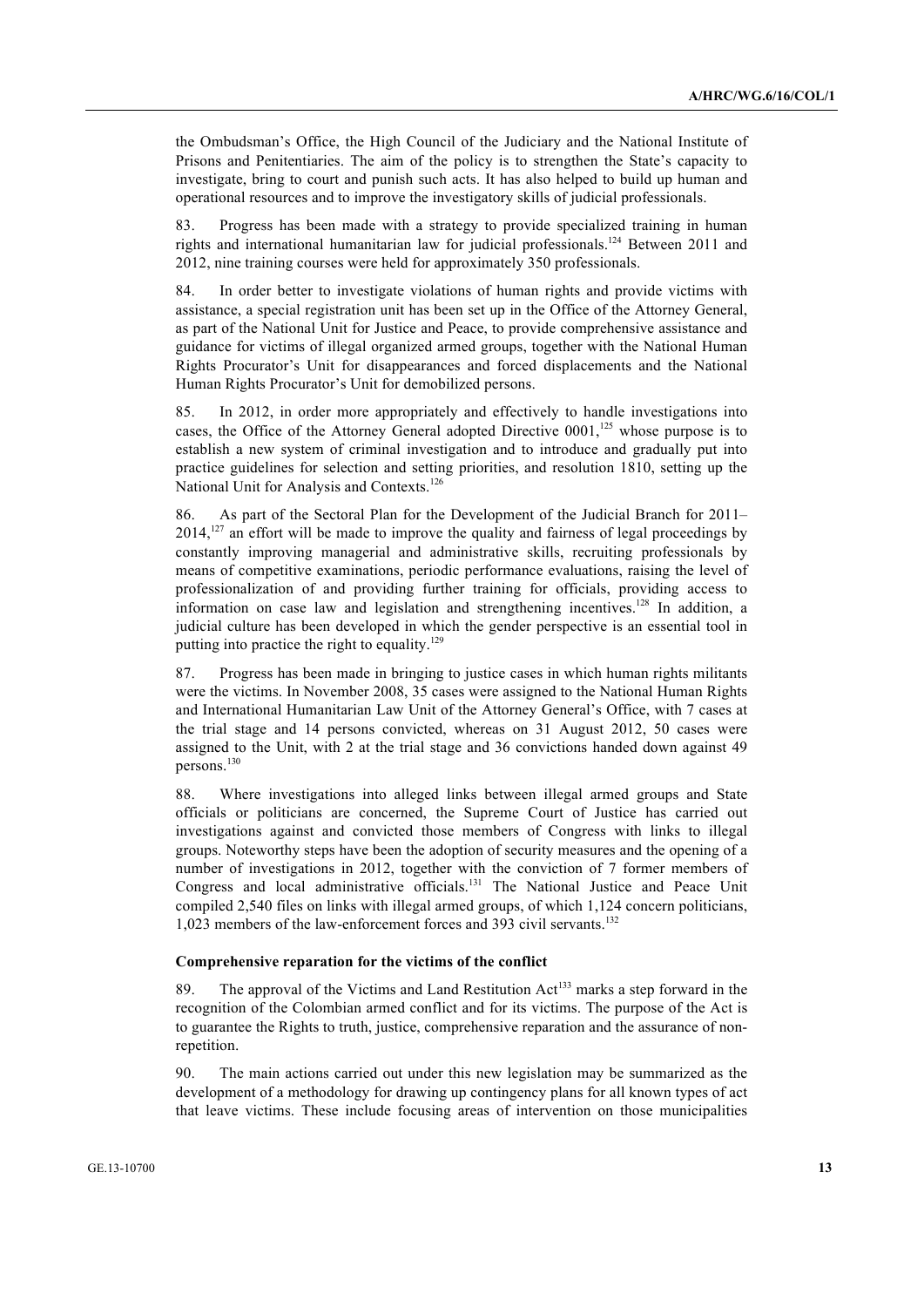most affected by violence, on the basis of an index showing the risk of victimization – IRV; implementation of efficient and efficacious comprehensive care and assistance mechanisms for victims, with an individualized approach; mapping the Individual Road to Reparation (comprehensive, individualized and transformative), designing the support programme to ensure that the money received by victims as administrative compensation is suitably invested:<sup>134</sup> setting up the comprehensive information system  $-$  the single register of victims  $(RUV)$  — to ensure victims may be traced from the time they make a statement until they are no longer vulnerable and that they are also able effectively to participate.<sup>135</sup>

91. During 2012 reparation was provided to 153,013 victims. Of the victims who received compensation, 24,994 voluntarily agreed to a support programme under which the State helps them to make better use of and to invest the financial compensation received. Reparation is comprehensive, and the State also offers individual and collective roads to reparation, individualized treatment, vocational, technical and technological training programmes or preferential access to public education. In the same connection, the Unit helped 51,565 victims to draw up their individualized plans to obtain reparation.

92. In compliance with the Act, the Victims' Unit provided a response to 1,108 humanitarian emergencies, 90 of which involved mass displacements, and carried out 795 humanitarian missions, 528 of them preventive. The victims of events other than displacements received humanitarian assistance worth US\$ 6.3 million in response to 10,138 requests.

93. As regards land, the Act provides for the adoption of measures for legal and material restitution or payment of compensation to populations who lost or had to abandon their land as a result of the conflict.<sup>136</sup> In addition, in 2012, 14 agrarian judges were appointed and are currently receiving training. A total of 14,200 applications for restitution concerning 1,085,782 hectares have been submitted.<sup>137</sup> In December 2012, the first land to be returned as a result of a court decision under the Justice and Peace Act was handed over in the Mampuján case.

### **F. Business and human rights**

94. Colombia has negotiated, signed and ratified major trade agreements with third countries in recent years. In the framework of these agreements, clauses have been negotiated to encourage respect for, promote and guarantee human rights.

95. With the aim of introducing a human rights-based approach to entrepreneurial activities, work is going ahead to establish a working group within the National System of Human Rights and International Humanitarian Law; this approach on the one hand identifies and brings together contributions to the drafting of the chapter on Enterprise and Human Rights of the Presidential Programme on Human Rights and International Humanitarian Law, and on the other pinpoints linkages and opportunities for improving the institutional response and ensuring due diligence in respect of complaints and claims concerning infringements of human rights resulting, whether directly or indirectly, from entrepreneurial activities.<sup>138</sup>

#### **G. Equality and non-discrimination**

96. Colombia possesses a constitutional and legislative framework that ensures equality and freedom from discrimination as the pillars underpinning rights. Since December 2011, with the adoption of the Anti-discrimination Act, $139$  persons who commit discriminatory acts on grounds of ethnicity, sex or sexual orientation are liable to penal and financial penalties.<sup>140</sup>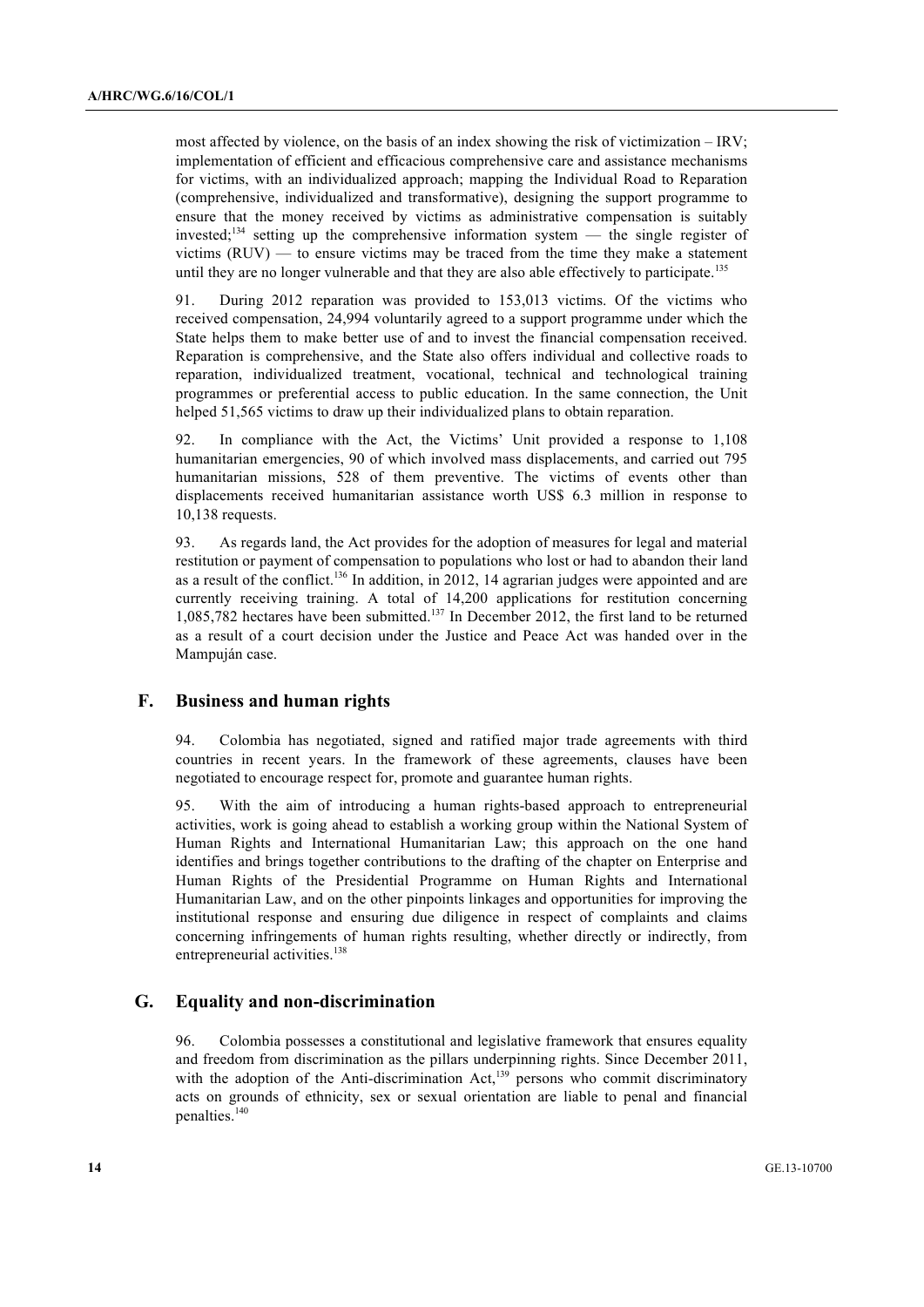97. In 2011, the Office of the Attorney General took up the challenge to draft and develop a policy to ensure that all officials in the Office are aware of and observe the principle of equality and non-discrimination. The policy is to be followed by decisions taken by the courts and in the day-to-day dealings with officials and users of the judicial system.<sup>141</sup>

### **Women**

98. Colombia acknowledges the fundamental role played by women<sup>142</sup> and the challenges that still remain in order effectively to guarantee their rights. Accordingly, actions have been undertaken to guarantee gender equality and to empower women. Noteworthy developments are the guidelines for a national policy of gender equality for women,<sup>143</sup> whose launch in 2012 was attended by the Executive Directors of UN-Women and of UNFPA. The policy has been built through a highly participative process that was supported and accompanied by national women's networks and organizations.<sup>144</sup> Currently, work is under way to develop the National Economic and Social Policy Councils on gender and women victims of the armed conflict and the Ad-hoc Plan for Comprehensive Assistance and Reparation for Women Victims of Forced Displacement and/or other Offences connected with the Armed Conflict. Work is under way within the Intersectoral Commission to Eradicate violence against Women and the Legal Commission on Equity for Women in Congress.

99. As regards protection, a committee to evaluate risks and recommend measures (CERREM) for women has been set up. It involves organizations that make up the women's social movement in Colombia. In addition, the Ad hoc Protocol on the Gender Perspective and Women's Rights<sup>145</sup> has been issued; it incorporates the gender perspective into the protection of women at risk for which the National Protection Unit is responsible.

#### **Indigenous populations**

100. In November 2011 agreement was reached on the "Programme to Guarantee the Rights of Indigenous Peoples", which sets out the broad lines of public policy in respect of these communities and makes available tools to provide comprehensive assistance, protections and safeguards for the rights of those peoples at risk of disappearing either physically or culturally.<sup>146</sup>

101. Information from the system for georeferencing indigenous reservations is being checked in order to strengthen the system for the protections of these territories.<sup>147</sup> In this connection, 246 reservations have already been georeferenced. Currently, the boundaries of 900 reservations are being identified for incorporation into the system and 17 plans for the safeguard of indigenous peoples have been drawn up.<sup>148</sup>

102. The implementing regulations for the Victims' Act relating to indigenous populations and Afro-Colombians were the subject of prior consultation. In addition, work has been under way to draw up the Programme for Prevention and Protection of the rights to life, liberty, integrity and security of persons, groups and communities<sup>149</sup> exposed to exceptional or extreme risks as a direct result of their political, public, social or humanitarian activities or on account of their performing their task, with special emphasis on women.<sup>150</sup>

#### **Afro-Colombian, Black, Raizal and Palenquero communities**

103. Colombia attaches fundamental importance to strengthening the protection of those populations that require greater attention,<sup>151</sup> and for this reason implements policies that promote affirmative action. In this connection, the strategic policy lines of the National Development Plan 2010–2014 include the following three specific components targeting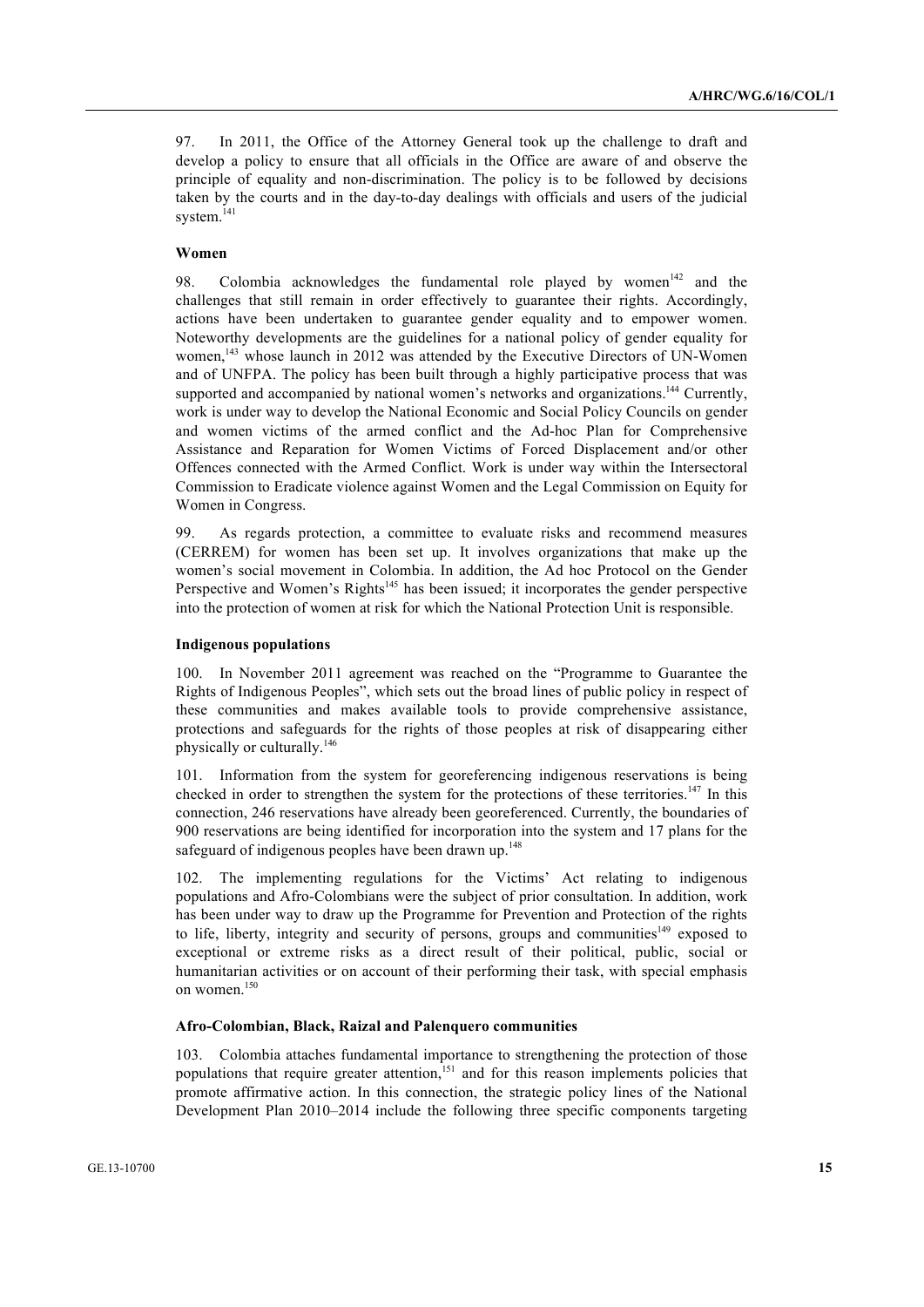ethnic groups; promotion of equal opportunities for the population belonging to ethnic groups in terms of access to the benefits of development via a differentiated approach; protection for the fundamental rights of the ethnic population and strengthening their own organizations and forms of government.

104. Decree 4679 of 2010, for its part, facilitates the implementation of strategies to help progress towards improving the quality of life of indigenous populations. To achieve this objective, the Presidential Programme for Afro-Colombians is structured around the following strategic policy lines: (a) Training human capital, with the aim of training and developing a new Afro-Colombian, Black, Palenquero and Raizal leadership, with a sound academic background; (b) Economic development, so as to organize the development of production among the Afro-Colombian population; (c) Backwardness of the institutional structure: steps will be taken to enhance the presence of State institutions among the Afro-Colombian population; (d) Strengthening institutions, with a view to improving local governance.

#### **Displaced populations**

105. For the first time, the Victims' Act has made provision for access by victims to measures that offer comprehensive reparation as well as providing for the establishment of 20 Territorial Directorates which ensure coverage of all the departments and regions of Colombia and whose specialized staff guarantee access to the new measures for comprehensive reparation.<sup>152</sup>

106. The Colombian army is continually conducting operations to eliminate the factors responsible for the insecurity that causes the forced displacement of whole communities.<sup>153</sup>

107. A technical board on income generation has been established for the purpose of improving the enjoyment of human rights by the displaced population and providing them with support.<sup>154</sup> A review has also been undertaken of the methods used to measure actual enjoyment of human rights by the victims of the armed conflict.<sup>155</sup>

108. In collaboration with the local authorities, steps have been taken to enrol the displaced population in the General Health and Social Security System (SGSSS) under the Integrated Territorial Management Programme for the Social Advancement of Populations assigned Priority and the Integrated Plan for Women affected by Forced Displacement, as a complement to the National Plan for Reparation and Comprehensive Assistance.<sup>156</sup>

109. A comparison of the results of investigations into cases of forced displacement shows that in November 2008, 162 cases had been assigned to the Office of the Attorney General's National Human Rights and International Humanitarian Law Unit; 5 cases were at the trial stage and 7 convictions had been handed down, while as of 31 August 2012, 13,892 cases were being investigated by the National Human Rights Procurator's Unit for disappearances and forced displacements. Since it was set up, the Unit has achieved 99 convictions, 47 of them for forced disappearance, 27 for the crime of forced displacement and 25 for other offences. Cases of forced displacement have also been the object of continuous differentiated follow-up, taking into account, for example, cases involving women leaders, indigenous communities and Afro-Colombians.<sup>157</sup>

#### **Children and adolescents**

110. State policy in respect of children and adolescents<sup>158</sup> is set out in its development plans, the most recent of which is the "Prosperity for All" plan. During the period under review, the "From birth for life" National Strategy for Early Childhood was drawn up and implemented; it seeks to combine efforts by the public and private sectors, civil society organizations and international cooperation on behalf of early childhood in Colombia.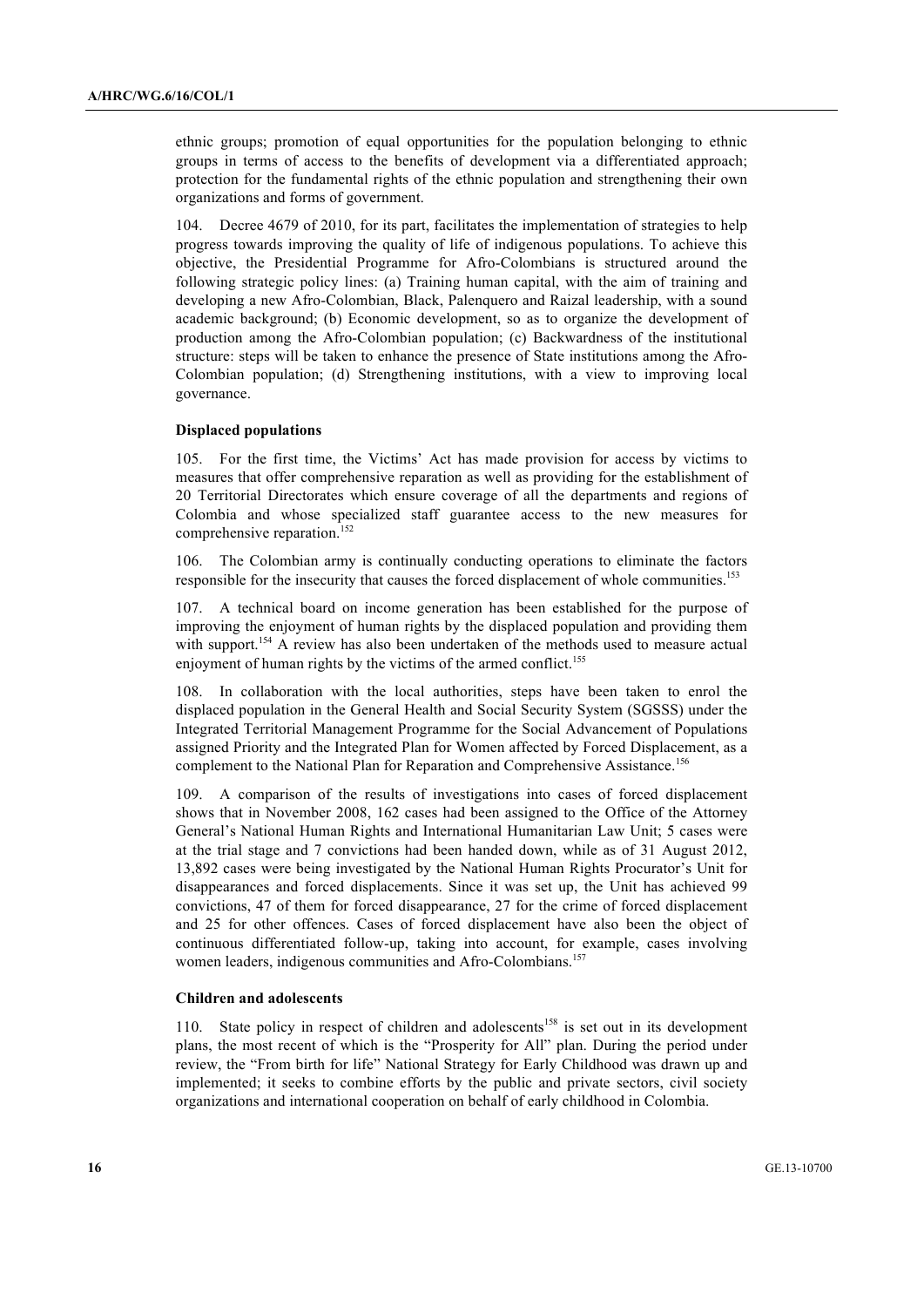111. The design and implementation of the "From birth for life" National Strategy for Early Childhood involves an increase in funds, which amount to more than \$6 billion for the present four-year period. The strategy focuses on 1.2 million children living in poverty or extreme poverty. The Intersectoral Committee for Comprehensive Care during Early Childhood was also established.<sup>159</sup>

112. In Colombia, policy to combat child labour is summarized in the National Strategy for the Prevention and Elimination of the Worst Forms of Child Labour, 2008–2015 and for the protection of young workers. This inter-agency effort has resulted in a policy that is more ambitious and broad, incorporated into the social protection system and integrated into the "United Network" strategy to combat extreme poverty and displacement.

#### **Members of the LGBTI community**

113. The Government of Colombia recognizes the need for the State to promote actions to guarantee the right to equality and to freedom from discrimination of lesbian, gay, bisexual, transgender and intersex people.<sup>160</sup> Accordingly, it has included in the National Development  $Plan<sup>161</sup>$  the need to undertake actions for the development of a public policy on behalf of this sector of society,<sup>162</sup> as a challenge in the years to come.

114. During 2011, the Constitutional Court handed down two decisions in which it recognized the right of same-sex couples to the marital share<sup>163</sup> and urged Congress to adopt legislation, before 20 June 2013, on the rights of same-sex couples in order to put an end to the deficiencies in their protection.<sup>164</sup>

115. The first national meeting of the LGBTI community was held under the slogan "Out of respect for the Constitution". The meeting provided an opportunity to work with local authorities to provide a platform for other voices among Colombia's population. A manifesto setting out a number of proposals and requests to the Government was also signed by 109 organizations and militants attending the meeting.

116. In November 2012, a wish list<sup>165</sup> was signed to encourage and strengthen affirmative action to mitigate the vulnerability of the human rights of the LGBTI community.

#### **Members of trade union organizations**

117. Colombia has maintained its commitment to trade unionism and has continued to implement policies to afford protection, combat impunity and guarantee trade-union freedom. In 2011 the scope of the protection provided to trade union militants was extended to persons attempting to set up a trade union and to former trade unionists still under threat on account of their trade union activities. In addition, the budget allocated for the protection of trade unionists has increased significantly.166 Currently, the National Protection Unit assigns some 25 per cent of its budget to protecting trade unionists.

118. During 2010, 1,040 trade unionists benefited from protective measures, in 2011, 1,186 and in 2012 approximately 1,300, representing 12.4 per cent of all persons protected under the Programme.<sup>167</sup> The National Protection Unit provides follow-up of protective measures with the vast majority of trade unions, via its representatives on the trade union committee to evaluate risks and recommend measures (CERREM). Similarly, periodic meetings are organized with the main trade unions such as the National Union of Food Industry Workers (SINALTRAINAL).

119. The National Protection Unit also participates in the Intersectoral Workers Human Rights Committee, a body headed by the Ministry of Labour which seeks, with the participation of different institutions responsible for workers' issues, to reach agreements better to safeguard trade-union activities.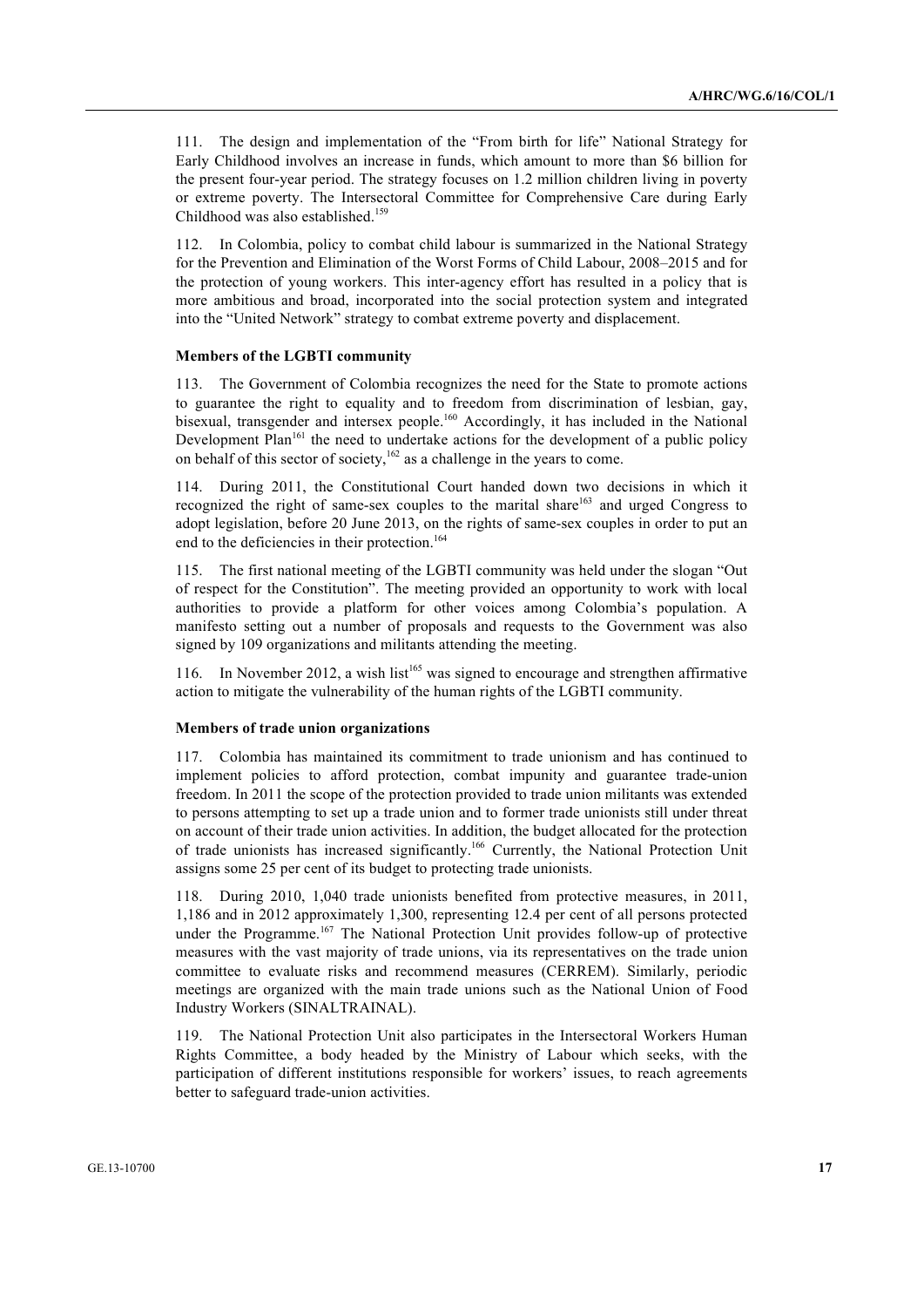120. As a reflection of the challenge that this represents, there has been a decline in violence against trade unionists. In 2008 there were 38 cases of violence against trade unionists, while by 2011 the number had fallen to 30. A total of 473 convictions have been handed down and the records show that 595 persons were sentenced. As of 30 April 2012, the records show that 1,504 investigations had been opened into homicides of trade unionists, with 611 at the preliminary investigation stage and 326 at the examination or inquiry stage. The Inter-agency Human Rights Committee serves as an additional forum for dialogue in which to follow-up investigations into violence against trade unionists.

#### **Persons deprived of liberty**

121. The State endeavours to guarantee the rights of persons deprived of their liberty and to solve the problem of overcrowding in places of detention. In this connection, a series of actions and strategies have been defined for implementation over the short, medium and long terms.<sup>168</sup> Progress has also been made towards strengthening human rights policy through the drafting of norms and instructions and the introduction of mechanisms for participation and dialogue between the administration and persons deprived of their liberty.<sup>169</sup>

122. Between 2010 and 2011 a total of 10 prisons were built and a steering committee was set up to determine and implement a set of strategies, programmes and projects to rehabilitate and relocate some existing places of detention and create 26,000 new places in prison nationally to relieve overcrowding.<sup>170</sup>

123. During the period, measures were taken to improve health care for persons detained in places of detention operated by the National Institute of Prisons and Penitentiaries. Progress has also been made towards ensuring respect for the rights of members of the LGBTI community, of indigenous communities and of Afro-Colombians held in detention facilities and prisons in Colombia through awareness-raising and training measures to develop recognition for diversity.

#### **Persons with disabilities**

124. According to the 2005 census, there were 2,624,898 persons with permanent disabilities, representing 6.3 per cent of the total population.<sup>171</sup> As part of its commitment to them, the State ratified the Convention on the Rights of Persons with Disabilities, and in order to comply with its provisions, it has introduced new legislation $172$  together with the National Disability System.

125. Noteworthy developments have been the drafting of the Action Plan for Disability 2012–2018 and the establishment of the National Council on Disability (CND), together with the creation of departmental, district, municipal and local committees on disability. Other noteworthy developments have been the introduction of the national online register to locate and classify people with disabilities; the drafting and implementation of the "Nation-Territory Encounters" strategy to strengthen the National Disability System; the dissemination of good practices for social inclusion and the dissemination of practical guidelines in respect of visual rehabilitation and traumatic amputation, with an emphasis on the victims of anti-personnel mines and unexploded munitions. The guideline and leaflet on a differential approach to ensuring effective enjoyment of the rights of displaced persons with disabilities were published, the National Observatory on Disability came into operation and the "Inclusive Colombia" strategy was launched.

126. It should be mentioned that Colombia led the process leading to the formulation of the Andean Policy for the Prevention of Disability and for the Care and Comprehensive Rehabilitation of Persons with Disabilities.<sup>173</sup>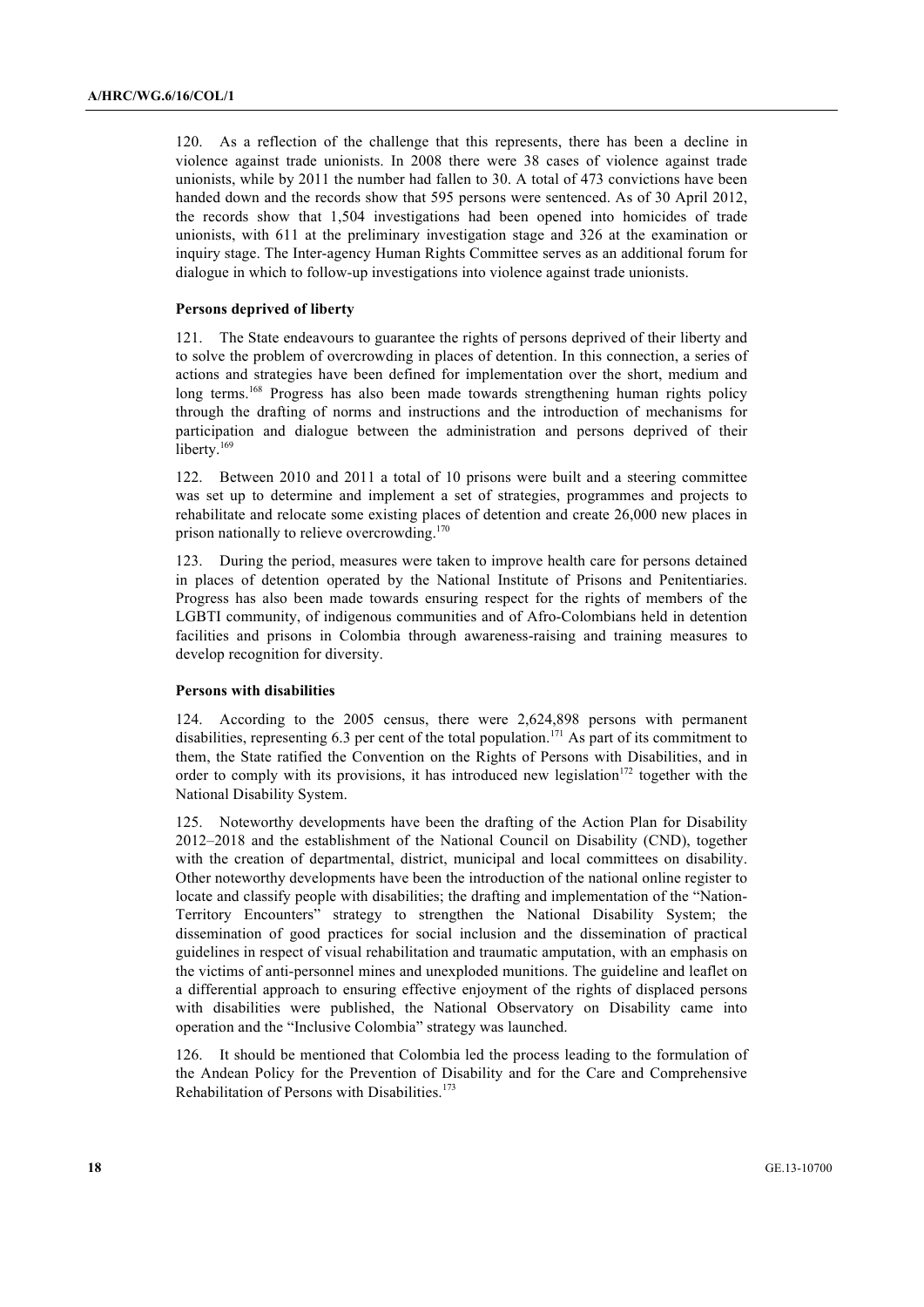#### **Relations with the security forces**

127. The security forces have developed various strategies for responding to the needs of citizens. They include the establishment of offices to provide citizens with assistance and for indigenous affairs and the drafting of protocols on relations with the public. At present there are 146 liaison officers in the three branches of the armed forces. Campaigns to prevent the forced recruitment of minors by illegal armed groups have been organized. Precise instructions have been issued prohibiting the involvement of children and adolescents in logistic or intelligence operations, as well as on correct ways of effectively dealing with children and adolescents demobilized or recovered from illegal armed groups. The strategies used in dealing with special groups will be further developed and a policy in respect of indigenous peoples is being drawn up, in consultation with the indigenous communities.

## **IV. Follow-up to the recommendations and/or voluntary undertakings made by Colombia under the first round of the UPR**

128. Colombia has established a follow-up mechanism,  $174$  comprising a matrix in which the voluntary commitments and recommendations accepted by Colombia are divided into seven chapters and 17 topics.<sup>175</sup> To date, seven follow-up reports have been written. The seventh report is provided in annex to this document in order to show the mechanism together with the most recent progress made in complying with and implementing each of the recommendations and/or voluntary commitments.

129. The policies implemented by the State and its commitment to ensuring respect for and guaranteeing human rights have made it possible fully to implement 49 recommendations and/or voluntary commitments. Implementation of the remaining 84 commitments is under way.<sup>176</sup>

130. The topics in respect of which the level of implementation is greatest concern communication, consultation and a transparent and constructive dialogue with international organizations, vulnerable populations and civil society organizations;<sup>177</sup> policy on reparation for victims;<sup>178</sup> progress in investigating human rights violations;<sup>179</sup> attention to human rights standards;<sup>180</sup> enforced disappearance;<sup>181</sup> anti-personnel mines and unexploded munitions;<sup>182</sup> enhancing the differentiated approach;<sup>183</sup> legal recognition of human rights defenders;<sup>184</sup> prison policy;<sup>185</sup> protection;<sup>186</sup> guidelines for the security forces;<sup>187</sup> and aspects related to health<sup>188</sup> and education.<sup>189</sup> In contrast, the issues that have posed the greatest challenges are combating impunity, consolidating peace, forced displacement and reparation for the victims of the armed conflict and forced recruitment.

131. In order to renew our commitment permanently to comply with the recommendations and/or our voluntary commitments, we must mention a number of them that need to be reformulated and reinterpreted on account of the reform of Colombia's institutional structure. The recommendations relating to reparation for victims, the restitution of land and historical memory<sup>190</sup> need to be adapted to the existing normative and institutional framework. Similarly, as a result of the creation of the National Information System, it is appropriate to unify the recommendations relating to information systems and interoperability.<sup>191</sup>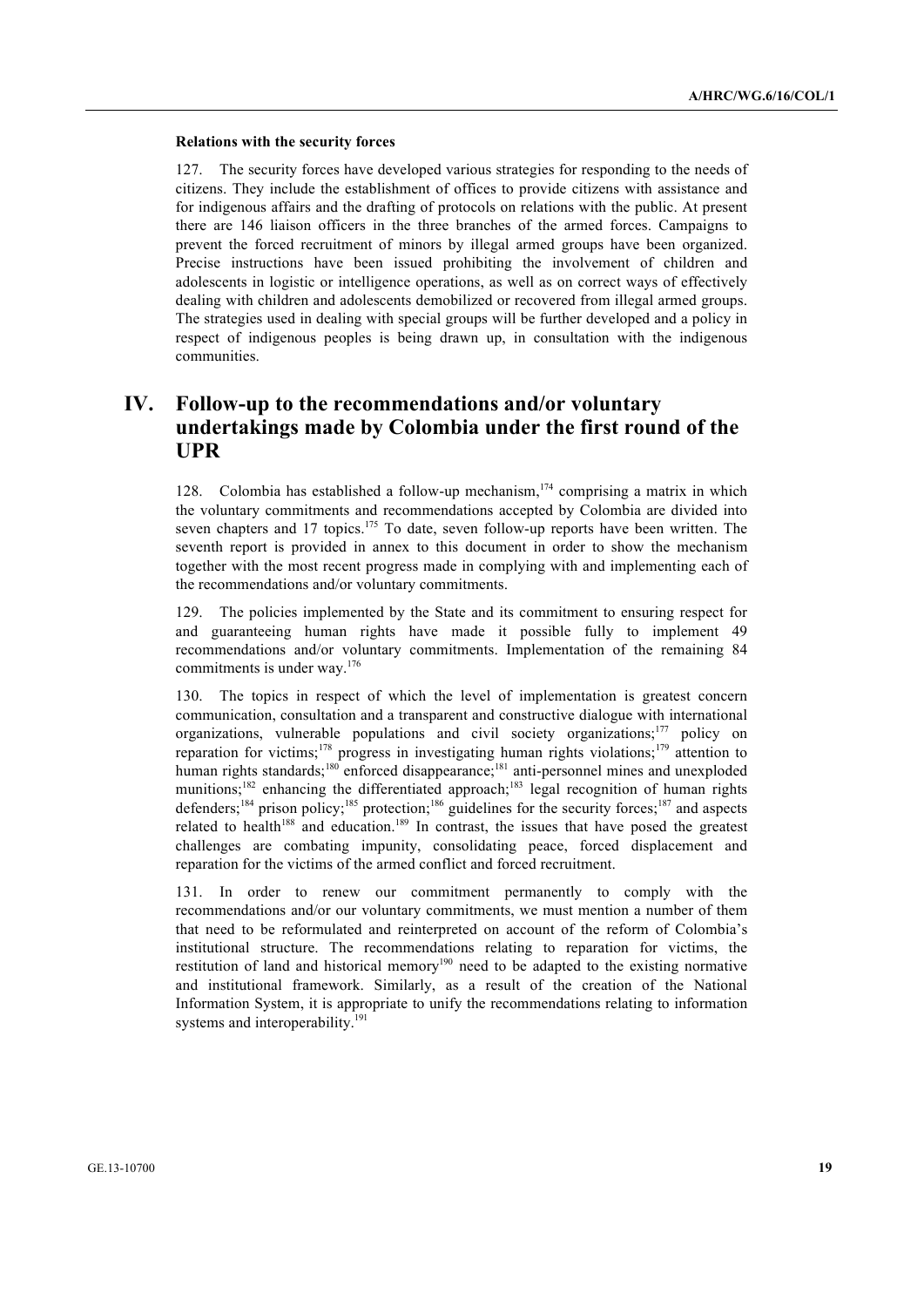## **V. National initiatives and commitments**

132. The State renews its commitment to respect and guarantee human rights, bearing in mind the progress made and the challenges that remain, in order to ensure that human rights are effectively put into practice within the framework of the voluntary and transparent dialogue provided for by the UPR.

133. The State will continue periodic follow-up of the recommendations and/or voluntary commitments made by Colombia. Follow-up will be annual and will seek to provide reliable and relevant information.

## **VI. Colombia's expectations as regards technical assistance**

134. Colombia has benefited from numerous measures of international cooperation that have made a decisive contribution to strengthening national human rights capacity; in turn, it would like to offer its cooperation to other countries to share the progress and efforts it has made in implementing domestic actions and mechanisms to develop and effectively guarantee human rights. Many of the mechanisms developed, together with the challenges that remain, contain valuable experience and are suitable for replication through a horizontal and fluid dialogue, and by consolidating alliances with other countries and organizations.

135. Challenges in the sphere of cooperation concern compliance with the guidelines of the National Development Plan  $2012-2014$  "Prosperity for All",<sup>192</sup> together with the expansion of our contribution to South-South cooperation.<sup>193</sup>

136. Specifically, Colombia would like to present, as an example of good practices, its follow-up mechanism for the recommendations made by the United Nations system of protection, the System of Recommendations on Human Rights (SISREDH).

137. In the light of the State's successful experience of developing the National System of Human Rights and International Humanitarian Law, Colombia believes that by sharing this tool, it will make major contribution that may serve as a reference in designing policy on human rights and international humanitarian law.

138. As regards the universal periodic review, the follow-up mechanism adopted by Colombia represents a valuable contribution for those States concerned by this mechanism and which may decide to initiate a transparent and trustworthy consultation process.

139. Finally, Colombia is also willing to make available the actions carried out by the State in connection with the implementation of the United Nations "Protect, Respect and Remedy" Framework for business and human rights.<sup>194</sup> The work undertaken in this sphere represents a body of experience than may provide a positive contribution towards developing good international practices in the area of human rights.

## **VII. Conclusions**

140. The State has made a legislative and institutional commitment to ensure full enjoyment of and respect for the human rights not only of the population who are the victims of the conflict, but also of the population at large, by means of structural measures designed to become permanent. All the actions that are described in this document testify to the efforts and achievements made and the challenges faced by the State in effectively guaranteeing human rights.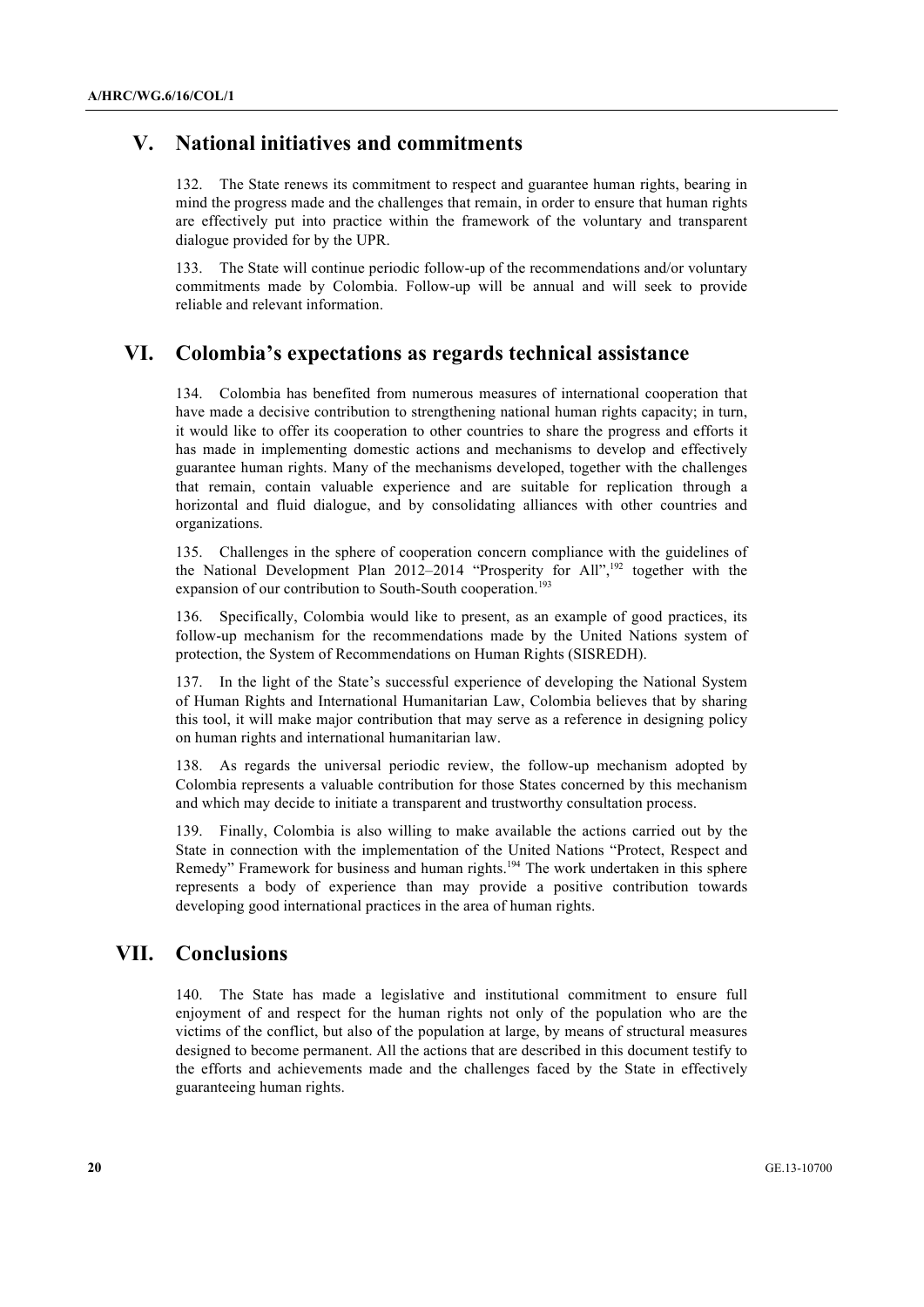141. Government policy to strengthen democracy, secure the legitimacy of the State, consolidate the rule of law and introduce zero tolerance for violations of human rights and of international humanitarian law has built a foundation on which Colombia has been able to experience considerable economic growth in the last four years, making it possible to improve social indicators and to reduce social inequality.

142. The State's commitment to complying with its international obligations has led it to develop follow-up methodologies such as that for the UPR and the System of Recommendations on Human Rights. A constructive approach to the recommendations and their actual formulation on the basis of a careful diagnosis of the Colombian situation will make it possible not only to comply with the recommendations, but also to base compliance on national policies, with positive repercussions for the human rights situation in Colombia.

143. Linking together the different recommendations made by the United Nations system and grouping those that pursue the same objectives in order to facilitate their follow-up and implementation, even gradually, is a genuine challenge for Colombia, taking into account the variety of the recommendations and their frequently contradictory nature, in view of which the need for support from the United Nations is essential.

144. Colombia commends this process of evaluation in the belief that the discussion as part of a constructive, transparent, and inclusive dialogue between equals may help to improve the human rights situation in all the Member States of the United Nations.

*Notes*

- <sup>1</sup> DPS, Alta Consejería Presidencial para la Paz, Comisión Intersectorial para la Prevención del Reclutamiento Forzado, UAEARIV, UAEGRTD, ACPEM, Consejo Superior de la Judicatura (rama judicial), Defensoría del Pueblo, DNP, FGN, ICBF, INMLCF, INPEC, Ministerio de Agricultura, MDN, MEN, Ministerio de Salud y de la Protección Social, MRE, Ministerio del Interior, MCIT, PGN, PAICMA, PPDDHHYDIH, Registraduría Nacional del Estado Civil, PONAL, Ministerio de Justicia y del Derecho, Alto Consejero para la Convivencia y la Seguridad Ciudadana, Alto Asesor Presidencial de Seguridad Nacional, Programa Presidencial para la Formulación de Estrategias y Acciones para el Desarrollo de la Población Afrocolombiana, Negra, Palenquera y Raizal, Programa Presidencial para la Formulación de Estrategias y Acciones para el Desarrollo Integral de los Pueblos Indígenas de Colombia, APC, Ministerio de trabajo, Agencia Colombiana de Reintegración, Ministerio de Hacienda, Corte Suprema de Justicia, Ministerio de Minas y Energía y Congreso de la República de Colombia.
- <sup>2</sup> Adjunto se anexa el último de los informes periódicos elaborados (anexo 4).<br><sup>3</sup> En el Graídel Waracarte informe o esculto en entienente el mesocimo.
- <sup>3</sup> En el Capítulo IV presente informe se explica en qué consiste el mecanismo de seguimiento periódico EPU.
- <sup>4</sup> Durante el 2011, el PPDH-DIH con apoyo del Ministerio Público (Defensoría del Pueblo, Procuraduría General de la Nación, Personerías Departamentales y Veedurías Departamentales) desarrolló visitas a las ciudades de Barranquilla, San Andrés, Popayán, Cali, Medellín, Cartagena, Cúcuta y Bucaramanga. Dichas ciudades fueron priorizadas con base en un estudio del Observatorio de Derechos Humanos del PPDH-DIH. En efecto, estas ciudades son capitales de algunos departamentos en los cuales se presentan problemáticas relacionadas con los temas abordados en las recomendaciones y/o compromisos voluntarios adquiridos por Colombia en el marco del EPU. El Estado consideró que abordar estos espacios significaría implementar regionalmente y dar a conocer las obligaciones que competen no solo a las entidades del orden nacional, sino también del orden territorial, quienes están en la obligación de adecuar sus políticas a los estándares, obligaciones y recomendaciones internacionales en materia de DDHH.
- $5$  De acuerdo con el artículo 1 de la Constitución Política, Colombia es un Estado social de Derecho, organizado en forma de República unitaria, descentralizada, con autonomía de sus entidades territoriales. Los 32 departamentos en los que está dividido administrativamente el Estado colombiano son los siguientes: Amazonas, Antioquia, Arauca, San Andrés, Atlántico, Bolívar, Boyacá, Caldas, Caquetá, Casanare, Cauca, Cesar, Córdoba, Chocó, Cundinamarca, Guainía,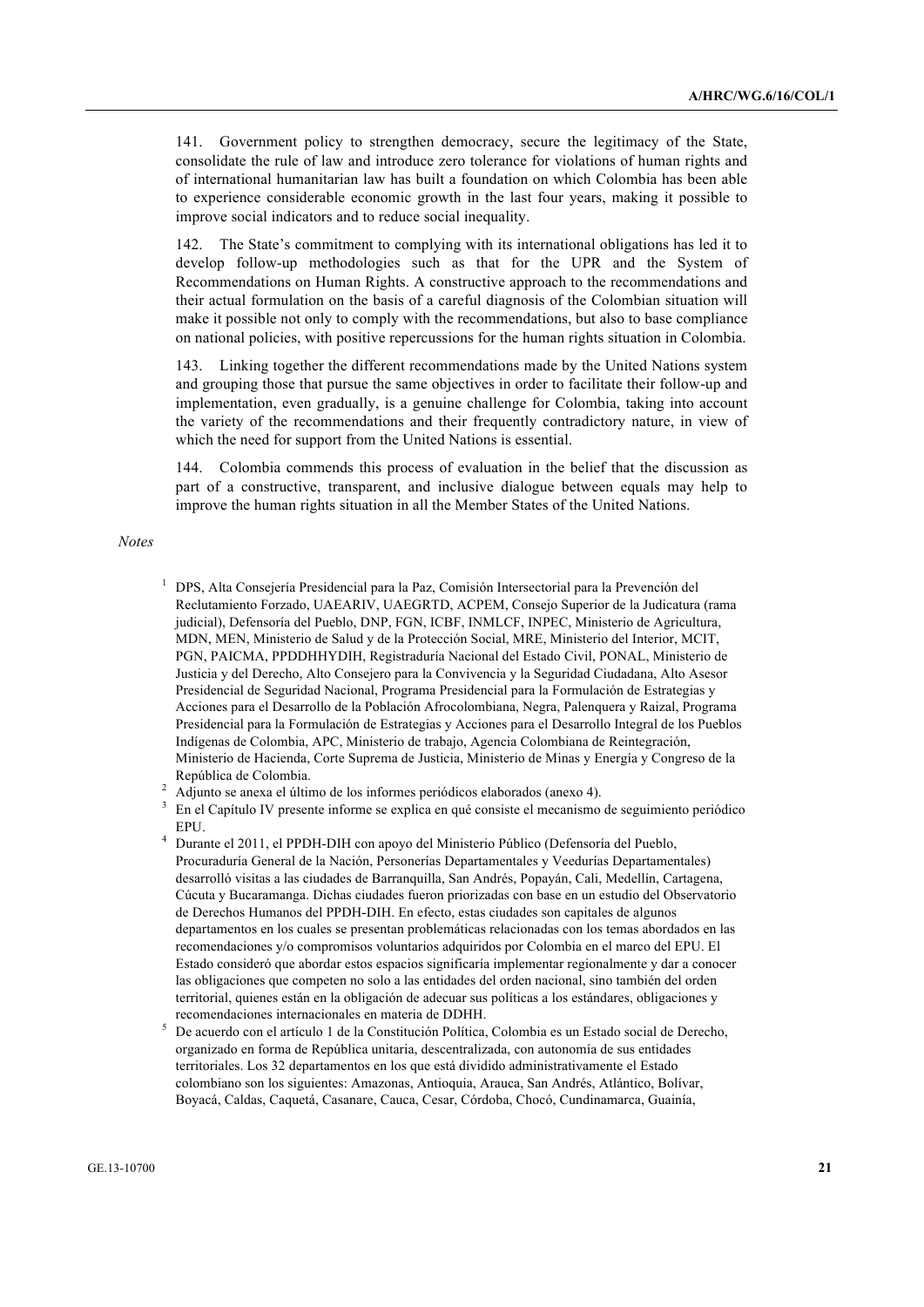Guaviare, Huila, La Guajira, Magdalena, Meta, Nariño, Norte de Santander, Putumayo, Quindío, Risaralda, Santander, Sucre, Tolima, Valle del Cauca, Vaupés y Vichada.

- <sup>6</sup> Para conocer la Encuesta Electrónica puede dirigirse al siguiente link
- http://www.derechoshumanos.gov.co/EPU/Paginas/AbcEpu.aspx.<br>A través del Decreto 321 del 2 de marzo de 2000 se creó un organismo interinstitucional que vela por la política nacional tanto en materia de Derechos Humanos como en DIH, modificado por el Decreto 4100 de 2011 denominado *"Comisión Intersectorial de Derechos Humanos y DIH*, coordina y orienta el Sistema Nacional de DDHH y DIH y es la instancia de definición, promoción, orientación, articulación, seguimiento y evaluación de la Política Integral y respuesta e impulso al cumplimiento de los compromisos internacionales en esas materias. Esta instancia es presidida por el Vicepresidente de la república y cuenta con la asistencia de los Ministros concernidos.
- Este espacio tiene como objetivo acordar estrategias y acciones que permitan a las organizaciones defensoras de DDHH, líderes sociales y comunales, ejercer sus labores plenamente. Propicia la constitución de escenarios regionales y mesas territoriales, junto con las autoridades departamentales y las organizaciones de la sociedad civil del orden regional. La decisión del gobierno nacional de crear este espacio, muestra el compromiso de esta administración con la protección y garantía del trabajo de los defensores de derechos humanos y líderes sociales y comunales.
- <sup>9</sup> Anexo 4 Séptimo informe de seguimiento. Ver recomendaciones y/o compromisos voluntarios 3, 4, 5 y 114. No obstante esta Declaración, así como el SNDDHHyDIH, conforman el escenario para el cumplimiento de todas las recomendaciones y compromisos adquiridos por Colombia en el marco del EPU.
- <sup>10</sup> Este es un proceso único en el mundo, como lo señaló la Alta Comisionada de las Naciones Unidas en el saludo que envió con ocasión de la Conferencia, en el que señaló, entre otras cosas, que "*La Búsqueda de un consenso nacional por medio de foros regionales y departamentales, que contaron con la participación de representantes de entidades del Estado, autoridades locales, la Defensoría del Pueblo, el Congreso y de la sociedad civil y la comunidad internacional, es único y demuestra el verdadero compromiso de colocar a los individuos, como titulares de derechos, en el centro de la formulación de políticas*" Declaración de la Alta Comisionada de las Naciones Unidas para los Derechos Humanos, Navy Pillay (grabación en video) conferencia Nacional de Derechos Humanos, 11 de diciembre de 2012.
- <sup>11</sup> El PNUD hace las veces de Secretaría Técnica de la Conferencia Nacional de Derechos Humanos. Anexo 4 – Séptimo informe de seguimiento. Ver Bloques temáticos de Cooperación Internacional y Plan Nacional de Acción.
- <sup>12</sup> El proceso en los departamentos es el pilar fundamental en este camino de construcción colectiva. Para facilitar la participación cualitativa de los diferentes departamentos se han organizado foros en cada uno de ellos, que sirvan para generar insumos y propuestas para la política pública. Los diálogos sociales regionales en derechos humanos, liderados por Vicepresidencia, así como otros procesos que se estén llevando a cabo desde los firmantes, como el de Garantías para los Defensores de Derechos Humanos y Líderes Sociales y Comunales y los trabajos que adelanten en los escenarios locales o departamentales de derechos humanos, se podrán articular a los propósitos del proceso de la Conferencia Nacional.
- <sup>13</sup> Los encuentros departamentales se realizaron en los departamentos de Atlántico, Quindío, Boyacá, Sucre, Tolima, Meta, Guainía, Caquetá, Putumayo, La Guajira, Antioquia, Magdalena, Vaupés, Arauca, Córdoba, Casanare, Cesar, Chocó, Bolívar, Santander, Guaviare, Norte de Santander, Amazonas, Nariño y Cundinamarca.
- <sup>14</sup> En este trabajo se consultó a la ciudadanía en temas relacionados con: derecho a la vida, a la libertad, a la integridad y a la seguridad personal; derecho a la igualdad y a la no discriminación; Derecho Internacional Humanitario y conflicto armado; acceso a la justicia, lucha contra la impunidad y la corrupción; cultura y educación en derechos humanos y paz; derechos económicos, sociales, culturales y ambientales, y derecho de las víctimas.
- <sup>15</sup> Compuesto por el Programa Presidencial de Derechos Humanos y DIH, el Ministerio del Interior y el Ministerio de Relaciones Exteriores.
- <sup>16</sup> La reunión aludida contó con la participación de representantes de la Plataforma de Derechos Humanos, Democracia y Desarrollo, la Fundación Nidia Erika Bautista, Sisma Mujer, Reiniciar, el Colectivo de Abogados José Alvear Restrepo y la Comisión Colombiana de Juristas.
- <sup>17</sup> Entidad responsable de la planeación, levantamiento, procesamiento, análisis y difusión de las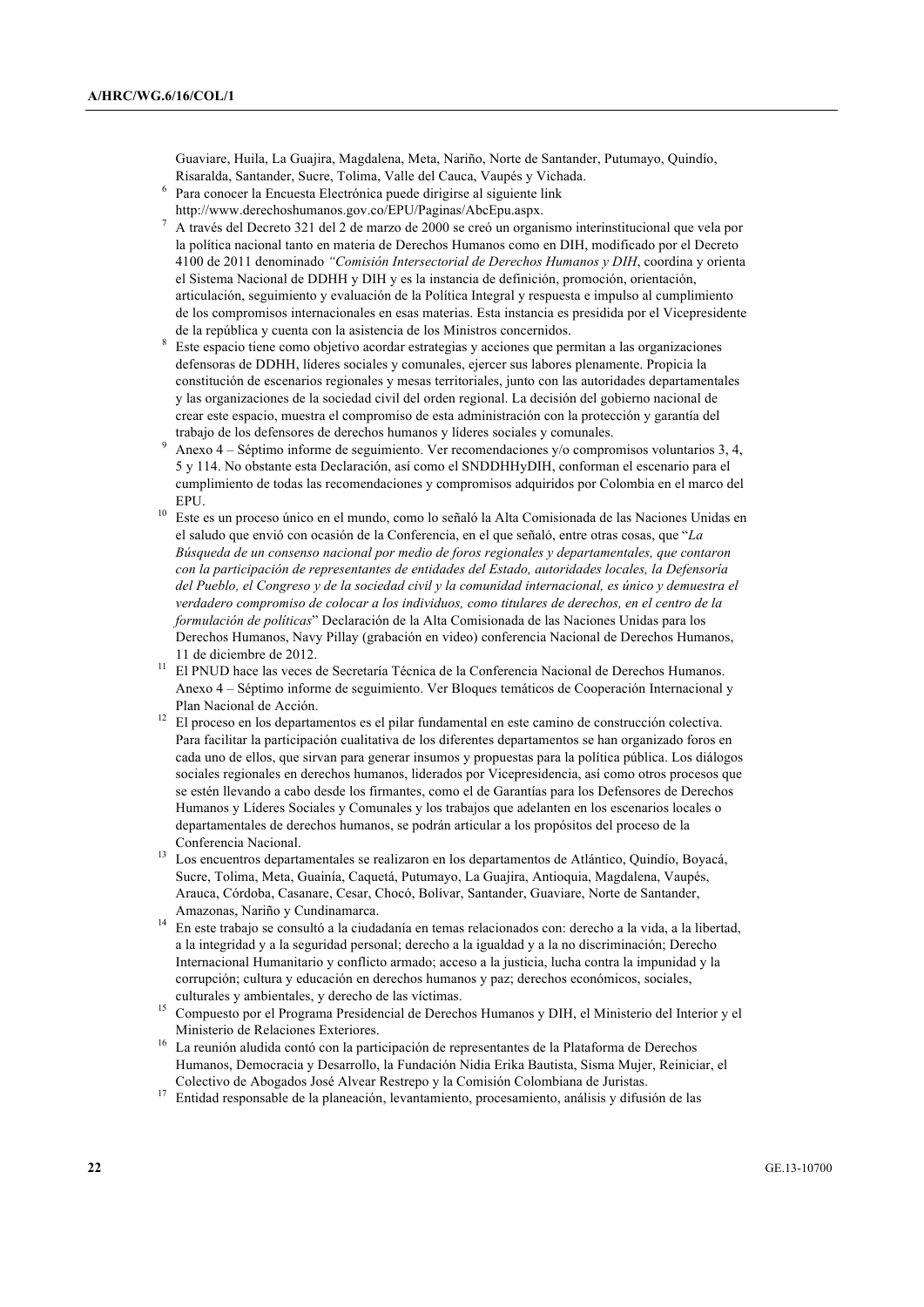estadísticas oficiales de Colombia.

- <sup>18</sup> De acuerdo con el último censo realizado en el 2005, el total de la población nacional a dicho año era de 41.468.384.
- <sup>19</sup> Ver Anexo 2 Marco Institucional y Reformas a la administración Pública.
- <sup>20</sup> El Congreso de la República mediante la Ley 1444 de 2011, "Por medio de la cual se escinden unos Ministerios, se otorgan precisas facultades extraordinarias al Presidente de la República para modificar la estructura de la administración pública y la planta de personal de la Fiscalía general de la nación y se dictan otras disposiciones" otorgó precisas facultades al Presidente de la República para poner en marcha esta reforma del andamiaje institucional del Estado.
- <sup>21</sup> El Sistema fue creado mediante el Decreto 4100 de 2011. Ver anexo 4 Séptimo informe de seguimiento. Ver recomendaciones y/o compromisos voluntarios 3, 4, 5 y 114 y Anexo 5 – Organigrama SNDDHHyDIH.
- $22$  Durante el proceso de construcción de este sistema de información se ha fortalecido el Observatorio de Derechos Humanos, el diseño de la arquitectura del Sistema construido por el PPDH-DIH y se desarrolló el Sistema de Información Geográfico – SIG- destinado a la georeferenciación de dinámicas actuales de los derechos humanos, con base en la información cuantitativa disponible. Adicionalmente, se retomó el Proyecto de Interoperabilidad -INSIDE- impulsado hacia el año 2008 por el PPDH-DIH. Anexo 4 – Séptimo informe de seguimiento. Ver recomendaciones y/o compromisos voluntarios 15 y 38.
- <sup>23</sup> El sistema Nacional está dividido en seis subsistemas y dos ejes transversales. Los Subsistemas están divididos con un enfoque de Derechos en los siguientes: Ciudadanía, Cultura y Educación en DDHH; Derechos Civiles y Políticos; DIH y Conflicto Armado; Derechos Económicos, Sociales, Culturales y Ambientales; Justicia e Igualdad; No discriminación y Respeto a las Identidades. Los ejes transversales son Asuntos Internacionales y Comunicaciones.
- <sup>24</sup> Decreto 4155 de 2011.
- 
- <sup>25</sup> Decreto 4803 de 2011. Decreto 4802 de 2011.
- <sup>27</sup> Decreto 4161 de 2011.
- <sup>28</sup> Decreto 4160 de 2011. Anexo 4 Séptimo informe de seguimiento. Ver Bloques temáticos DESC y poblaciones vulnerables.
- <sup>29</sup> Decretos 4633, 4634, 4635, 4800, 4801, 4802, 4803 y 4829 de 2011.
- <sup>30</sup> Anexo 4 Séptimo informe de seguimiento. Ver Bloque temático de Procesos en el marco de la Ley de Justicia y Paz.
- <sup>31</sup> Reorganización del Ministerio del Interior, creación de Programas presidenciales para Población Afrocolombiana, Negra, Palenquera y Raizal (ANPR), así como para Pueblos Indígenas de Colombia, Programas Especiales, Programa Presidencial para la Formulación de Estrategias y Acciones para el Desarrollo Integral de la Población Afrocolombiana, Negra, Palenquera y Raizal (ANPR), Programa Presidencial para la formulación de estrategias y acciones para el desarrollo integral de los Pueblos Indígenas de Colombia, Alta Consejería Presidencial para la Equidad de la Mujer, Sistema Nacional de Discapacidad, Consejo Nacional de Discapacidad, Comités Departamentales, Distritales, municipales y locales de discapacidad, entre otros.
- <sup>32</sup> Creación del Ministerio de Justicia Ley 1444 de 2011, definición de situación de desmovilizados, Ley 1424 de 2010, creación de la Agencia Nacional de Defensa Jurídica del Estado con el objetivo de lograr un orden cohesionado y racionalizado en la representación jurídica del Estado en las instancias nacionales e internacionales, creación de la Consejería Presidencial de Programas Especiales (CPPE). Reforma a la justicia.
- <sup>33</sup> Creación Ministerio de Salud y Protección Social, reorganización Ministerio de Trabajo, fortalecimiento de Instituto Nacional de Salud, reforma el Sistema de Seguridad Social en Salud, SGSSS y puesta en marcha de la Empresa Colombiana de Pensiones, Colpensiones.
- <sup>34</sup> Estatuto de Seguridad Ciudadana, Ley 1453 de 2011, y creación de la Alta Consejería para la Convivencia y Seguridad Ciudadana, Supresión del DAS y reasignación de sus funciones en 2 entidades nuevas y en la Policía Nacional (información de antecedentes) y Fiscalía General de la Nación (Policía Judicial).
- <sup>35</sup> Ley de Vivienda Social mediante la cual se adelantan las subastas para construir y entregar viviendas completamente gratis, en los próximos dos años, al menos 100 mil viviendas de interés social o prioritario a las familias más necesitadas de Colombia, creación del Ministerio de Vivienda, Ciudad y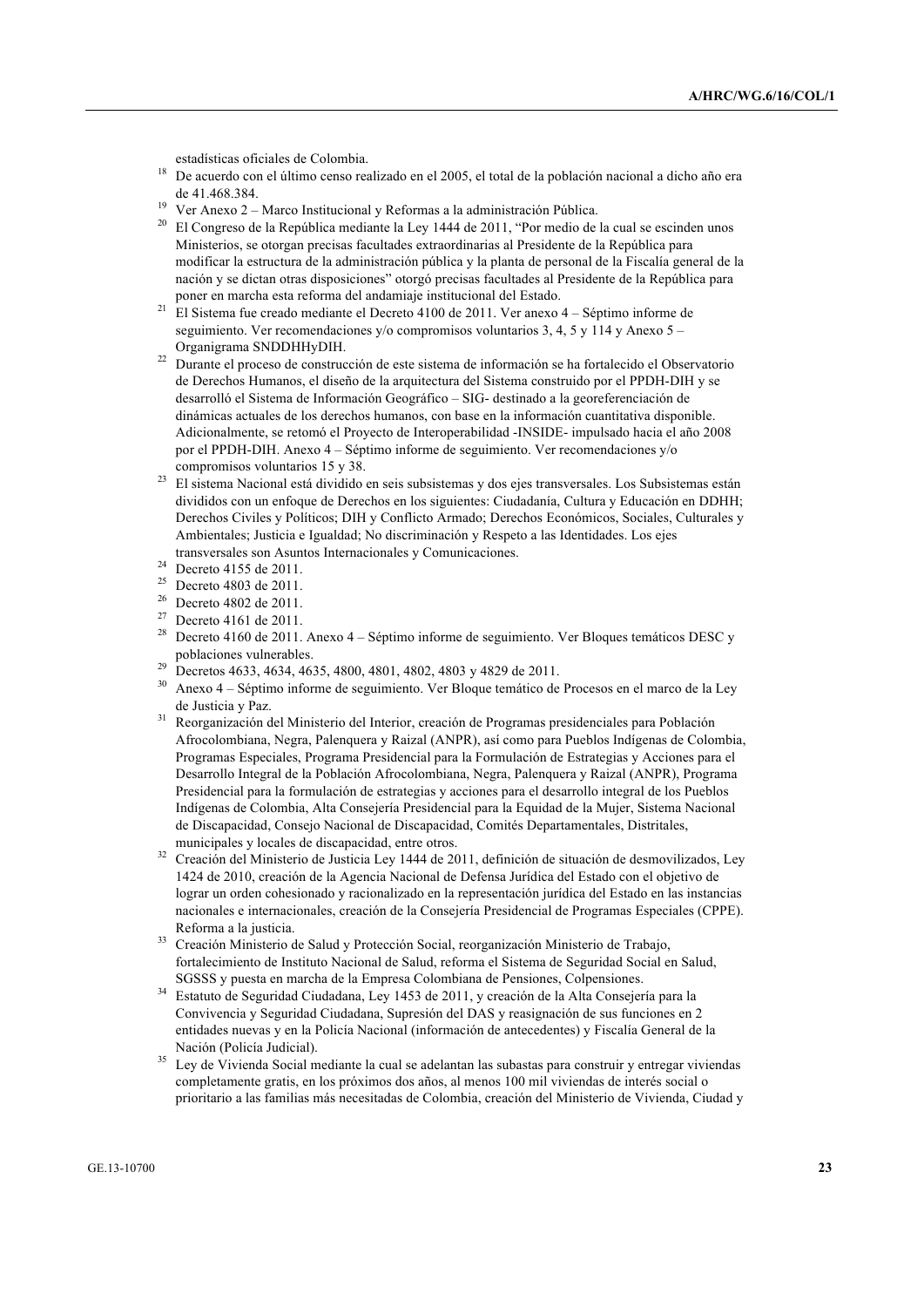Territorio, Reorganización del Ministerio de Ambiente y Desarrollo Sostenible.

- <sup>36</sup> El CERREM que está compuesto por 13 entidades, 5 miembros permanentes y 8 entidades invitadas, tiene como objeto llevar a cabo la valoración integral del riesgo, así como la recomendación de medidas de protección y acciones complementarias, teniendo en cuenta el concepto y las recomendaciones del Grupo de Valoración Preliminar, así como los insumos que aportan los delegados de las instituciones que lo conforman en el marco de sus competencias para la decisión de la adopción de las medidas o las posibles acciones complementarias que se requieran de acuerdo al tipo de población atendida. De esta manera el CERREM toma una decisión final respecto al caso, la cual es notificada al Director de la Unidad Nacional de Protección, con el fin de implementar de manera inmediata las medidas de protección requeridas.
- <sup>37</sup> Con la propuesta de 4 proyectos de ley para el sector.
- <sup>38</sup> Ver Anexo 2 Marco Institucional y Reformas a la administración Pública.
- <sup>39</sup> En noviembre de 2010, el Gobierno de Colombia y la OACNUDH renovaron hasta el 31 de octubre de 2013 el mandato por medio del cual la Oficina ejerce su trabajo en el país desde abril de 1997. El mandato incluye prestarle asistencia técnica al Gobierno en la creación de un "Centro Nacional de Derechos Humanos", que se encargará de elaborar, coordinar y hacer un seguimiento a la conformación de una política pública integral en derechos humanos la cual ya se encuentra en desarrollo.
- <sup>40</sup> La disposición de Colombia de someterse al escrutinio internacional en materia de derechos humanos ha sido reconocida, entre otros, por Juan Pablo Corlazzoli, ex Representante en Colombia de OACNUDH, en un informe que presentó en enero de 2011 y que fue encargado por el Parlamento Europeo (Juan Pablo Corlazzoli, Analysis of the Human Rights Situation in Colombia, Brussels, European Parliament, 2011, pp. 4 y 5).
- <sup>41</sup> Anexo 4 Séptimo informe de seguimiento. Ver Bloque temático de Plan nacional de Acción.
- $^{42}$  Anexo 5 Organigrama SNDDHH y DIH.
- <sup>43</sup> Anexo 4 Séptimo informe de seguimiento. Ver recomendaciones y/o compromisos voluntarios 56, 57, 58, 59.
- <sup>44</sup> Antes se denominaba la Red Juntos. El Plan Nacional de Prosperidad Social, liderado por la Alta Consejería para la Prosperidad Social, tiene como objetivo fortalecer la estrategia de Colombia para la superación de la pobreza, promoviendo acciones coordinadas para reducir significativamente la desigualdad. En el marco de este Plan, se propuso el lanzamiento de la Estrategia "UNIDOS" como la segunda fase de "JUNTOS". Esta segunda fase articula de manera concreta la Estrategia de Superación de Pobreza con la Política de Prosperidad para Todos. En este sentido, el Plan Nacional de Desarrollo 2010–2014 "Prosperidad para Todos" recoge las nuevas metas y tareas en torno a la implementación de la Estrategia.
- <sup>45</sup> "Familias en Acción" en el 2012, pasó a ser un derecho para la población en situación de vulnerabilidad (Ley de la República) y se denomina "Más Familias en Acción". Tiene un carácter permanente, con cobertura universal y en donde se apropiaron más recursos para mejorar la salud, nutrición y educación de cerca de 4 millones de NNA.
- <sup>46</sup> Creado mediante el Decreto 2055 de 2009. La CISAN está conformada por once entidades: Ministerio de Agricultura y Desarrollo Rural, Ministerio de Salud y Protección Social, Ministerio de Comercio, Ministerio de Educación Nacional, Unidad de Consolidación Territorial, Ministerio de Ambiente y Desarrollo Social, Departamento Nacional de Planeación, Instituto Colombiano de Bienestar Familiar, Departamento para la Prosperidad Social, Instituto Colombiano de Desarrollo Rural, y Asociación Colombiana de Facultades de Nutrición y Dietética.
- <sup>47</sup> Ley 1429 de 2010.
- <sup>48</sup> Los logros alcanzados por este programa son producto de la articulación y sinergia de las entidades del nivel nacional para el diseño e implementación del programa (Ministerio del Trabajo, DPS y DNP).
- <sup>49</sup> Su objetivo es incentivar la incorporación de jóvenes rurales para que adelanten estudios técnicos, tecnológicos o profesionales en ciencias agropecuarias, mediante la financiación de los costos de la matrículas a estudiantes rurales en situación de vulnerabilidad Los participantes pertenecen al Sisbén I y II. El Sisbén es el sistema de información diseñado por el Gobierno Nacional para identificar a los hogares pobres y vulnerables. . Es una encuesta que sirve para identificar y clasificar a las personas que no pueden cubrir sus necesidades básicas para que el estado pueda otorgarles subsidios que les permitan tener vivienda, educación y salud, entre otros. Los niveles I y II son aquellos con mayor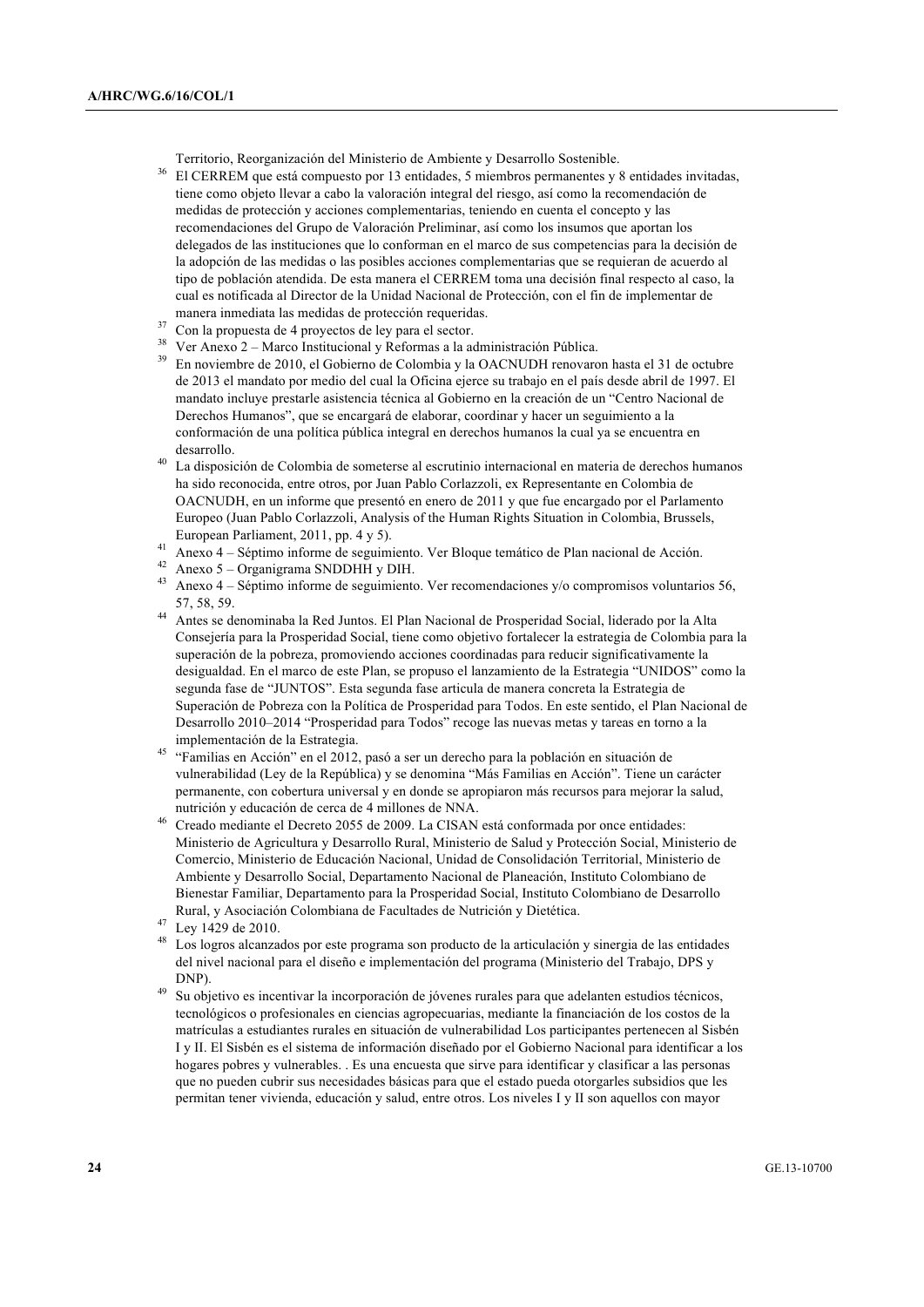número de necesidades insatisfechas.

- <sup>50</sup> A través del cual 64,000 mujeres ahorraron más de US\$ 10,800,000 para invertir en proyectos productivos y que a su vez han contribuido a disminuir el interés del crédito de usura de 19% a 5%.
- <sup>51</sup> Tiene por objeto financiar proyectos presentados por organizaciones de pequeños productores rurales, jóvenes, mujeres, indígenas y afrocolombianos pertenecientes a los niveles 1 y 2 del SISBEN.
- $52$  Se reglamentó el artículo 23 de la ley 1257 de 2008 con lo cual se busca beneficiar a quienes contraten a mujeres víctimas de la violencia.
- <sup>53</sup> La reglamentación de la Ley 1221 de 2008 mediante el Decreto 884 de 2012 tuvo como objetivo sentar las bases para que las entidades públicas y privadas implementen el teletrabajo con la debida seguridad jurídica que otorga la ley.
- <sup>54</sup> En particular a las personas con discapacidad, madres cabezas de familia, madres lactantes, personas desmovilizadas en proceso de reintegración, entre otros.
- <sup>55</sup> Ley 1537 de 2012.
- <sup>56</sup> Serán beneficiarios de la vivienda gratuita, a título de subsidio en especie, quienes cumplan con los criterios de priorización y focalización que defina al Gobierno Nacional. La asignación beneficiará en forma preferente a la población que se encuentre en alguna de las siguientes condiciones: **a)** que esté vinculada a programas sociales del Estado que tengan por objeto la superación de la pobreza extrema o que se encuentre dentro del rango de pobreza extrema, **b)** que esté en situación de desplazamiento, **c)** que haya sido afectada por desastres naturales, calamidades públicas o emergencias y/o **d)** que se encuentre habitando en zonas de alto riesgo no mitigable.
- <sup>57</sup> Población en situación de desplazamiento, beneficiarios de la política de restitución de tierras que requieran atención integral y a los hogares campesinos de los niveles 1 y 2 del Sisben.
- <sup>58</sup> Por medio del Ministerio de Agricultura y el Incoder. El Incoder tiene como Misión ejecutar políticas de desarrollo rural, en coordinación con las comunidades e instituciones públicas y privadas relacionadas con el sector agropecuario, forestal y pesquero, facilitando el acceso de los pobladores rurales a los factores productivos y sociales, para contribuir a mejorar su calidad de vida y al desarrollo socioeconómico del país.
- <sup>59</sup> Anexo 4 Séptimo informe de seguimiento. Ver recomendación y/o compromisos voluntario 52.
- <sup>60</sup> Anexo 4 Séptimo informe de seguimiento. Ver recomendaciones y/o compromisos voluntarios 67 74.
- $^{61}$  Decreto 4807 de 2011.
- La gratuidad educativa se entiende como la exención del pago de derechos académicos y servicios complementarios.
- <sup>63</sup> La cobertura neta urbano-rural entre 2010 y 2011 mostró una disminución de 2 puntos, en 2010 se encontraba en 15.53 p.p y en 2011 disminuyó a 13.51 puntos porcentuales.
- <sup>64</sup> Incluyendo población pertenciente al Sisben I y II.
- <sup>65</sup> Los estándares de calidad son: Familia, comunidad y redes sociales (1 al 8), salud y nutrición (9 al 26), proceso pedagógico (27 al 34), talento humano (35 al 40), ambientes educativos y protectores (41 al 62) y administrativo y de gestión (62 al 71).
- <sup>66</sup> Luego de hacer el diagnóstico de la situación actual de Colombia en materia de TIC se diseñó el plan Vive Digital con el objetivo de "Impulsar la masificación del uso de Internet, para dar un salto hacia la Prosperidad democrática" en el país.
- <sup>67</sup> El POS vigente en Colombia, definido por la Comisión de Regulación en Salud, CRES, en el Acuerdo 029 de 2011, es un conjunto de: 5.874 actividades, procedimientos e intervenciones en salud y servicios hospitalarios, y más de 730 medicamentos para la atención de toda y cualquier condición de salud, enfermedad o patología para usuarios de todas las edades. Incluye un conjunto de acciones de prevención de la enfermedad y de recuperación de la salud desde la medicina preventiva hasta diversos tratamientos avanzados de todas y cualquiera de las enfermedades o condiciones que hacen necesaria la atención en salud. Cfr. http://www.pos.gov.co/Paginas/InicioPOS.aspx.
- <sup>68</sup> El 33% corresponde a niños en la primera infancia (0 y 5 años), 34% de infancia (6 y 11 años) y 33% adolescentes (entre 12 y 17 años).
- <sup>69</sup> Según un informe publicado a inicios de diciembre de 2012 por la Asociación Internacional de la Seguridad Social (AISS), titulado "Las Américas: mejorando la cobertura a través de transformaciones innovadoras en la seguridad social, " Colombia se encuentra entre los países que ofrecen una amplia cobertura, junto a países como **Estados Unidos, Argentina y Brasil.**  http://www.risalc.org/portal/publicaciones/ficha/?id=2497.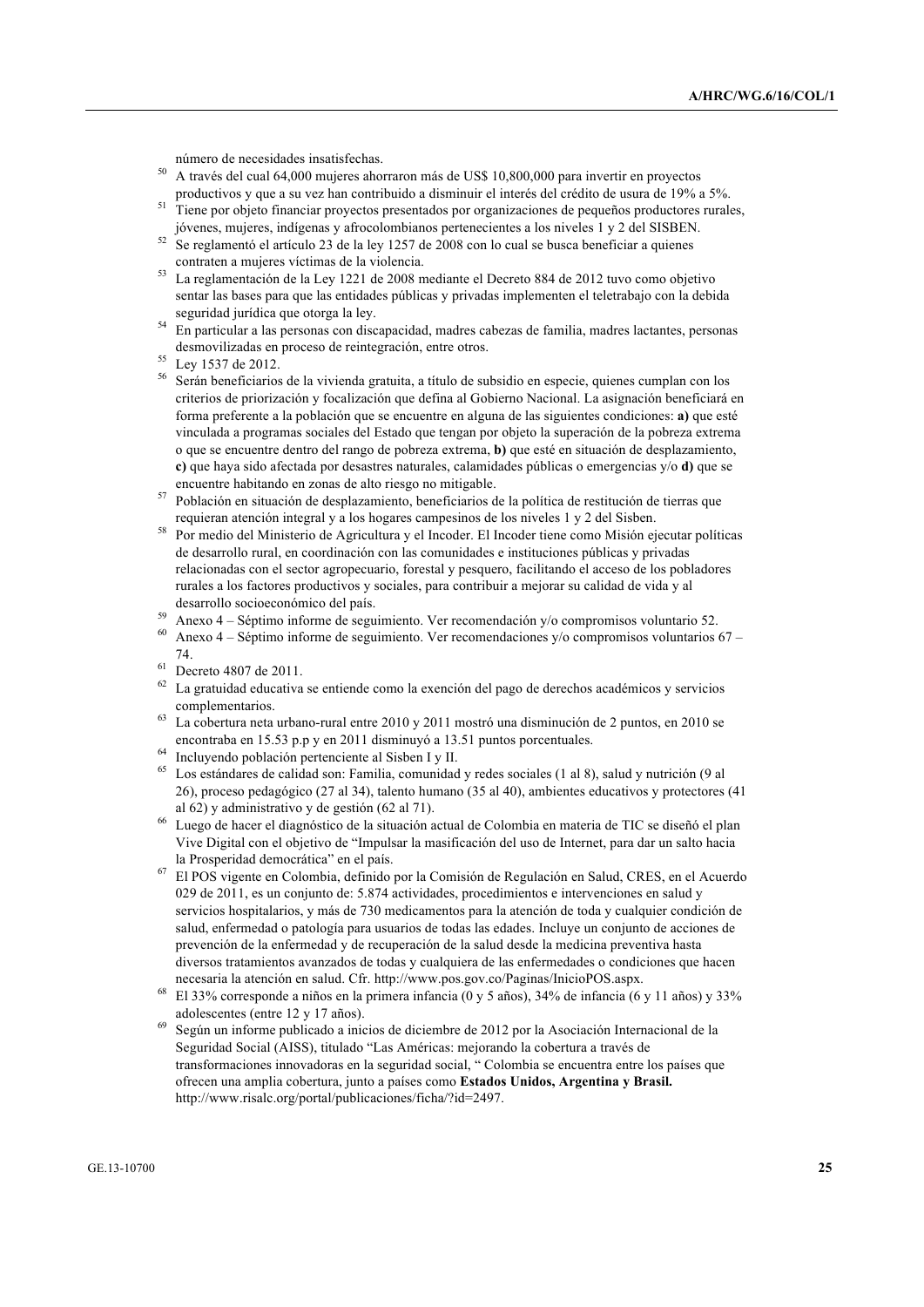- $^{70}$  Ley 1438 de 2011.
- <sup>71</sup> El Sistema Nacional de Vigilancia en Salud Pública –SIVIGILA**–**, se ha creado para realizar la provisión en forma sistemática y oportuna, de información sobre la dinámica de los eventos que afecten o puedan afectar la salud de la población Colombiana, con el fin de orientar las políticas y la planificación en salud pública, tomar las decisiones para la prevención y control de enfermedades y factores de riesgo en salud, optimizar el seguimiento y evaluación de las intervenciones y racionalizar y optimizar los recursos disponibles y lograr la efectividad de las acciones en esta materia, propendiendo por la protección de la salud individual y colectiva. http://www.ins.gov.co/lineas-deaccion/Subdireccion-Vigilancia/sivigila/Paginas/sivigila.aspx.
- <sup>72</sup> El Plan Decenal de Salud Pública 2012–2021, PDSP, es una expresión concreta de una política pública de Estado, que reconoce la salud como un derecho humano interdependiente con otros y como dimensión central del desarrollo humano.
- <sup>73</sup> Dicho esquema comprende contenidos desarrollados en todas las atenciones establecidas en la ruta de atención durante el periodo que transcurre desde la preconcepción hasta cumplir los dos años de edad, como son: Derechos sexuales y derechos reproductivos, Calidad en la prestación de los servicios salud y de educación inicial, Afecto y vínculos, Redes sociales y comunitarias de apoyo para el cuidado y la crianza.
- <sup>74</sup> Programa asistencial cuyo objetivo principal es el de proteger al adulto mayor, que se encuentra en estado de indigencia o de extrema pobreza, contra el riesgo económico de la imposibilidad de generar ingresos y contra el riesgo derivado de la exclusión social.
- <sup>75</sup> Dentro de este sistema existen dos regímenes, uno contributivo y otro subsidiado.
- <sup>76</sup> Acto Legislativo 01 de 2005, modificatorio del artículo 48 de la Constitución Política.
- <sup>77</sup> De acuerdo con este mandato constitucional se ha procedido al diseño de un mecanismo de ahorro para la vejez denominado Beneficios Económicos Periódicos-BEPs, que forma parte del Sistema de Protección Social y es independiente del Sistema General de Pensiones, consistente en la formación de un ahorro a largo plazo para lo cual podrán utilizarse incentivos puntuales y aleatorios que estimulen a las personas a ingresar y a permanecer ahorrando bajo este esquema de ahorro para la vejez. Los BEPs serán resultado de este ahorro y estos incentivos y la idea es que les permitan a las personas de bajos ingresos recibir un apoyo que posibilite atender sus necesidades de recursos en la vejez. Estos beneficios serán administrados por Colpensiones, entidad que remplaza al Instituto Colombiano de Seguros Sociales y que se ocupa del régimen pensional de prima media con prestación definida.
- <sup>78</sup> Este programa cuenta hoy 627.428 beneficiarios adultos mayores que cada dos meses reciben un subsidio para financiar sus necesidades básicas y mejorar su calidad de vida. El Gobierno Nacional busca alcanzar la cobertura universal durante los próximos cinco años.
- <sup>79</sup> El presupuesto para la cultura aumentó en 35.65%, pasó US\$ 57 millones en 2011, a US\$ 82 millones para 2012.
- <sup>80</sup> Ley 1493 del 26 de diciembre de 2011, mediante la cual se formalizan espectáculos públicos de las artes escénicas, tiene como propósito formalizar y fortalecer el sector de los espectáculos públicos de las artes escénicas en Colombia, a través de la implementación de diferentes medidas que favorecen el incremento en sus recursos, generan incentivos tributarios, racionalizan las cargas impositivas y simplifican los trámites, procedimientos y requisitos para la realización de este tipo de eventos.
- <sup>81</sup> En este periodo se han gestionado recursos de cooperación internacional y banca multilateral por US\$ 267.668.297, para la implementación de proyectos ambientales y de desarrollo sostenible, de los cuales US\$ 58.400.000 ya han sido aprobados.
- <sup>82</sup> Mecanismos para un Desarrollo Limpio (MDL) es un acuerdo suscrito en el Protocolo de Kyoto establecido en su artículo 12, que permite a los gobiernos de los países industrializados (también llamados países desarrollados o países del Anexo1 del Protocolo de Kyoto) y a las empresas (personas naturales o jurídicas, entidades públicas o privadas) suscribir acuerdos para cumplir con metas de reducción de gases de efecto invernadero (GEI) en el primer periodo de compromiso comprendido entre los años 2008–2012, invirtiendo en proyectos de reducción de emisiones en países en vías de desarrollo (también denominados países no incluídos en el Anexo 1 del Protocolo de Kyoto) como una alternativa para adquirir reducciones certificadas de emisiones (RCE) a menores costos que en sus mercados.
- <sup>83</sup> Estas estrategias incluyen actividades relacionadas con la creación de espacios de concertación y articulación entre diferentes sectores e instituciones; la inclusión de la educación ambiental en los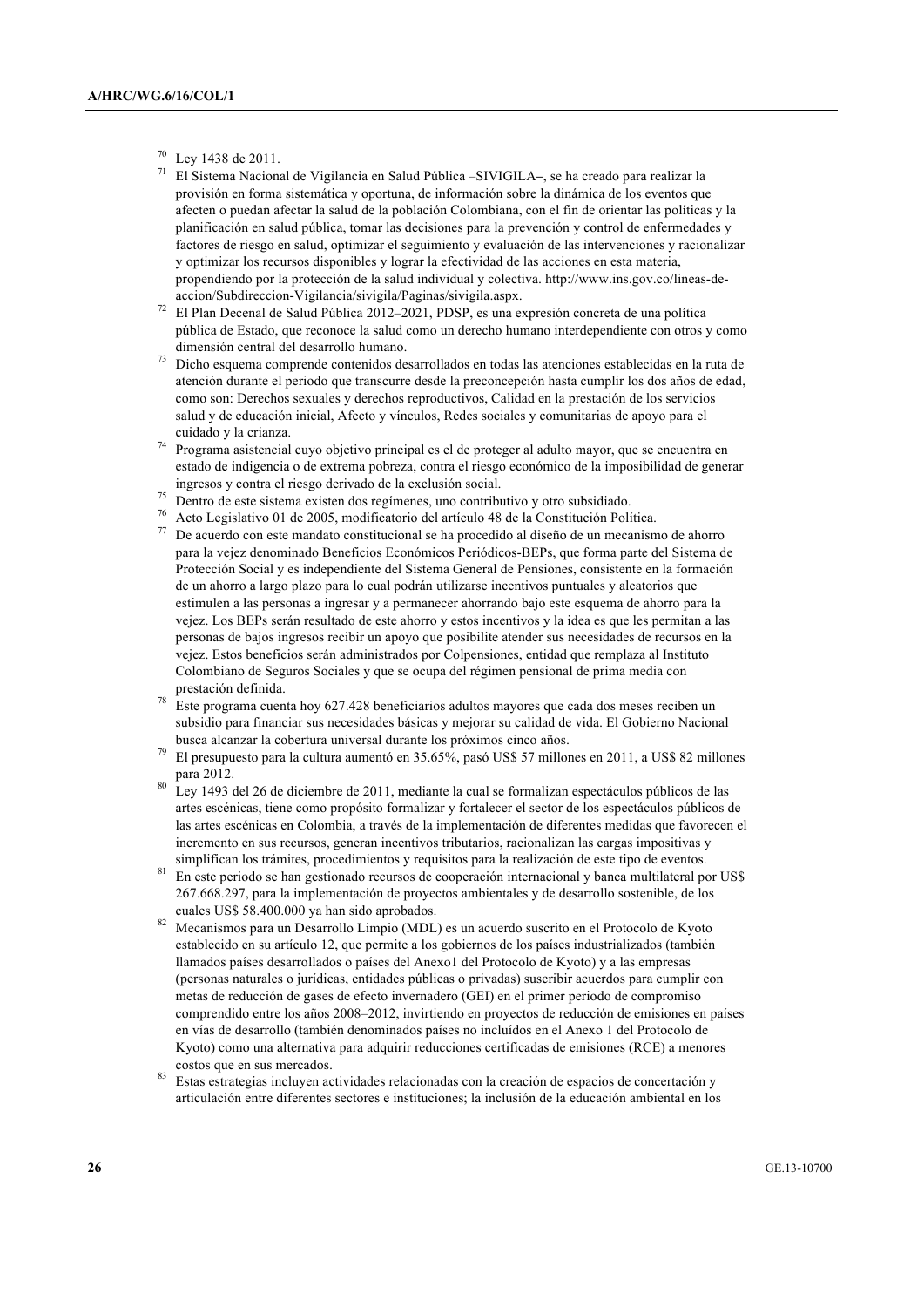currículos de preescolar, básica y media; la promoción y fortalecimiento de los grupos de la sociedad civil, apoyo y promoción de planes y acciones de comunicación y promoción de la etnoeducación.

- <sup>84</sup> Anexo 4 Séptimo informe de seguimiento. Ver Bloques temático lucha contra la violencia y mantenimiento del orden público.
- <sup>85</sup> Anexo 4 Séptimo informe de seguimiento. Ver recomendación y/o compromiso voluntario 6. <sup>86</sup> Son instrumentos de planeación construidos entre representantes de la sociedad civil, autoridades étnicas, territoriales y fuerza pública, tienen como fin establecer el marco de actuación y las orientaciones de acción en materia de prevención (temprana, urgente y garantías de no repetición). Para su formulación se realiza un proceso de identificación de factores de riesgo (amenazas, vulnerabilidades y capacidades institucionales y sociales), posteriormente se definen acciones tendientes a eliminar las amenazas o disminuir su impacto en la comunidad, reducir vulnerabilidades y fortalecer capacidades institucionales y sociales. y permiten definir los criterios de articulación y coordinación interinstitucional entre los diferentes niveles de administración pública (nación, departamento y municipio). En el marco de los Comités Territoriales de Justicia Transicional se
- realiza la formulación y/o actualización de los Planes, así como su seguimiento y evaluación. <sup>87</sup> En Chibolo — Magdalena, Jiguamiandó y Curbaradó — Chocó y La Porcelana-Antioquia.
- <sup>88</sup> Montes de María (Bolívar: San Jacinto y Carmen de Bolívar; Sucre: San Onofre y Ovejas); Nudo del Paramillo (Antioquia: Anorí, Briceño, Cáceres, Caucasia, El Bagre, Ituango, Nechí, Tarazá, Valdivia y Zaragoza; Cordoba: Montelibano, Puerto Libertador, Tierralta, San José de Ure y Valencia); Bajo Putumayo (Putumayo: Puerto Leguizamo, Puerto Asís, San Miguel y Valle del Guamuez); Macarena y Río Caguán (Meta: Mesetas, La Macarena, Puerto Rico, San José de Arana, Vista Hermosa y Uribe; Caquetá: Cartagena del Chairá, San Vicente y La Montañita); Catatumbo (Norte de Santander: Convención, El Carmen, el Tarra; Hacarí, San Calixto, Teorema, Tibú), Cordillera Central (Tolima: Ataco, Chaparral, Planadas, Rioblanco; Valle del Cauca: Florida y Pradera; Cauca: Caloto, Corinto, Miranda, Santander de Quilichao, Toribio) y Tumaco (Nariño: Tumaco). Los 7 municipios del departamento de Arauca fueron priorizados por la Estrategia en el mes de noviembre de 2012, por lo que la formulación de los Planes se realizará en el año 2013.
- <sup>89</sup> En departamentos como Cauca, Atlántico, Santander, Norte de Santander, Risaralda, Antioquia y Bogotá.
- <sup>90</sup> Decreto 4912 de 2011 que también crea al Grupo de Valoración de Riesgo, instancia encargada de la evaluación del nivel de riesgo en cada caso, de acuerdo a la información suministrada por el Cuerpo Técnico de Recopilación y Análisis de Información-CTRAI, cuyos analistas han sido capacitados en evaluación del riesgo con enfoque de género. Una vez realizada la evaluación de riesgo, el CERREM es el órgano encargado de recomendación de las medidas de protección y complementarias. Debe destacarse el interés de establecer protocolos poblacionales con enfoque diferencial. En ese marco, se creó un CERREM de mujeres, con la participación de las entidades del Estado concernidas y de organizaciones de mujeres, además de agencias invitadas como el ACNUR, y ONU-Mujeres, entre otros. Además se expidió la Resolución 805, cuyo borrador fue discutido con las organizaciones de mujeres, que contiene medidas y rutas específicas para la protección de mujeres defensoras y lideresas sociales en condición de riesgo extraordinario.
- <sup>91</sup> Anexo 4 Séptimo informe de seguimiento. Ver recomendación y/o compromiso voluntario 10.
- Estas estrategias comprenden escenarios curriculares y extracurriculares<sup>92</sup>. Los anteriores instrumentos abarcan, entre otros, los ámbitos de la doctrina, instrucción, la disciplina; por ejemplo, en términos operacionales se destaca la eficacia de la Directiva 300-28 de 2008 mediante la cual el Comando General de las Fuerzas Militares reorientó la medición de los resultados operacionales, privilegiando las desmovilizaciones y capturas, frente a las muertes en combate.
- 93 Anexo 4 Séptimo informe de seguimiento. Ver recomendación y/o compromiso voluntario 6.
- <sup>94</sup> Anexo 4 Séptimo informe de seguimiento. Ver recomendaciones y/o compromisos voluntarios 7 y 8.
- <sup>95</sup> Estos cabecillas han sido capturados en los departamentos de Norte de Santander, Antioquia, Córdoba, Nariño y Valle.
- <sup>96</sup> PONAL, FFMM, UIAF, CTI, DIJIN, FGN y Consejo Superior de la Judicatura.
- <sup>97</sup> Anexo 4 Séptimo informe de seguimiento. Ver recomendaciones y/o compromisos voluntarios 7 y 8.
- Los siete informes de seguimiento a las recomendaciones y compromisos voluntarios detallan la exitosa aplicación y efectividad de los mencionados instrumentos de Política Pública.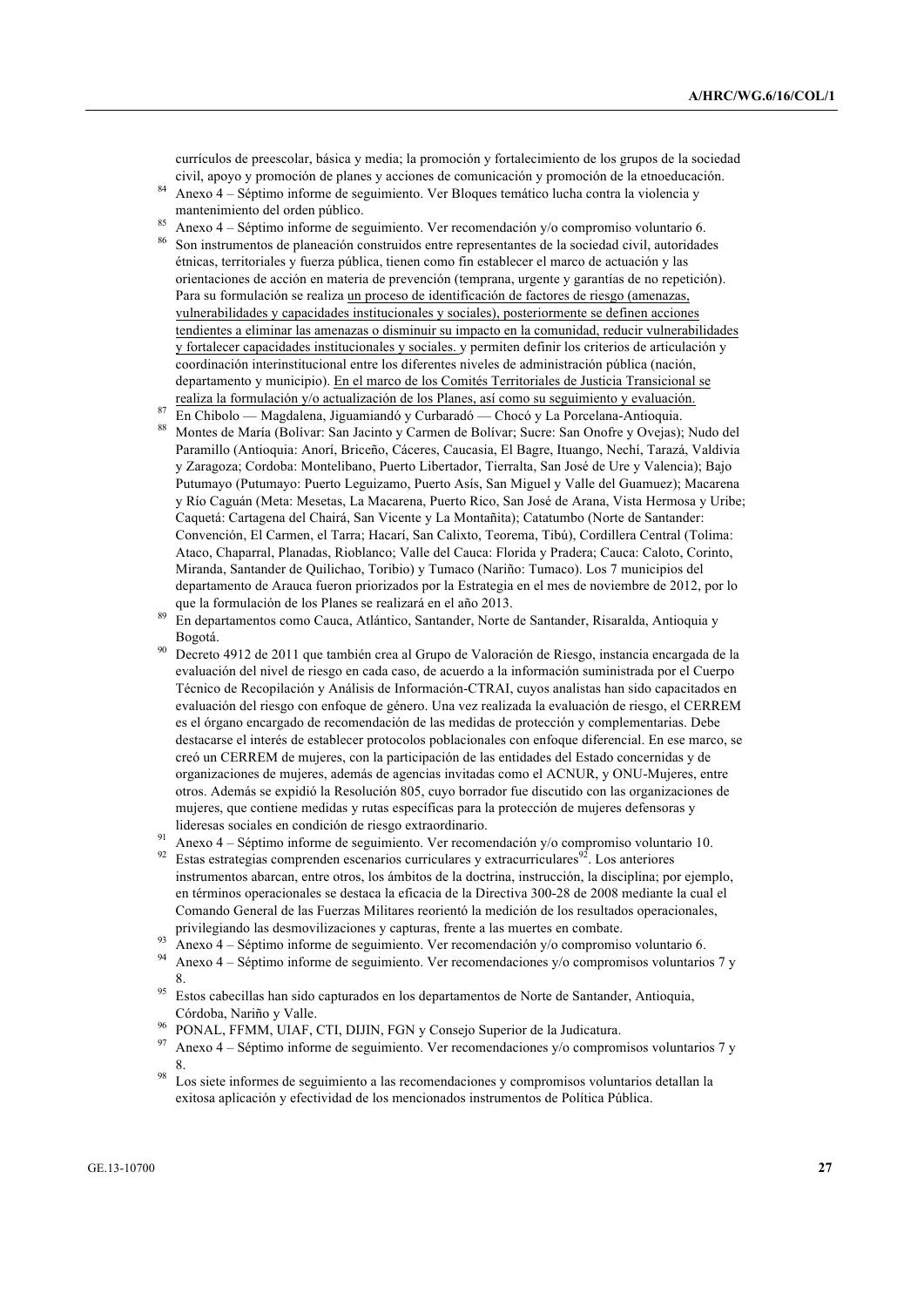- <sup>99</sup> Esta estrategia está contemplada en el Decreto 4786 de 2008.
- Actualmente se está elaborando el decreto que materializará lo dispuesto en el Protocolo Facultativo a la Convención contra la Tortura, así como la normativa interna en materia penal, y penitenciaria.
- <sup>101</sup> Ver Anexo 4 Séptimo informe de Seguimiento a las recomendaciones y Compromisos voluntarios Capítulo de Homicidio en Persona Protegida 3.
- <sup>102</sup> Anexo 4 Séptimo informe de seguimiento. Ver recomendaciones y/o compromisos voluntarios 114, 116, 118, 119, 120, 125, 126, 128, 129, 130.
- <sup>103</sup> En cumplimiento de la Directiva 208 de 2008 emitida por el Comando General de las FFMM.
- <sup>104</sup> Para la implementación y avance de estas medidas el Ministerio de Defensa Nacional suscribió un Convenio de Colaboración con la Oficina del Alto Comisionado el 9 de diciembre de 2009, que rindió su primer informe en noviembre de 2011.
- <sup>105</sup> A nivel nacional, el Ejército Nacional cuenta con la página Web de atención ciudadana, a la cual puede acceder cualquier persona para la recepción de la queja correspondiente. Cuando ésta se relaciona con hechos que tengan que ver con muertes en desarrollo de operaciones militares que se califiquen como presuntos homicidios en persona protegida, se direccionan a la jefatura de Derechos Humanos y DIH para su análisis y seguimiento. A nivel regional. En todas las Unidades operativas Mayores del Ejército se reciben las quejas que tienen que ver con presuntas violaciones a los Derechos Humanos o infracciones al DIH a través de la Oficina de Atención al Ciudadano. Igualmente, se reciben quejas a través de la Cancillería enviadas por personas o instituciones nacionales e internacionales y entes gubernamentales. Una vez recibida la queja por cualquiera de los medios anotados, se identifica la jurisdicción en la cual presuntamente se cometieron los hechos, origen de la misma, y se solicita a la Unidad Militar adelantar el trámite respectivo encaminado a su esclarecimiento, así como el impulso de las acciones disciplinarias y penales a que haya lugar. La Unidad Militar debe dar respuesta dentro del término establecido por la Jefatura de Derechos Humanos acerca de las acciones adelantadas hasta la resolución del caso, del cual se hace el seguimiento correspondiente.
- <sup>106</sup> El 15 de julio de 2011 se llevó a cabo lectura de fallo al Sargento Viceprimero (retirado) del Ejército Jesús Eduardo Niampira Benavides y al Teniente (retirado) del Ejército Eduardo Antonio Villany Realpe, condenados como coautores de los delitos de doble homicidio agravado, doble desaparición forzada agravada, peculado por apropiación y falsedad ideológica en documento público, al Teniente Coronel (retirado) del Ejército Wilson Javier Castro Pinto como coautor de los delitos de doble homicidio agravado, doble desaparición forzada agravada y peculado por apropiación, al Soldado Profesional del Ejército Guillermo Pacheco Anzola, como cómplice de los delitos de doble homicidio agravado y doble desaparición forzada agravada y como coautor de los delitos de peculado por apropiación y falsedad ideológica en documento público y al Soldado Profesional del Ejército Juan Carlos Álvarez, como coautor de los delitos de doble homicidio agravado y doble desaparición forzada agravada. Además, fueron condenados los Soldados Profesionales del Ejército Nelson Ospina Tabárez, Benancio Puentes Guapacha y Germán Augusto Oliveros Tabares, como cómplices de los delitos de doble homicidio agravado y doble desaparición forzada agravada. Anexo 4 - Séptimo informe de seguimiento. Ver recomendaciones y/o compromisos voluntarios 3, 16, 17, 16.1, 19 y 26.
- <sup>107</sup> Anexo 4 Séptimo informe de seguimiento. Ver recomendaciones y/o compromisos voluntarios 24 y 25.
- <sup>108</sup> Anexo 4 Séptimo informe de seguimiento. Ver recomendaciones y/o compromisos voluntarios 17, 21, 22, 23, 24, 25.
- $^{109}$  En el marco de la Ley 1408 de 2010.
- <sup>110</sup> Anexo 4 Séptimo informe de seguimiento. Ver recomendación y/o compromiso voluntario 23.
- <sup>111</sup> Anexo 4 Séptimo informe de seguimiento. Ver recomendaciones y/o compromisos voluntarios 41.1.<br><sup>112</sup> Anexo 4 Séptimo informe de seguimiento. Ver recomendaciones y/o compromisos voluntarios 47. <sup>112</sup> Anexo 4 – Séptimo informe de seguimiento. Ver recomendaciones y/o compromisos voluntarios 47, 93, 96, 108.
- <sup>113</sup> A las que alude el Auto 092 de 2008 de la Corte Constitucional.
- <sup>114</sup> Mediante el Decreto 0552 de 2012.
- <sup>115</sup> Asignados luego del Auto 092 de la Corte Constitucional.
- <sup>116</sup> Anexo 4 Séptimo informe de seguimiento. Ver recomendación y/o compromiso voluntario 47.1.
- <sup>117</sup> Anexo 4 Séptimo informe de seguimiento. Ver recomendaciones y/o compromisos voluntarios 14, 47, 104, 105, 106.
- <sup>118</sup> Ver Séptimo Informe de Seguimiento recomendaciones y compromisos voluntarios 14, 47, 48, 103,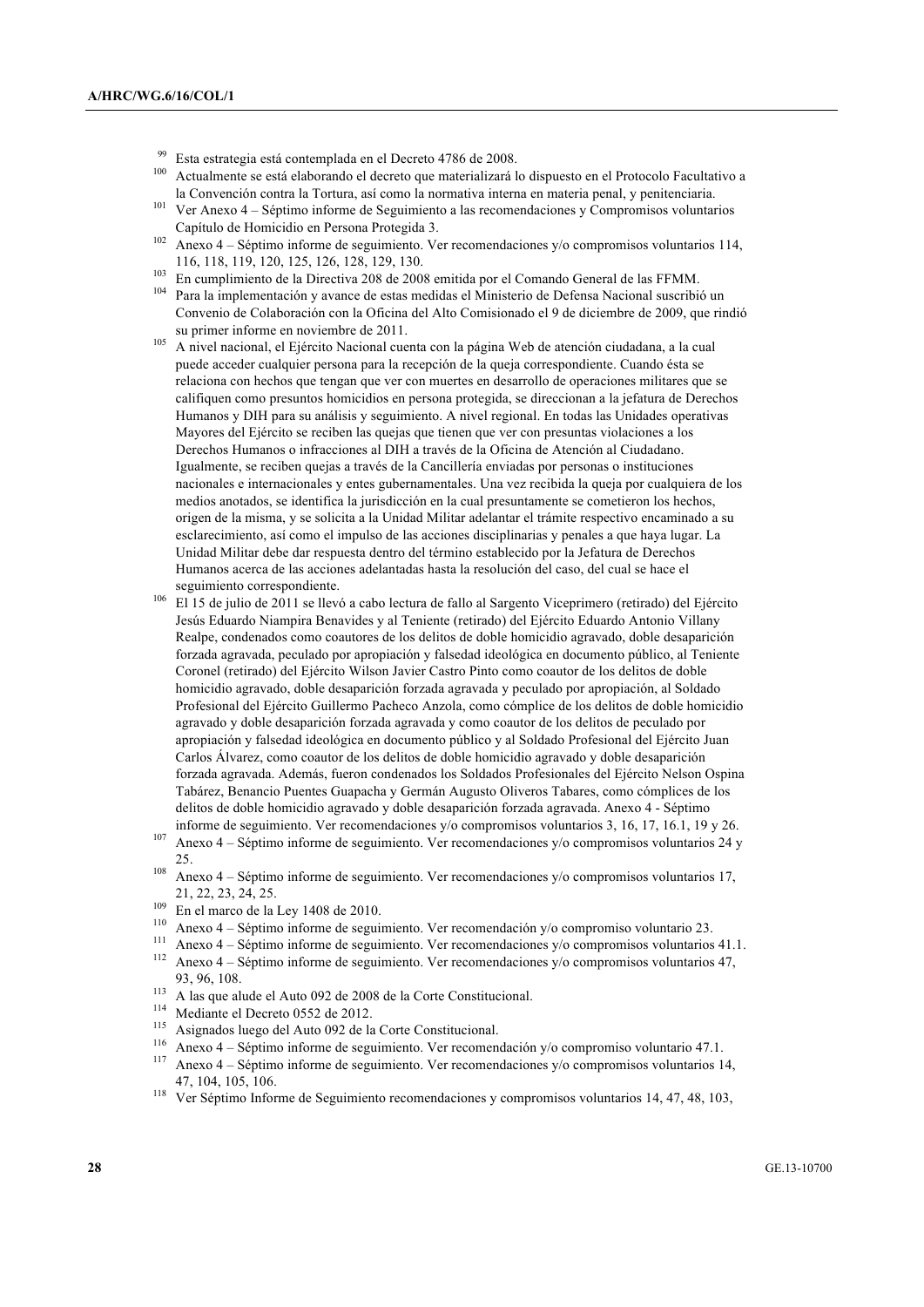- <sup>119</sup> Presencia de actores armados ilegales; presencia de cultivos ilícitos; altos índices de homicidio; accidentes o incidentes por minas antipersonal y municiones sin explotar; altos índices de violencia intrafamiliar; presencia de las peores formas de trabajo infantil; índice de Necesidades Básicas Insatisfechas (NBI) superior al promedio nacional (45.39%); familias desplazadas por amenaza de reclutamiento de menores de edad; registro de niños desvinculados de grupos armados ilegales o grupos delictivos organizados; información de riesgo del Sistema de Alertas Tempranas de la Defensoría del Pueblo; altos índices violencia contra niños, niñas y adolescentes; promedio de población étnica superior al promedio nacional (13.6%).
- <sup>120</sup> Anexo 4 Séptimo informe de seguimiento. Ver recomendaciones y/o compromiso voluntario 106.1.
- <sup>121</sup> El excomandante del bloque Élmer Cárdenas de las Autodefensas Unidas de Colombia, fue condenado por su responsabilidad en el **reclutamiento ilícito de 309 menores de 18 años.**
- <sup>122</sup> Séptimo Informe de Seguimiento a recomendaciones y/o compromisos voluntarios 27–33, 97, 98, 107.
- <sup>123</sup> Anexo 4 Séptimo informe de seguimiento. Bloque temático de Justicia y Lucha contra la Impunidad.
- <sup>124</sup> FGN, PGN, Justicia Penal Militar, Rama Judicial y el INMLCF.
- <sup>125</sup> Por medio de la cual se adoptan unos criterio de priorización de situaciones y casos, y se crea un nuevo sistema investigativo penal y de gestión de aquellos en la FGN.
- <sup>126</sup> La Unidad se crea como instrumento de política criminal enfocada a enfrentar principalmente fenómenos de delincuencia organizada, mediante el uso de herramientas de análisis criminal y creación de contextos, con el objetivo de articular la información aislada que actualmente se encuentra en las diversas unidades de fiscalía. Igualmente, asumirá los procesos que hagan parte de las situaciones y los casos priorizados por el Comité de Priorización de Situaciones y Casos de la Fiscalía General de la Nación.
- <sup>127</sup> Tiene como propósito acercar la justicia al ciudadano y hacer cada vez más eficaz y eficiente la función judicial. Además, consagró la calidad como uno de sus principales objetivos.
- <sup>128</sup> Anexo  $4 -$  Séptimo informe de seguimiento. Ver recomendaciones y/o compromisos voluntarios 34, 35, 36, 41, 43.
- <sup>129</sup> Desde el 2000 se ha venido trabajando procesos de transversalización con enfoque de género, incorporando dicha perspectiva en los cursos de Formación Judicial y en los Módulos de Aprendizaje.
- <sup>130</sup> Anexo 4 Séptimo informe de seguimiento. Ver recomendaciones y/o compromisos voluntarios 120.1, 124.1.
- <sup>131</sup> 18-01/12. Contra los excongresistas Luis Alberto Gil Castillo y Alfonso Riaño Castillo, 01-02/12. Contra el ex Senador de la República Miguel Pinedo Vidal, 08-02/12. Contra los excongresistas José María Imbeth y Jorge Luis Feris y contra el ex Gobernador del Departamento de Córdoba, Jesús María López, 11-04/12. Contra el ex Senador Javier Cáceres, 31-05/12. Contra el ex Senador Mario Salomón Nader, 13-06/12. Sentencia anticipada contra los ex Representantes a la Cámara, Nelson Naranjo y Rafael Castillo Sanchéz, 20-06/12. Sentencia anticipada contra el ex Gobernador del Departamento de Bolívar, Libardo Simancas Torres. Ver Séptimo Informe de Seguimiento recomendación número 12, 13, 26, 44 y 44.1.
- <sup>132</sup> Anexo 4 Séptimo informe de seguimiento. Ver recomendaciones y/o compromisos voluntarios 12, 44, 4.1.
- <sup>133</sup> Anexo 4 Séptimo informe de seguimiento. Ver Bloque temático de Procesos en el Marco de la Ley de Justicia y Paz y recomendaciones y/o compromisos voluntarios 18, 31, 83, 84, 85, 86, 87, 90, 91, 97, 96, 99.
- 134 Orientado a educación, vivienda, negocios productivos y adquisición de inmuebles rurales, para contribuir a la reconstrucción de sus proyectos de vida.
- <sup>135</sup> Para mayor información ver Sector de la Inclusión Social y la Reconciliación. Informe de Rendición de Cuentas. Y recomendaciones y/o compromisos voluntarios 15, 18, 45, 48, 51, 83, 85, 86, 87, 90, 92, 99. Noviembre 3 de 2011 – Agosto 31 de 2012 http://www.dps.gov.co/documentos/InfoDPS/ INFORME-SECTOR.pdf.
- 136 Para este propósito se creó la UAEGRTD que ha venido operando desde principios de 2012.<br>137 Para este propósito se creó de más es prejetem estistinhas expedicións (12.4). Delítor (10.7)
- Los departamentos en donde más se registran solicitudes son: Antioquia (13,4), Bolívar (10,2), Cesar (8,5) y Tolima (8,1).
- <sup>138</sup> Algunos de los escenarios en los cuales se trabaja en el marco de un diálogo tripartito, sociedad civil,

<sup>104, 105, 106, 124.</sup>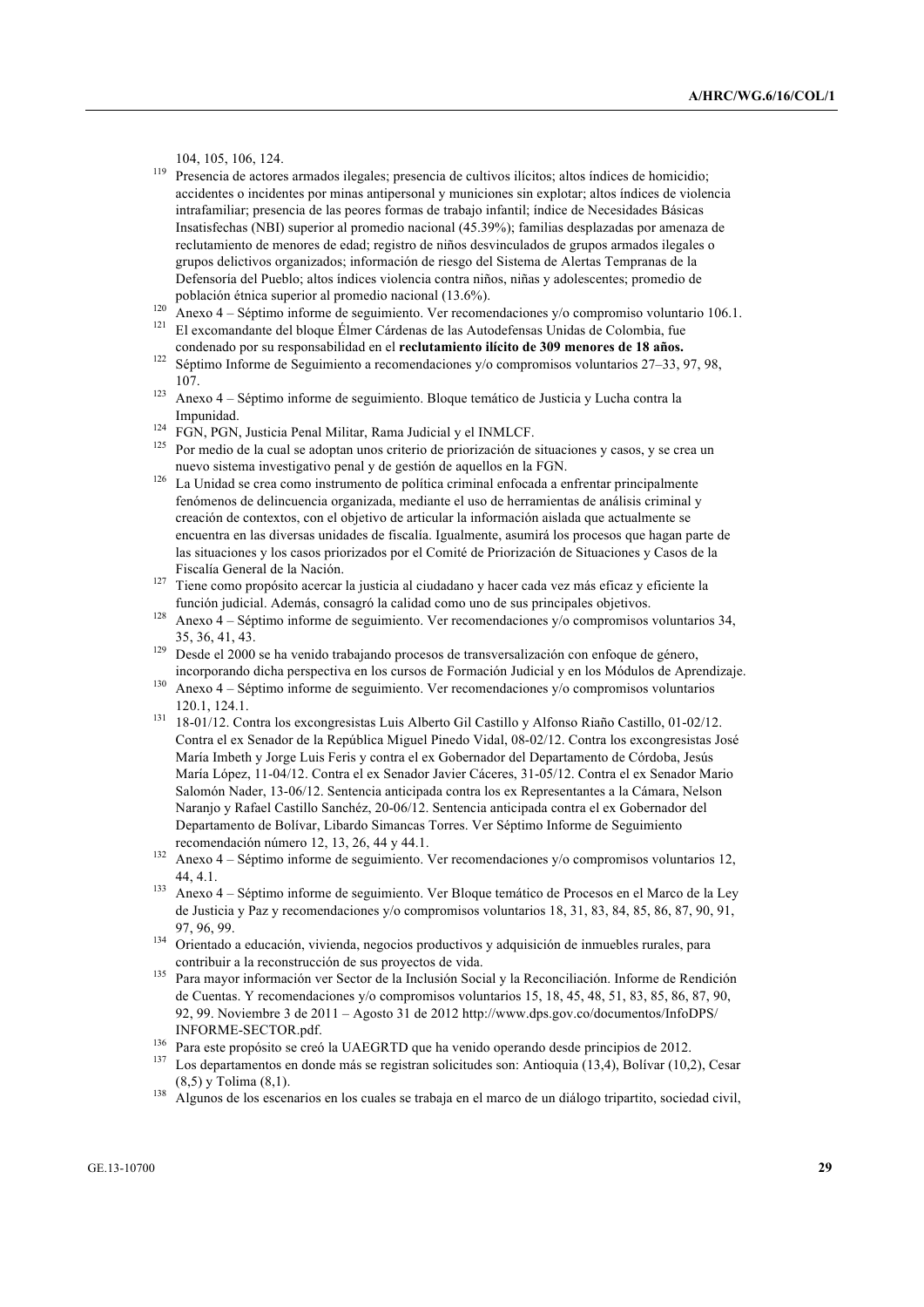empresa y Gobierno, son: Guías Colombia, Comité Minero Energético de Seguridad y DDHH– CME–, Plan Nacional de Implementación de los Principios Voluntarios en Seguridad y DDHH, Red del Pacto Global en Colombia, Proyecto "Desarrollo en Colombia del Marco de Naciones Unidas: Proteger, Respetar y Remediar", capacitaciones en territorio sobre Responsabilidad Social Empresarial y derechos humanos y empresa, e impulso al Grupo Social y Empresarial del Sector Defensa –GSED–.

- <sup>139</sup> Ley 1482 de 2011.
- <sup>140</sup> La nueva Ley contempla penas de uno a tres años y multas económicas que oscilan entre 10 y 15 salarios mínimos. Así mismo fue lanzado el Primer Observatorio de Discriminación Racial con el propósito de hacer seguimiento a los casos de segregación en diferentes regiones y genera insumos para la formulación de una política pública que contrarreste este fenómeno.
- <sup>141</sup> Anexo 4 Séptimo informe de seguimiento. Ver recomendaciones y/o compromisos voluntarios 76, 77. La FGN trabaja en conjunto con el ICBF, en el diseño de un programa metodológico específico para la investigación de violaciones a derechos humanos y derecho internacional humanitario, cuyas víctimas sean niños, niñas y/o adolescentes. También se da enfoque diferencial a tercera edad, afrocolombianos, poblaciones indígenas, personas con discapacidad y población LGBTI.
- <sup>142</sup> Anexo 4 Séptimo informe de seguimiento. Ver Bloque temático de Mujeres.
- <sup>143</sup> La política de equidad de género fue un proceso de construcción participativa mediante 13 eventos regionales en Pasto, Neiva, Quibdó, Cartagena, Villavicencio, Bucaramanga, Medellín, San Andrés, Bogotá, Leticia, Puerto Inírida, Puerto Carreño y Mitú; 11 Encuentros Sectoriales; 2 talleres con mujeres indígenas en Bogotá; y 3 encuentros con mujeres afrocolombianas, negras, raizales y palenqueras en Cali, Bogotá y Cartagena. Los encuentros con las mujeres colombianas fueron parte fundamental para el diagnóstico, e identificación de necesidades y expectativas de las mujeres; con esta información se construyeron el contenido de los ejes estratégicos de la política de equidad.
- <sup>144</sup> Pertenecen a este grupo las siguientes organizaciones: la Conferencia Nacional de Organizaciones Afrocolombianas (C.N.O.A), la Confluencia Nacional de Redes de Mujeres de Colombia, la Alianza Iniciativa de Mujeres Colombianas por la Paz (IMP), la Coordinación Nacional de Mujeres en Situación de Desplazamiento, la Mesa de Incidencia Política de las Mujeres Rurales Colombianas, la Red de Educación Popular entre Mujeres (REPEM), la Red Nacional de Mujeres, la Red Mujer y Hábitat de América Latina, la Ruta Pacífica de las Mujeres, La Casa de la Mujer, el Programa Mujeres y Violencias, la Corporación Sisma Mujer, la Mesa Nacional de Seguimiento a la Ley 1257, y la Red Nacional de Mujeres Afrocolombianas Kambiri.
- $^{145}$  Resolución 0805 de 2012.
- <sup>146</sup> Por instrucción de la Corte Constitucional de Colombia, se han determinado 35 pueblos en total que deben ser beneficiarios de estos planes.
- 147 Dando cumplimiento al Auto 008 de 2009 de la Corte Constitucional para la población desplazada.
- <sup>148</sup> Anexo 4 Séptimo informe de seguimiento. Ver recomendaciones y/o compromisos voluntarios 80 y 81.
- <sup>149</sup> A cargo del Ministerio del interior y de la UNP.<br><sup>150</sup> Anovo 4. Sóntimo informa de comunicato Mo
- <sup>150</sup> Anexo 4 Séptimo informe de seguimiento. Ver recomendaciones y/o compromisos voluntarios 18, 75, 76, 78, 79.
- <sup>151</sup> Anexo 4 Séptimo informe de seguimiento. Ver Bloque temático Poblaciones Indígenas y Afrocolombianas.
- <sup>152</sup> Anexo 4 Séptimo informe de seguimiento. Ver recomendaciones y/o compromisos voluntarios 85 y 91.
- <sup>153</sup> Se creó el Centro de Observación para el Proceso de Restitución, que busca dar acompañamiento a los integrantes de la Fuerza Publica en su participación dentro del proceso, y hacer seguimiento a nuestras actuaciones en el marco de la ley y a nivel local y regional se crean los COLR (Comité local de Restitución) conformado por los representantes locales y regionales de las FFMM, la PONAL, la Unidad de Restitución y el Ministerio público, teniendo como función principal la revisión de las condiciones para el desarrollo de las tareas de campo necesarias dentro de las etapas del proceso de restitución. Ver Anexo 5 – Séptimo informe de seguimiento. Ver recomendaciones y/o compromisos voluntarios 18, 52, 80.
- <sup>154</sup> Dedicada a la implementación del CONPES 3616 de 2009, que contiene los "Lineamientos para la política de generación de ingresos a favor de la población en situación de pobreza extrema y/o desplazada por la violencia", que a su vez son considerados como insumos para el CONPES 3726 de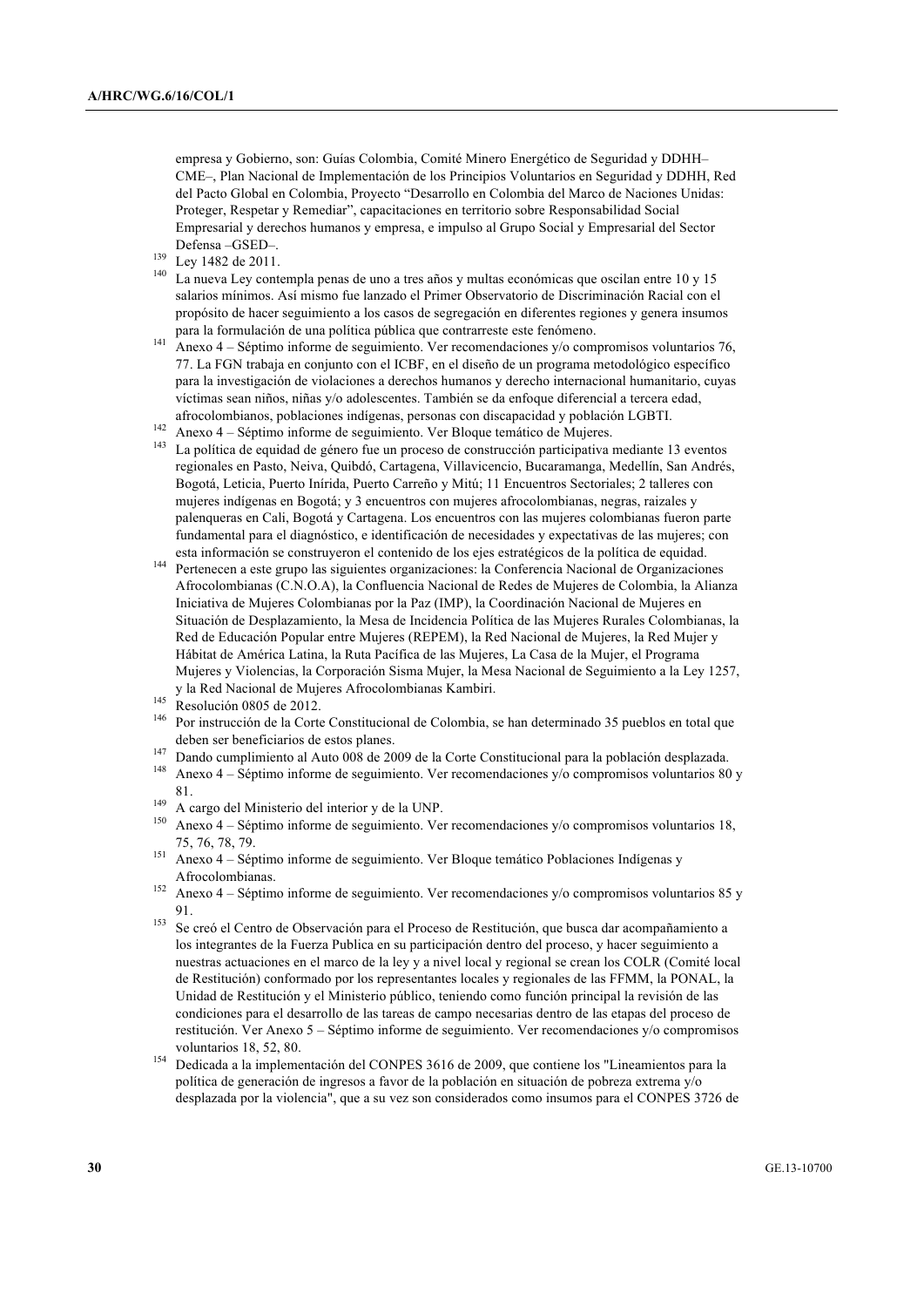- mayo de 2012, que contiene, entre otros, la Ruta de Asistencia para las Víctimas de la Violencia.
- <sup>155</sup> Anexo 4 Séptimo informe de seguimiento. Ver recomendaciones y/o compromisos voluntario 88.
- <sup>156</sup> Anexo 4 Séptimo informe de seguimiento. Ver recomendación y/o compromiso voluntario 86.
- <sup>157</sup> Anexo 4 Séptimo informe de seguimiento. Ver recomendación y/o compromiso voluntario 17.1.
- <sup>158</sup> Anexo 4 Séptimo informe de seguimiento. Ver Bloque temático de Niños y Niñas.
- <sup>159</sup> A través del Decreto 4875 de 2011.
- <sup>160</sup> Anexo 4 Séptimo informe de seguimiento. Ver recomendaciones y/o compromisos voluntarios 112, 113.
- <sup>161</sup> **Plan Nacional de Desarrollo Prosperidad para todos. 2010-2014. "Derechos Humanos y Derecho Internacional Humanitario. Igualdad y No Discriminación** *El Gobierno nacional entiende que es una necesidad para el país desarrollar el derecho a la igualdad y no discriminación. Por tal motivo adoptará y promoverá, de forma participativa, las medidas necesarias para contribuir a eliminar prácticas discriminatorias en las diferentes esferas de la sociedad y del Estado; promoverá prácticas sociales que respeten, reconozcan y valoren la diversidad; y garantizará el desarrollo y cumplimiento de políticas y mecanismos tendientes a superar la desigualdad material y formal que afecta a los sujetos y grupos poblacionales históricamente discriminados por motivos de etnia sexo, identidad de género y orientación sexual, edad, discapacidad, condición social y económica. Además, se impulsará el cumplimiento de las Sentencias Constitucionales sobre los derechos de estos grupos.*

- <sup>164</sup> Sentencia C-577/11. Si para dicha fecha el Congreso no ha expedido la legislación correspondiente, las parejas del mismo sexo podrán acudir ante notario o juez competente para formalizar y solemnizar su vínculo contractual.
- <sup>165</sup> Encabezado por el Vicepresidente, junto con el Ministerio del Interior, la PGN, la PONAL y la FGN.
- <sup>166</sup> Anexo 4 Séptimo informe de seguimiento. Ver recomendaciones y/o compromisos voluntarios 115, 116.
- <sup>167</sup> Es importante resaltar que mediante la Ley 1309 del 2009 se aumentan las sanciones por actos de violencia contra sindicalistas y amplían los términos para que la figura de prescripción de las acciones penales en esos casos ocurra.
- <sup>168</sup> Que se traducen en: la clasificación de los establecimientos de reclusión; la realización de brigadas de atención integral; traslados de internos; proyección de nuevos cupos penitenciarios y el acercamiento con el sistema de justicia, a fin de dar cumplimiento a los subrogados penales y a la aplicación de penas alternativas distintas a la detención o prisión intramural.
- <sup>169</sup> Entre otras acciones se resaltan, la elaboración de directivas e instrucciones permanentes en materia de derechos humanos y generación de mecanismos de participación e interlocución entre la administración y las personas privadas de libertad; en la implementación de módulos virtuales; intercambios académicos; aplicación de encuestas y realización de sensibilizaciones en temas de trascendencia nacional e internacional. También se ha hecho seguimiento y verificación de la situación de las personas privadas de libertad beneficiarias de medidas cautelares y/o provisionales ordenadas los órganos del SIDH, con el objeto de remitir los informes que nos sean requeridos.
- <sup>170</sup> Anexo 4 Séptimo informe de seguimiento. Ver recomendación y/o compromiso voluntarios 132.<br><sup>171</sup> Le limitación permenento de mayor provoluncia aceián el agres es la del la visión esp un 42.2%
- <sup>171</sup> La limitación permanente de mayor prevalencia según el censo, es la de la visión con un 43.2%, seguida por la limitación en la movilidad con un 29.5% y en tercer lugar la limitación para oír con un 17.4%.
- $172$  Se elaboró el CONPES en Discapacidad y se expidió la Ley 1306 de 2009 por la cual se dictan normas para la Protección de Personas con Discapacidad Mental y se establece el Régimen de la Representación Legal de Incapaces Emancipados.
- <sup>173</sup> Su difusión se inició en el marco de la cumbre de Vicepresidentes por la democracia y la solidaridad "América sin Barreras", en Ecuador en diciembre de 2010.
- <sup>174</sup> El Estado considera que el mecanismo de seguimiento de las recomendaciones y/o compromisos voluntarios adquiridos por Colombia en el marco del EPU, ha hecho parte del compromiso del Estado por lograr la efectiva implementación de cada una de las recomendaciones y/o compromisos. Con los planes estratégicos, operativos y prioridades de cada entidad responsable se ha logrado un cumplimiento gradual de las recomendaciones.

<sup>162</sup> El Ministerio del Interior tiene como mandato liderar la formulación, adopción y seguimiento de la política pública para la población LGBTDecreto 2893 del 11 de Agosto de 2011. Articulo 11.

 $^{163}$  Sentencia C-283/11.